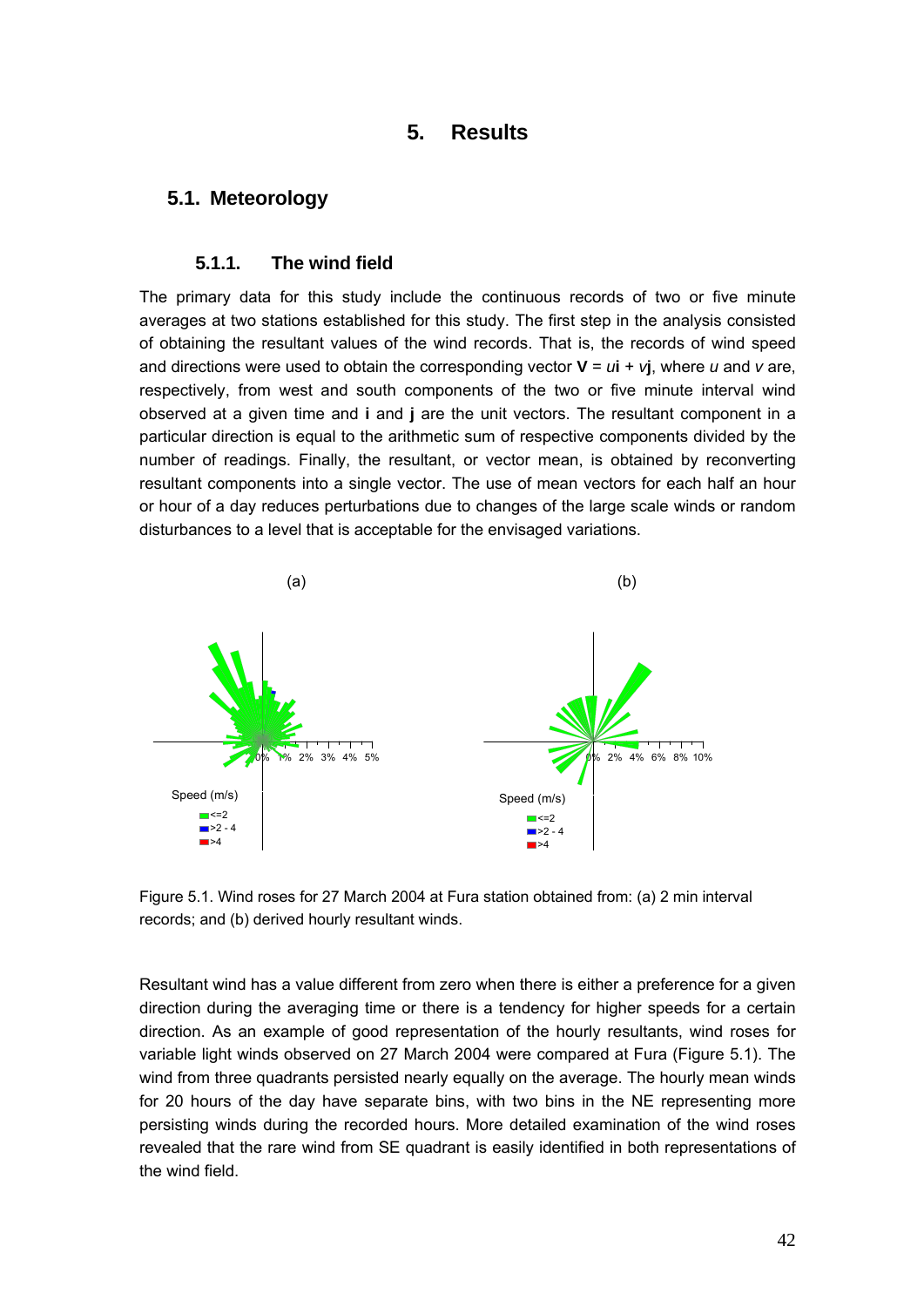#### *5.1.1.1. Diurnal variation of the wind*

In order to obtain a more detailed understanding of the general nature of the diurnal wind pattern along the western shoreline, half-hourly averages of 53 individual days (between 7 February and 30 March, 2004) were computed from 2 minute interval records of wind speed and direction. Resultant winds at half an hour intervals are considered to capture the observed short period oscillations. The half-hourly averaging period is centred at the beginning of each hour; for example, 0800 to 0828 for the 0800 value and 0830 to 0858 for the 0830 value. The orientation of the shoreline is such that fully developed lake-breeze comes from SE quadrant at both stations. A descriptive analysis of the diurnal changes in wind structure during this period is presented in the following paragraphs.

A detailed examination of observational data for the 53 days provided that the lake-breeze was observed daily at both stations. Figure 5.2 presents the relative frequency of the time when the lake-breeze started at Fura and Wajifo during the 53 days observations. At Wajifo, the lake-breeze started between 0730 and 0930 Local Standard Time (LST), predominantly around 0800 LST (about 60% of the time). The persistence of the lakebreeze is at least for 8 hours except for two days when the duration was only for 2.5 and 4 hours. Lake-breeze developed with NNE sector dominating during onset, and rotated clockwise to the SE quadrant within the next hour. The onshore wind speed increases rapidly before noon, mid-afternoon speeds falling close together. The most important feature of the resultant wind vector is that on individual days there is a strong tendency to turn counterclockwise during the onset of lake-breeze in the morning. Wind vectors turned in a clockwise direction in the remaining hours of individual days. The lake-breeze is followed by the variable wind, and before midnight a weak land breeze begins. The wind continues from the NW quadrant at less than 3 ms<sup>-1</sup> through the early morning hours; but during the hour immediately preceding the lake-breeze, the wind is again variable. The lake-breeze caries average speed of  $0.22-1.48$  ms<sup>-1</sup> in the first half an hour, increasing to 0.84–4.97 ms<sup>-1</sup> in the next 2.5 to 9 hours.



Figure 5.2. Observed lake-breeze starting time and frequencies at Wajifo and Fura stations from 07 February through 30 March 2004.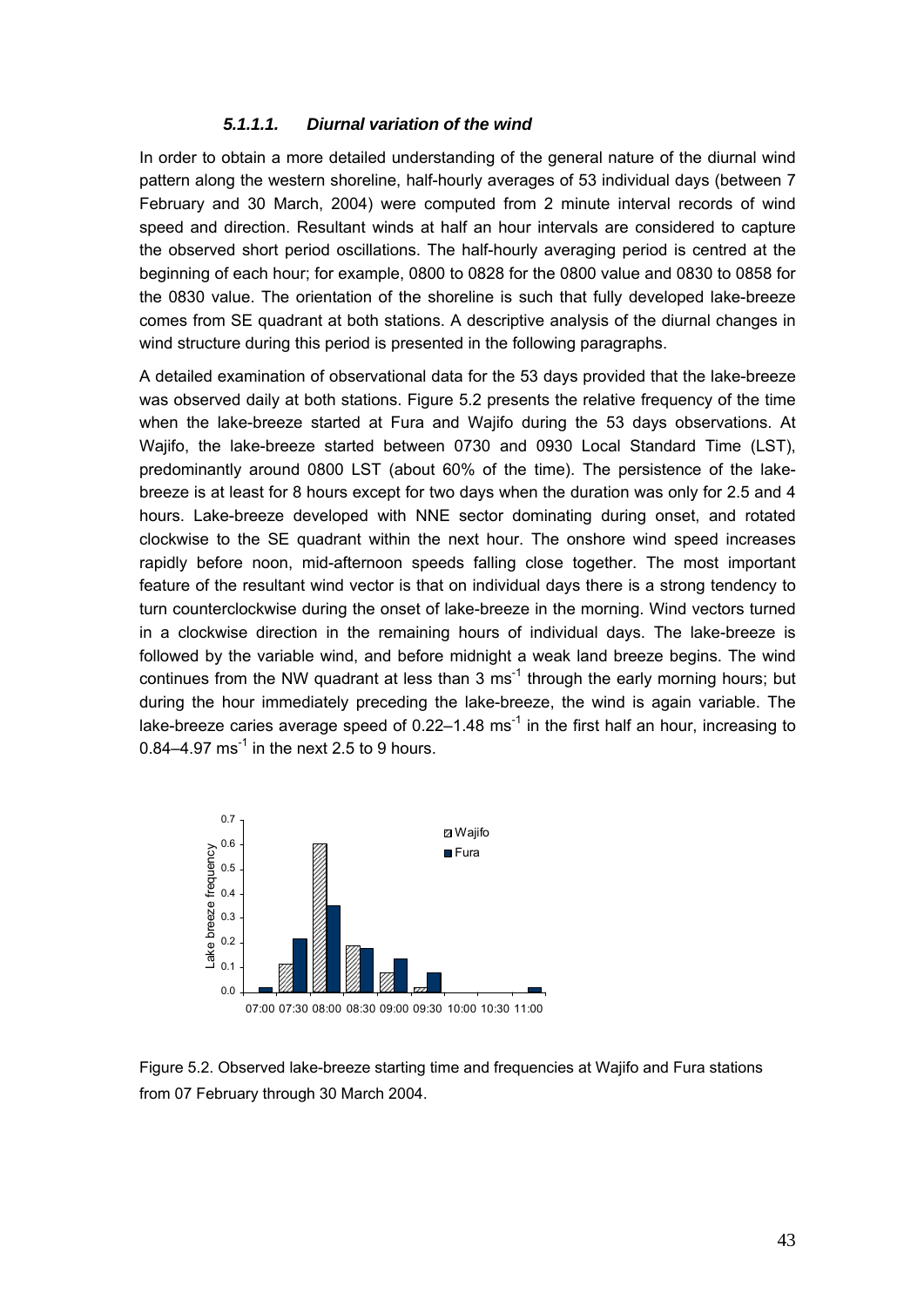

Figure 5.3. Average diurnal variation of wind speed at Fura and Wajifo stations for 53 days (from 07 February through 30 March, 2004).

A more detailed investigation of the diurnal wind variations for individual days revealed that erratic day-to-day changes of the half-hourly mean wind speeds at both stations. At Wajifo, winds fall off in strength during the night, reaching a maximum at various hours between 1000 and 1800 (all times in Local Standard Time) predominantly (for about 75% of the time). Maximum easterly winds occurred on 28 days between 0930 and 1330, on 13 days between 1430 and 1800, on 11 days between 1900 and 0030, and one day at 0830. Maximum westerly component occurred on 32 days between 1830 and 2330, on 16 days between 0030 and 0530, and on one day at 0730, 1330, 1430, 1630, and 1730. Maximum northerly winds occur on 22 days between 2200 and 0130, on 17 days between 1930 and 2100, on 8 days between 0230 and 0700, on 2 days at 0800, and one day at 1330, 1430, 1730 and 1830. Maximum southerly winds occur on 43 days between 1000 and 1800, on 7 days between 2100 and 0100, and one day at 0400, 1900 and 1930. Maximum winds from the south are much stronger than in the opposite direction from the north. Similarly, the easterly maximum wind components are stronger than westerly components. A definite stagnation occurs during the early morning and late afternoon hours before the lakebreeze begins and shifts to land breeze. The outstanding features of the diurnal wind on individual days at Wajifo are the high resultant speeds persisting on SE quadrant with little variation in direction after the lake-breeze developed around midmorning.

At Fura in the south, the first lake-breeze observed between 0700 and 1100 (Figure 5.2), predominantly being between 0730 and 0830 (about 75% of the time). The persisting large scale wind in the direction of the lake-breeze overlapped on two days and obscured the identification of the first observations. The persistence of the onshore wind is between 6.5 and 11.5 hours. Wind occurred on the SW quadrant on 29 days, on SE quadrant on 10 days, and 14 days on NE quadrant during onset. Variable wind during onset rotated clockwise direction on 15 days, turned in a counterclockwise direction on 38 days. The resultant wind carries an average speed in the range of 0.05 and 2.76 ms<sup>-1</sup> in the next half an hour, which increases to 1.28 or 3.25  $ms^{-1}$  between the next 1.5 and 6.5 hour. At the late hours when the onshore wind wanes, winds rotated in clockwise direction on 46 days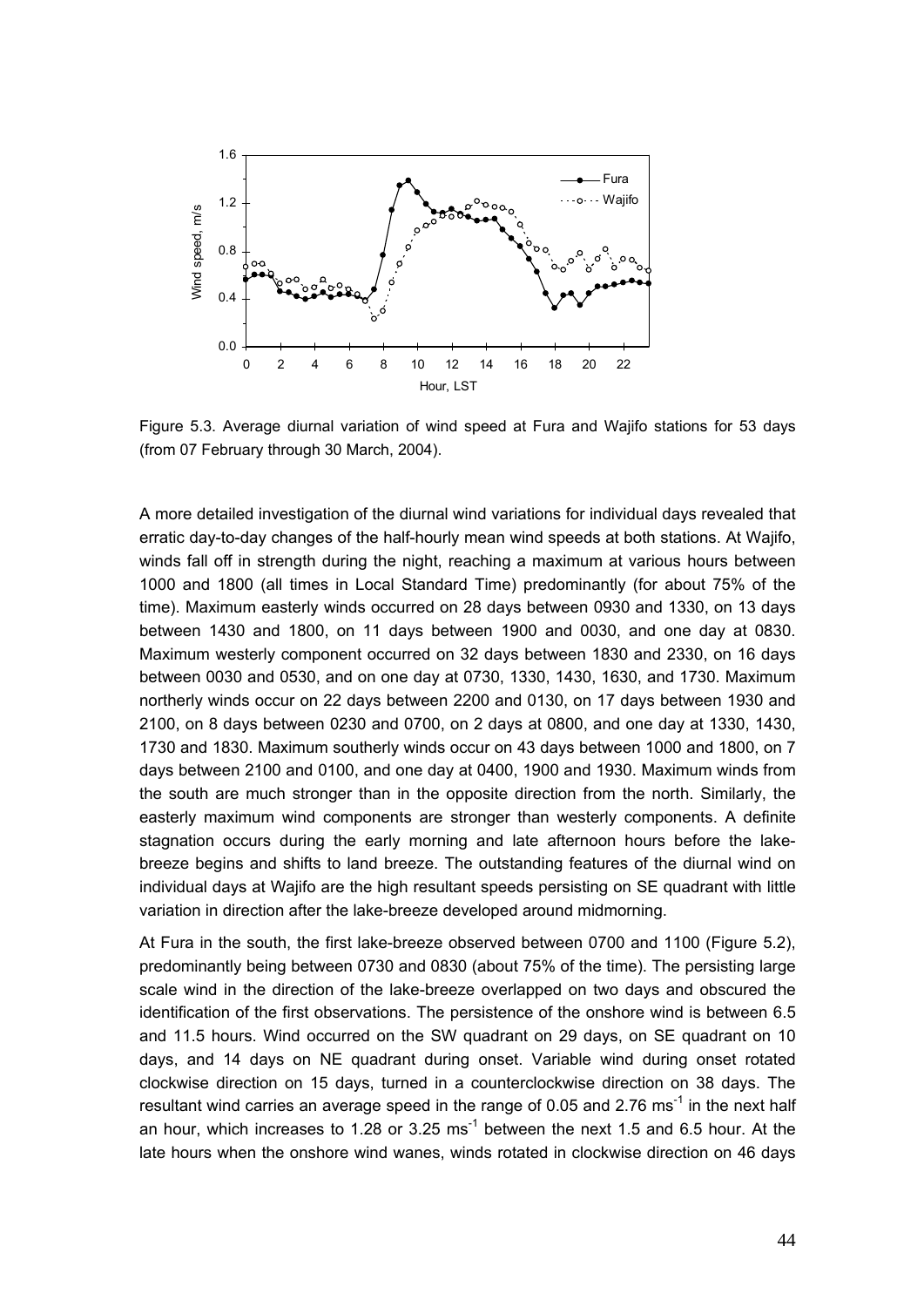and showed tendency to turn counterclockwise on 7 days. Nighttime wind speeds are weak and close together.



Figure 5.4. Wind roses at Wajifo station, 07 February–30 March 2004.

The diurnal variation of arithmetic mean wind speed at Fura and Wajifo stations is shown in Figure 5.3. It is shown that daytime portion of both curves is different from the nighttime portion. Furthermore, the average wind speeds rise rapidly between 0700 and 1000, relatively steady between 1200 and 1600, and fluctuate more between 1800 and 2100 LST.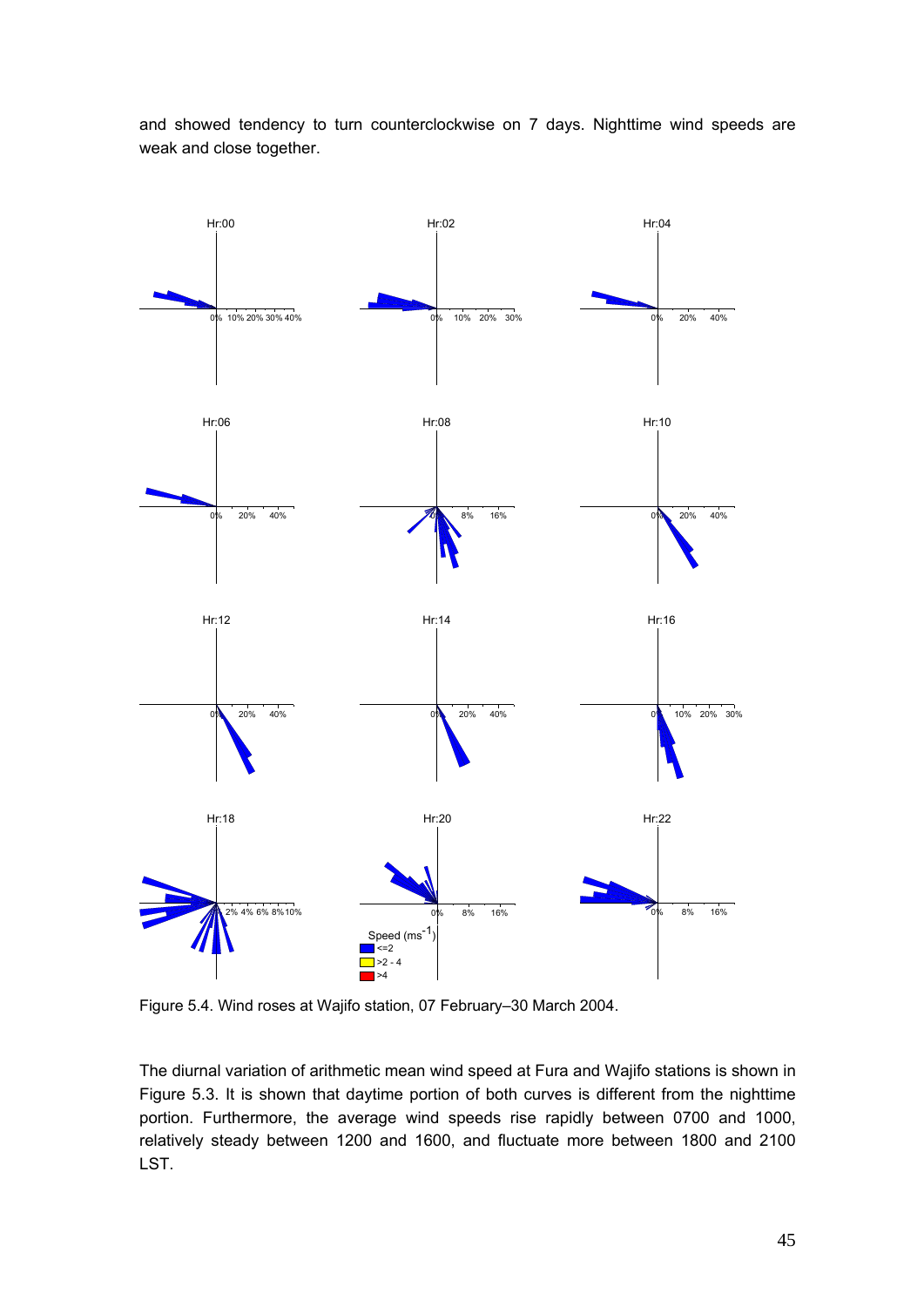

Figure 5.5. Wind roses at Fura Station, 07 February–30 March 2004.

The frequency of occurrence of maximum half-hourly average wind components on individual days is found to be more erratic at Fura. Maximum easterly winds occurred on 27 days between 0800 and 1000, on 12 days between 1030 and 1400, and on 10 days between 2030 and 0130. Maximum westerly component occurred on 21 days between 1900 and 2230, on 13 days between 0030 and 0300, on 9 days between 0430 and 0830, and on 7 days between 1630 and 1830. Maximum northerly winds occurred on 22 days between 0800 and 1000, on 14 days between 2200 and 0030, on 9 days between 0100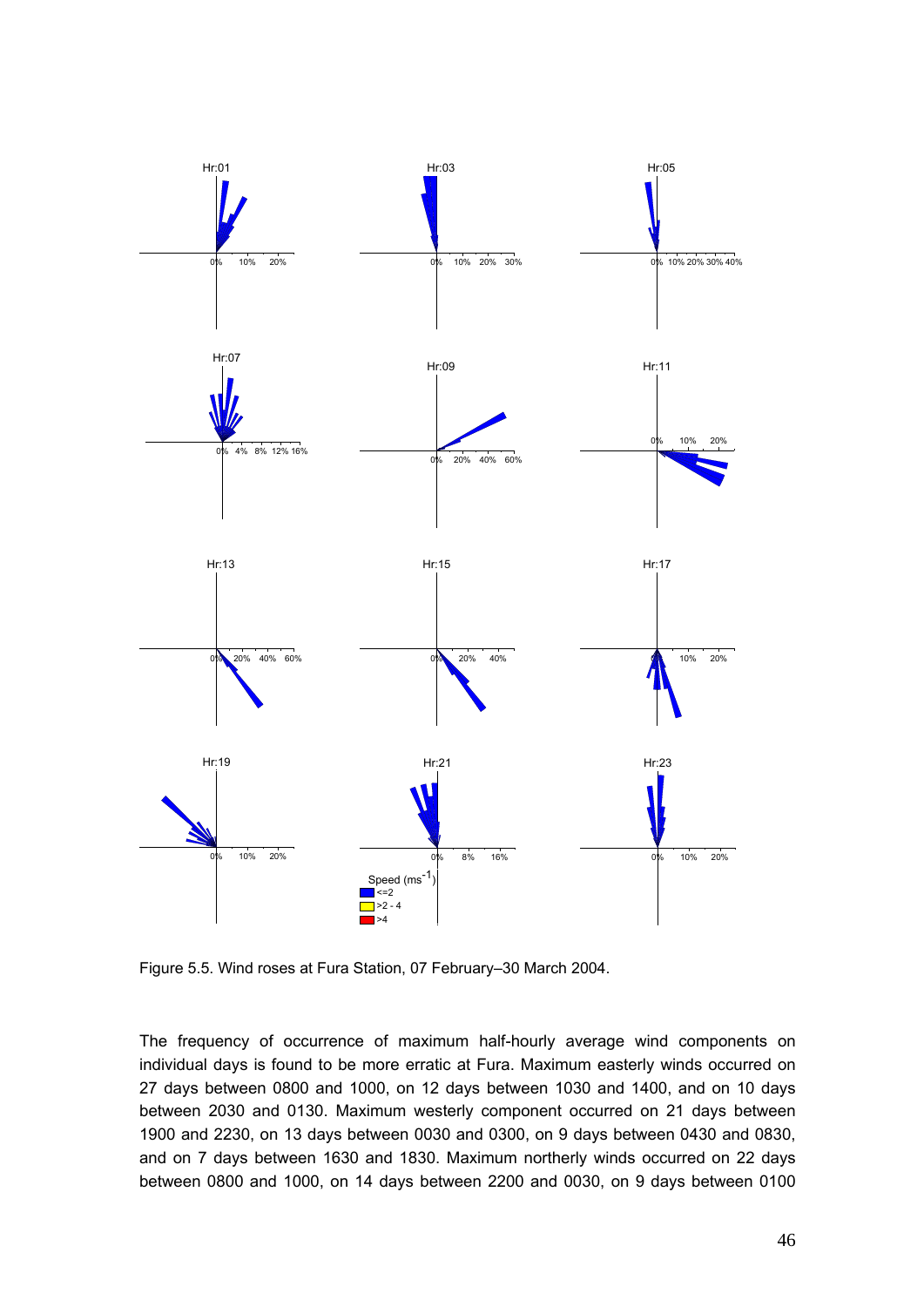and 0600, and on 6 days between 1830 and 2100. Maximum southerly winds occurred on 39 days between 1230 and 1430, on 7 days between 1500 and 1700, and on 5 days between 1900 and 0030. Maximum winds from the south are much stronger than from the north, like in Wajifo. Similarly, the easterly maximum wind components are much stronger than westerly components in the opposite direction.

Figures 5.4 and 5.5 contain hourly wind roses for Wajifo and Fura for the resultant winds of 53 days. The two minute interval records were averaged over the 53 days of March and April 2004 to obtain the mean wind vector for each observation time at the stations. At Wajifo, the resultant winds are predominantly from the west and southeast with a rather distinct diurnal variation in speed. Winds are lighter during the night and the onshore wind increases rapidly until midmorning, reaches a maximum early afternoon, and then returns to a lower value around 1800 LST. Generally lower resultant velocities occur in the early morning hours and between hours of 1800 and 2000. Wind speeds between noon and mid afternoon, and between 0300 and 0600 LST tend to fall close together.

The fluctuation of wind speed and direction at 0800 and 1800 LST clearly marks the onset of lake-breeze and land breeze, respectively. The outstanding features of the wind roses for Wajifo are the counterclockwise rotation of the wind vectors during onset of lake-breeze and little variation in direction after midmorning. Rotation of the resultant winds is clockwise during daytime and onset of land breeze. There is a great tendency to veer and back alternatively before midnight. The resultant directional change between 0700 and 0800 LST and between 1800 and 2300 LST (limits included) are greater than the remaining hours of the 24-hr period.

The resultant winds at Fura (Figure 5.4) show clockwise rotation before midnight and the tendency to veer and back after midnight. The onset of lake-breeze and land breeze were marked by increased oscillation of the wind vector at 0700 and between 1700 and 1800 LST. The wind field persisted in the ENE sector mostly between 0800 and 1000 LST, completely shifted to ESE sector at 1100 LST. There was a great tendency of the actual wind rotating clockwise throughout the 24-LST period at Fura. The average daytime wind speed increased steadily to the maximum at the midmorning, fluctuated between midmorning and early afternoon, and finally deteriorated to minimum at 1800 LST. There is a tendency, as at Wajifo, for nighttime wind speeds to fall close together. More diurnal directional changes observed at Fura than at Wajifo.

By way of summary, the diurnal winds for February and March 2004 indicate the following characteristics. During the 53 days observations, the lake-breeze was in general able to dominate at both stations the over-riding and ever-changing large-scale flow. Along the western shoreline of Lake Abaya, lake-breeze develops by one hour earlier in the southern basin than in the north. Wind roses for both stations show clockwise rotation, but Wajifo show definite counterclockwise rotation during onset of lake-breeze. The westerly winds rotate to northward when they exit Fura in the south during nighttime. At Wajifo, winds are generally westerly during nighttime and the north components are very light. Resultant winds are in the NE quadrant during some period of the day at Fura and become nearly parallel to winds at Wajifo later in the afternoon in the SE quadrant. It is noted that the rate of turning of the direction of the lake-breeze and land breeze is not uniform over a 24 hour period. Afternoon winds are found to rotate slightly in clockwise direction at both stations.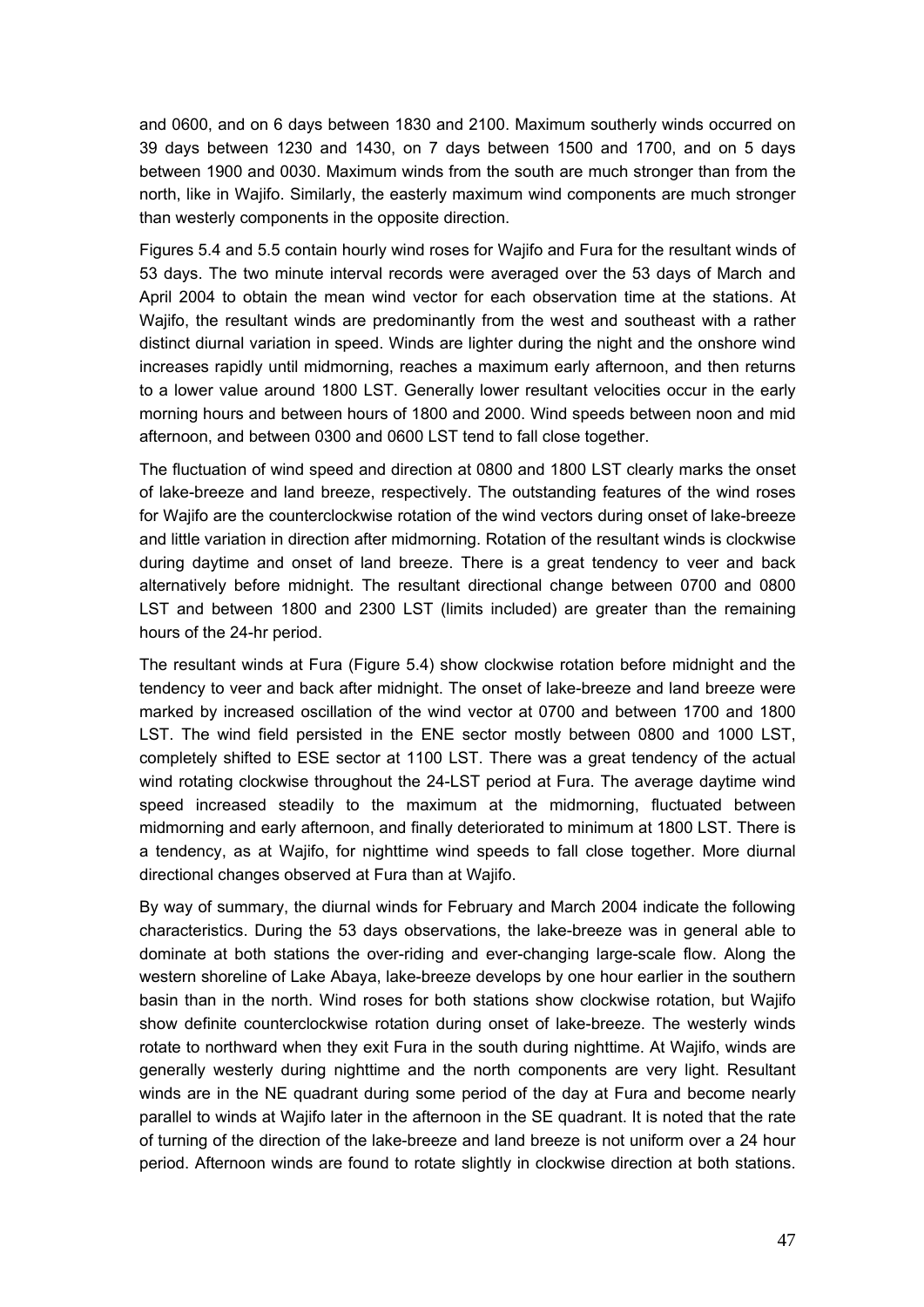The directional changes to the reverse directions during the onset of lake-breeze at Wajifo and land breeze at Fura are abrupt. Time of maximum resultant wind is in the midmorning at Fura, but tends to be four hours later at Wajifo station. The light lake-breeze in the morning at Fura is partially distorted by changing large-scale flow pattern.

### *5.1.1.2. Monthly variability of wind field*

Figures 5.6 and 5.7 present the statistics of monthly winds of 2 or 5 minutes records observed for one year from March 2004 to February 2005 at two stations situated at the west boundary of Lake Abaya. The observed wind speeds, *u*, are classified in three ranges  $(u \le 2ms^{-1}, 2ms^{-1} < u \le 4ms^{-1}, u > 4ms^{-1})$ . The considerable difference between graphs of two stations corresponding to the same month obviously indicates the importance of the winds of local origin at a given site around the lake. On the other hand, remarkable similarities and differences between monthly wind roses at a station mark the presence of characteristic seasonal pattern.

The outstanding feature of the monthly wind roses at Wajifo (Figure 5.6) is that winds showed strong directional preference. A persistent southeast wind occurred throughout the year (23-47% of the monthly period), but is most prominent during the period approximately from May through July 2004 (36-47% of the monthly period). Little directional change noted in the SSE sector from May through June and October through December 2004, when winds were stronger for significant portions of these months. Westerly winds observed continuously, being nearly at right angle to the SE winds. From March through April 2004, westerly winds occurred predominantly. Southeasterly and westerly winds were nearly equally important from September through October 2004 and from January through February 2005. Generally, southeasterly winds are stronger than westerly winds, and winds from NE quadrant are rare.

Fura station experienced winds from different quadrants over a significant portion of the time (Figure 5.7). The northeasterly winds occurred only between 3-7% of the monthly periods from May through August 2004, during which southwesterly winds from opposite direction occurred predominantly. Northeasterly winds observed to be predominant over southwesterly counterparts in the reverse direction during the remaining months of the year considered in this study. Northwesterly winds occurred predominantly over southeasterly winds all the time, except February 2005 when winds in both direction were nearly equally important.

Next Figure 5.8 gives the speed class histograms for monthly winds in the ranges 0-2 ms<sup>-1</sup>. 2-4 ms<sup>-1</sup>, and exceeding 4 ms<sup>-1</sup> for the months of calmest and highest wind speeds and the average of 12-month period at Wajifo and Fura stations. During the study period considered in this study the observed wind speeds were predominantly  $\leq 2 \text{ ms}^{-1}$  (between 92 and 98% of the monthly periods at Fura, and between 62 and 95% at Wajifo). At Wajifo in the north, the moderate and strong winds occurred more frequently in June, but at Fura in the south December winds were in general stronger than any other month of the year considered. The maximum wind records in different months at Wajifo and Fura, respectively, were about 5.2–8.9 ms<sup>-1</sup> and 3.9–6.5 ms<sup>-1</sup>. The maximum recorded wind speed occurred on May 05, 2004 at 1810 LST at Wajifo and later at 2035 LST at Fura. Since the collected wind data were 2 or 5 minute interval records, the actual maximum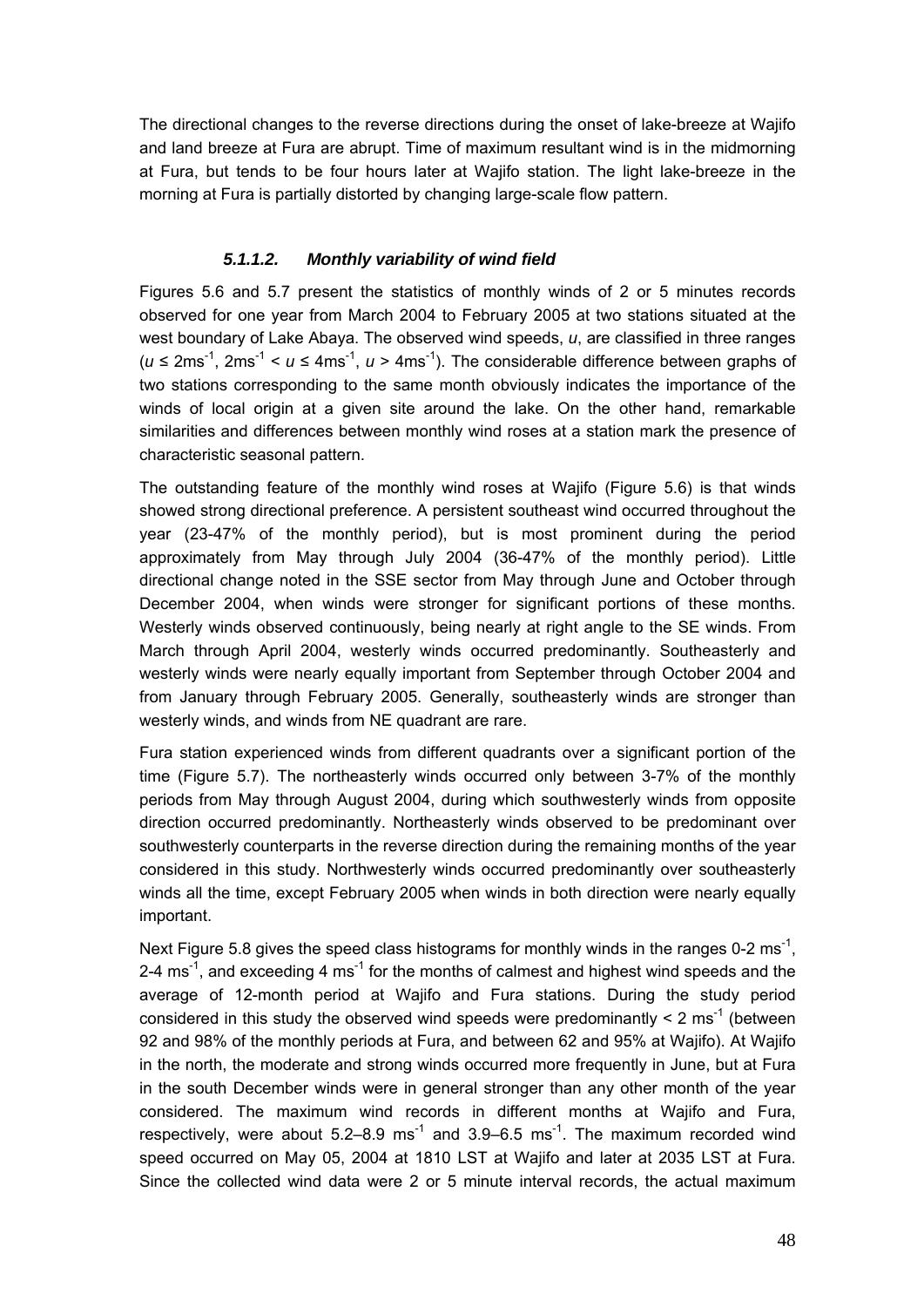wind speed that occurred during the year may not have been captured although it would not be expected to differ greatly from the measurements. The calmest month was August at Fura and January at Wajifo (Figure 5.8) which had peak frequencies of occurrence in the  $0-2$  ms<sup>-1</sup> bin.



Figure 5.6. Monthly wind roses at Wajifo Station.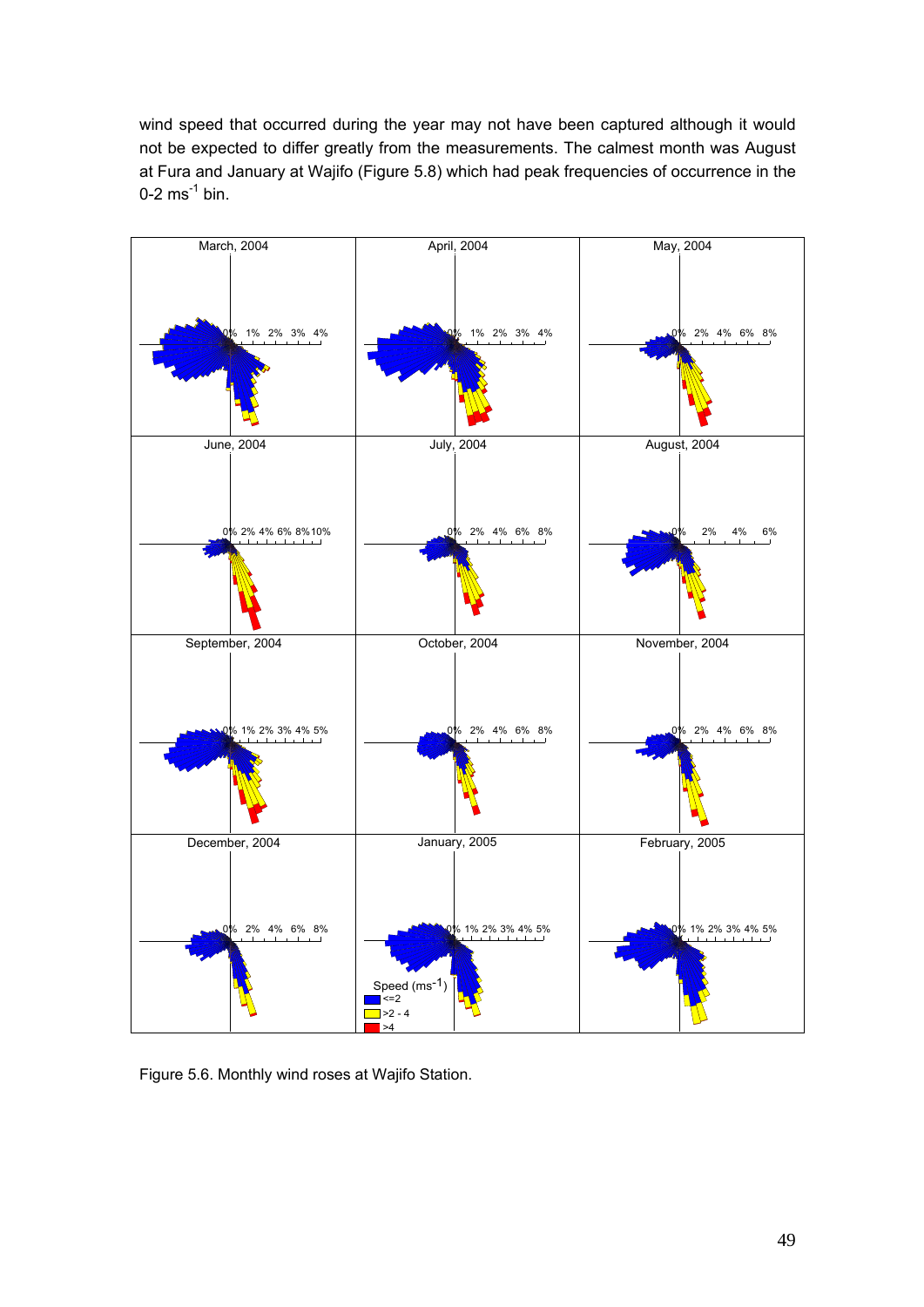

Figure 5.7. Monthly wind roses at Fura station.

## *5.1.1.3. Periodicity analysis*

This section is concerned with periodic components that may contribute to measured wind. Spectra presenting the distribution of kinetic energy as a function of frequency are useful in picking out some of the more energetic oscillatory components (Saylor and Miller, 1987) in the wind speed records. To this end, the monthly spectra were estimated from hourly average speed along dominant directions for both stations in units of wind speed squared per cycle per hour. The dominant directions were identified for each month from wind roses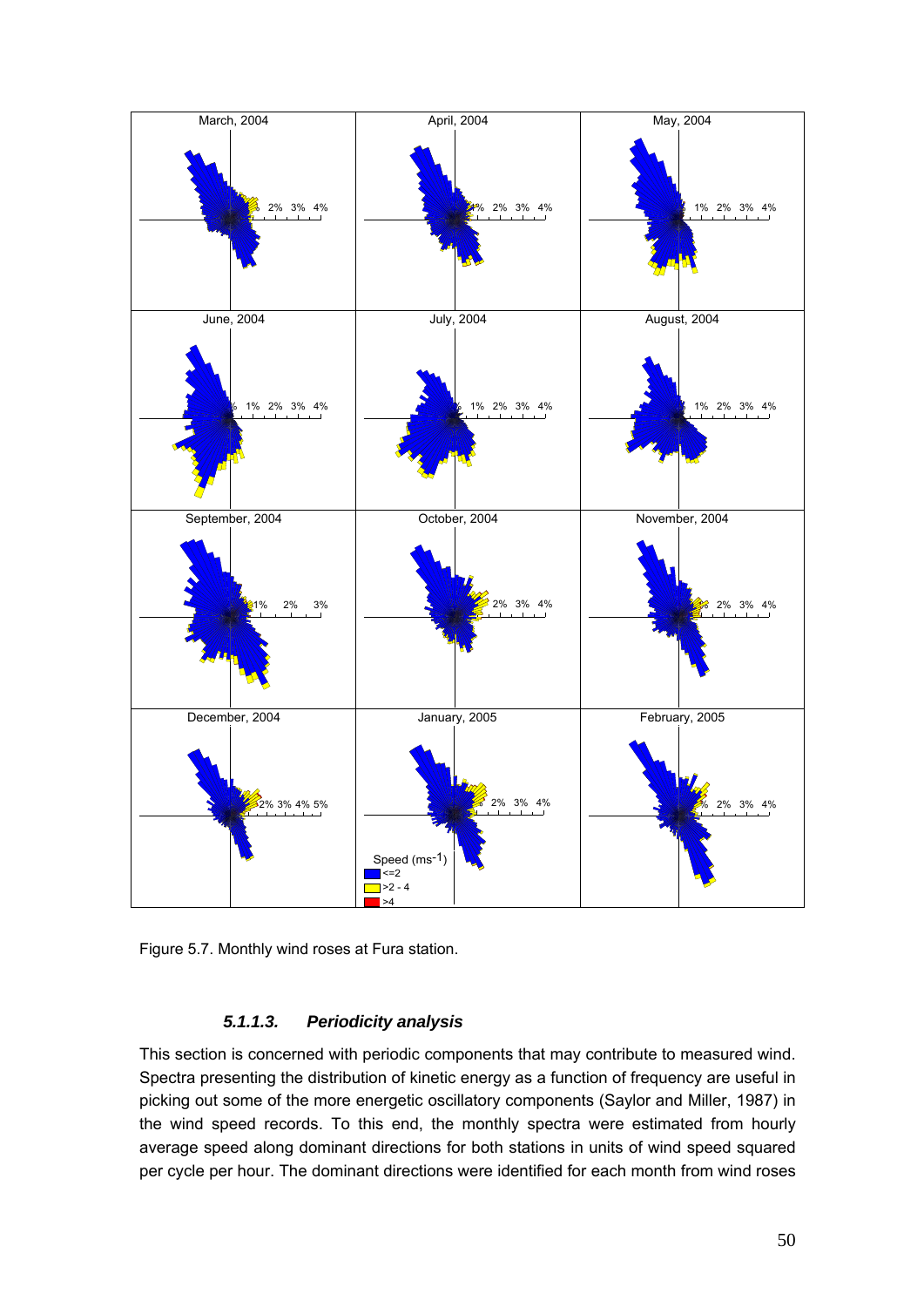(Figures 5.6 and 5.7) and wind direction histograms, but not reported here. Observed spectra have very similar shapes, and typical spectral plots of for two months are shown in Figure 5.9.



Figure 5.8. Speed class histograms at Wajifo (a), and Fura (b) stations during calmest (top), strongest (middle) and yearly average (bottom).

All spectra indicate pronounced peak at about 0.0417 cycle per hour (cph) frequency, which corresponds to a period of 1 day (the diurnal frequency). The magnitude of this peak is higher at Fura across-shore in all months, except July and August 2004. At Wajifo, the magnitude of the spectra peak at diurnal frequency appeared higher for across-shore wind component than along-shore component of the wind in all months, except in March, April and August 2004. Another remarkable feature from monthly spectral estimates is that the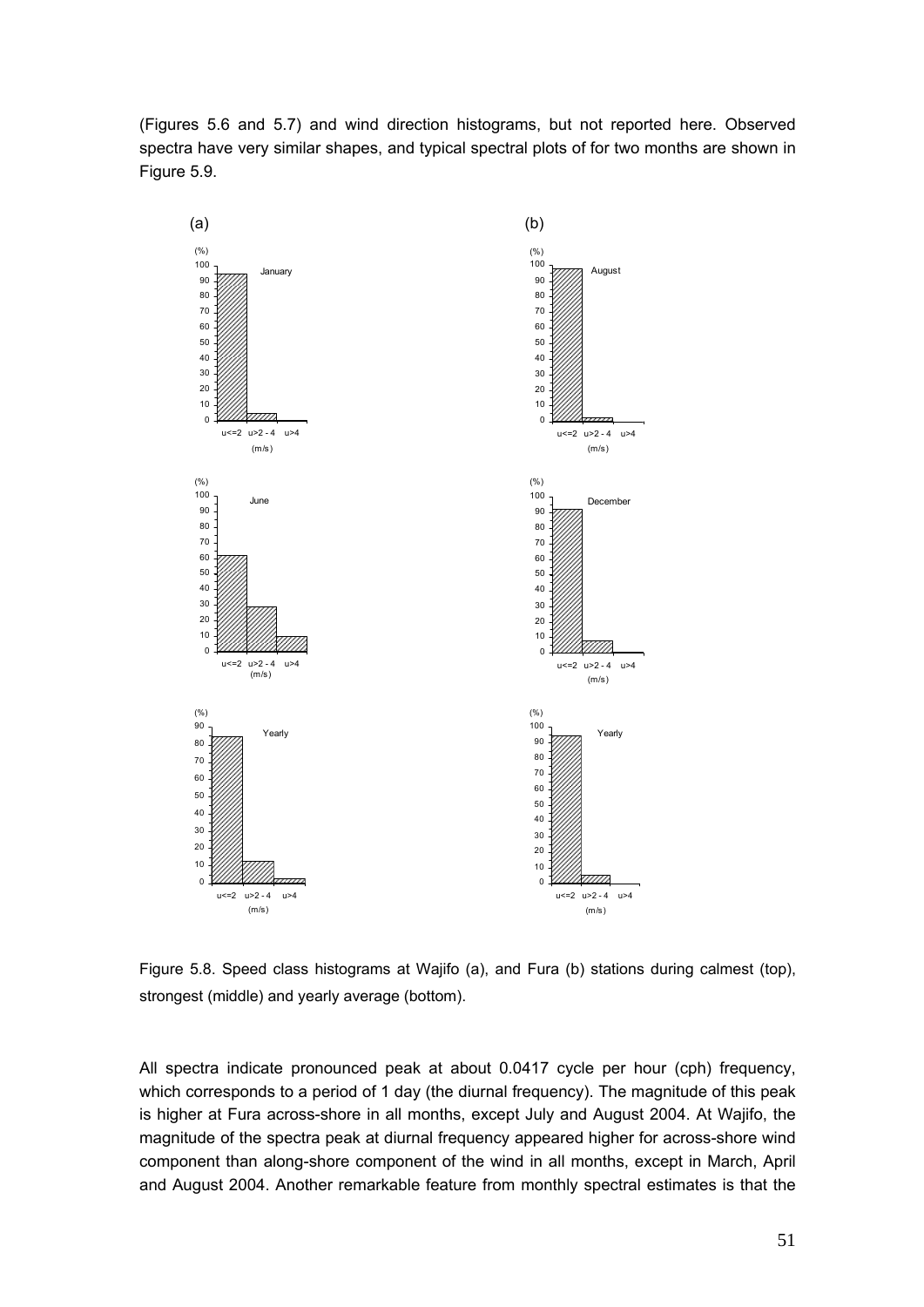energy distribution is in general broader across-shore component at Wajifo and alongshore component at Fura. Thus the estimated power spectra of wind speed in the frequency range between 0 and 0.5 cph fall into two more or less distinct groups depending upon the broadness of the energy distribution as shown in Figure 5.9. It should be noted that the only significant periodicity contained in the spectra, in the frequency interval between 0 and 0.5 cph, is that associated with the diurnal oscillations, as evidenced by the sharpness of the peak and its harmonics. Furthermore, most of the spectral energy at both stations is concentrated in the across shore direction, as suggested by the wind roses.



Figure 5.9. Typical monthly spectra of the two components of the wind vector at two stations.

#### **5.1.2. Temperature**

Frequency distributions of hourly temperatures at Wajifo station (Figure 5.10) from March 2004 through February 2005 have been analysed in order to obtain detailed information as to what actual temperatures encountered during the months. Five minute interval records are the bases of all temperature data: the hourly mean is defined as the average of 12 values. Averaging by individual hours enables us to establish the average daily march of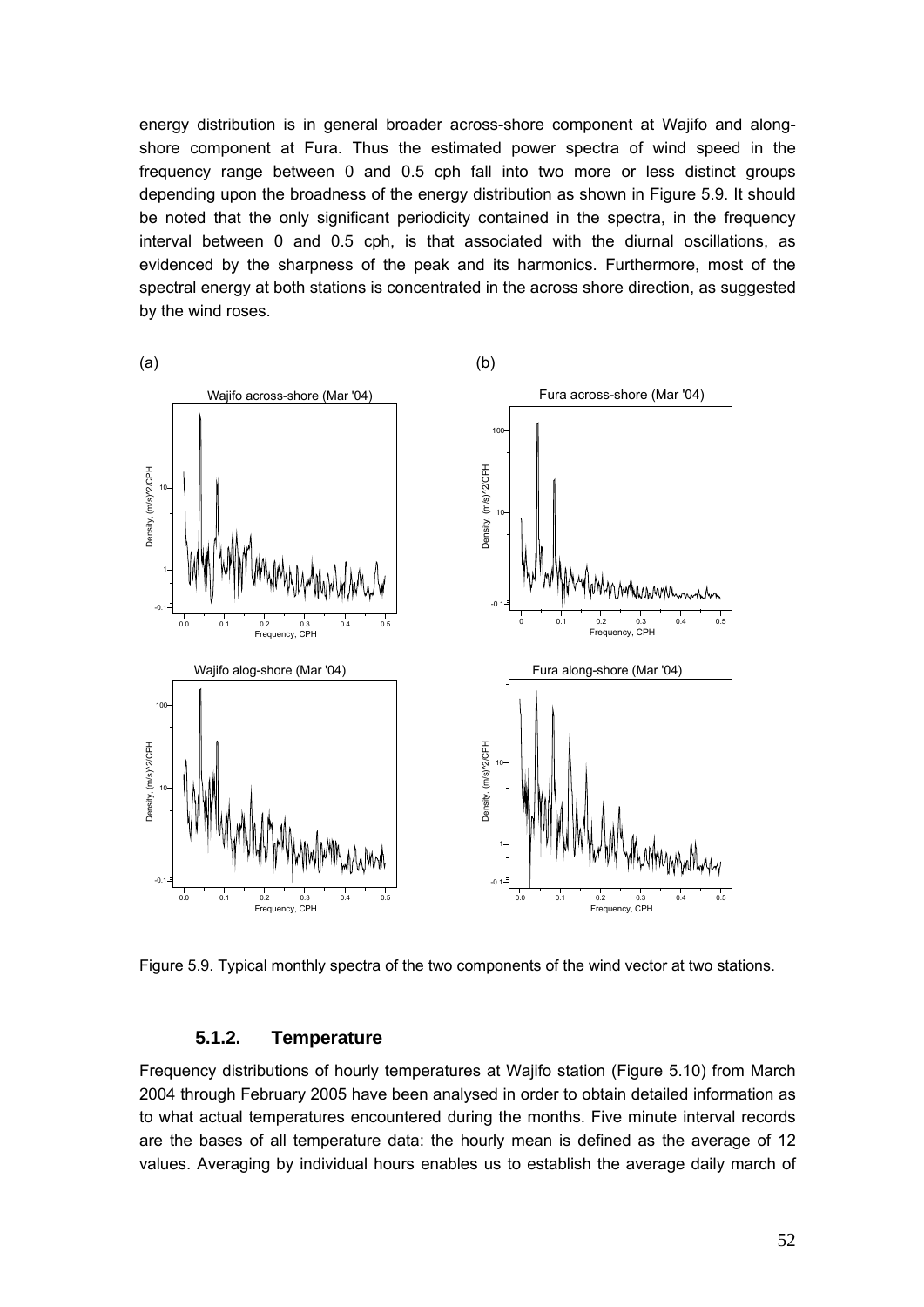the temperature. Similarly, the daily means are computed as arithmetic means of 24 hourly means derived from 5 minutes interval records mentioned above.

Figure 5.10 presents the frequency distribution histograms of hourly temperatures using totals for each month. Here the problem to be investigated concerned the distribution of hourly temperature, regardless of the time of occurrence. Six temperature ranges distinguished (≤ 10°C, >10-15°C, >15-20°C, >20-25°C, >25-30°C, > 30°C). Plots for each month are easily compared by observing the relative frequency of temperature ranges. These show considerable month-to-month variability in the temperature regime at Wajifo. The hourly temperatures were predominantly  $>20^{\circ}$ C, (about 70-80% of the monthly hours).



Figure 5.10. Monthly hourly average temperature frequencies at Wajifo Station.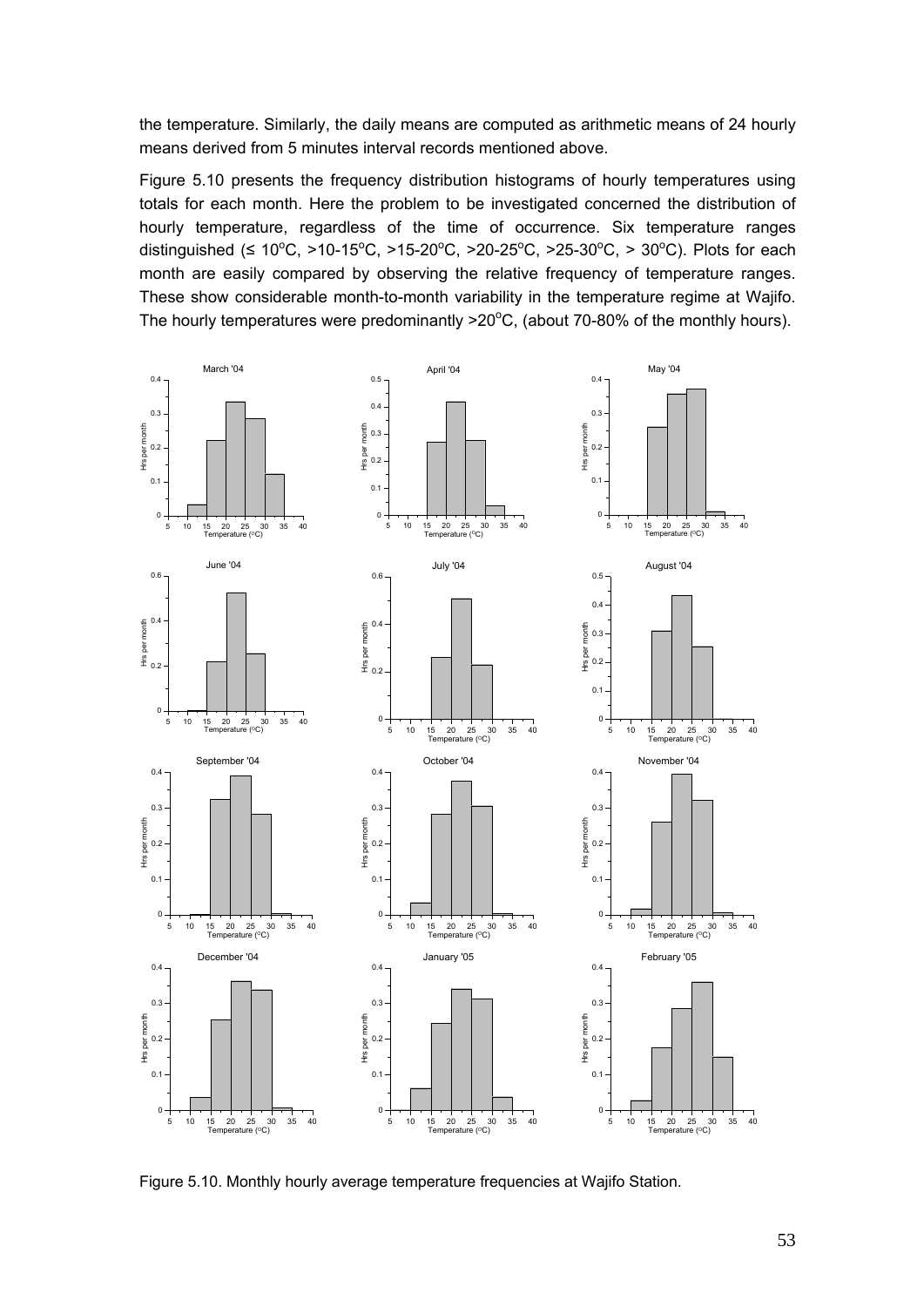Another marked feature in the temperature class histograms is the larger variability in March 2004 and from January through February 2005, and the smaller in July through September 2004. A third remarkable feature occurred in January and February 2005, respectively, where the coldest month (the hourly average temperature was  $< 15^{\circ}$ C, for about 6% of the time) was fallowed by warmest month (the hourly temperatures were >30% for about 15% of monthly hours). The hourly average temperature gradient reached its maximum in August 2004.

| <b>Month</b>   | n   | Range | <b>Minimum</b> | <b>Maximum</b> | <b>Mean</b> | St. Dev | <b>Skewness</b> |  |  |
|----------------|-----|-------|----------------|----------------|-------------|---------|-----------------|--|--|
| Mar '04        | 744 | 14.3  | 12.2           | 35.3           | 23.8        | 4.937   | 0.004           |  |  |
| Apr '04        | 720 | 10.5  | 17.1           | 31.5           | 23.0        | 3.647   | 0.423           |  |  |
| May '04        | 744 | 10.2  | 16.8           | 31.4           | 23.3        | 3.598   | 0.060           |  |  |
| Jun '04        | 720 | 8.6   | 14.7           | 28.8           | 22.6        | 2.896   | $-0.159$        |  |  |
| Jul '04        | 744 | 9.3   | 15.3           | 29.3           | 22.4        | 3.074   | 0.149           |  |  |
| Aug '04        | 744 | 9.6   | 16.4           | 29.8           | 22.4        | 3.360   | 0.391           |  |  |
| Sep '04        | 720 | 10.6  | 15.1           | 30.4           | 22.5        | 3.560   | 0.247           |  |  |
| Oct '04        | 744 | 12.1  | 12             | 29.9           | 22.5        | 4.089   | $-0.124$        |  |  |
| <b>Nov '04</b> | 720 | 11.6  | 12.2           | 30.5           | 22.8        | 3.835   | $-0.160$        |  |  |
| Dec '04        | 744 | 12.7  | 10.9           | 31.7           | 22.7        | 4.256   | $-0.207$        |  |  |
| Jan '05        | 744 | 13.4  | 10             | 31.4           | 22.7        | 4.746   | $-0.288$        |  |  |
| Feb '05        | 672 | 14.8  | 12.7           | 35.1           | 24.5        | 4.797   | $-0.280$        |  |  |

Table 5.1. Descriptive statistics of hourly average temperature in different months from March 2004 to February 2005 at Wajifo.

It is of interest to investigate the descriptive statistics were computed for monthly totals (Table 5.1) to obtain further information on the hourly temperatures variations during the year considered in this study. The annual mean temperature at Wajifo station was 22.9°C. Monthly variations in standard deviations found to be in good agreement with corresponding variations in the customary index of temperature, the mean daily range. The greatest average daily range of the year occurred in the warmest month of the year January 2005, while the least daily range averaged to  $3^{\circ}$ C in July 2004. A second general feature is that skewness of the monthly totals tended to be equally positive and negative during the year considered, but the differences from the normal are minor in general. The largest positive skewness and largest monthly minimum noted in April 2004, whereas a large negative skewness and a small monthly mean observed in January 005.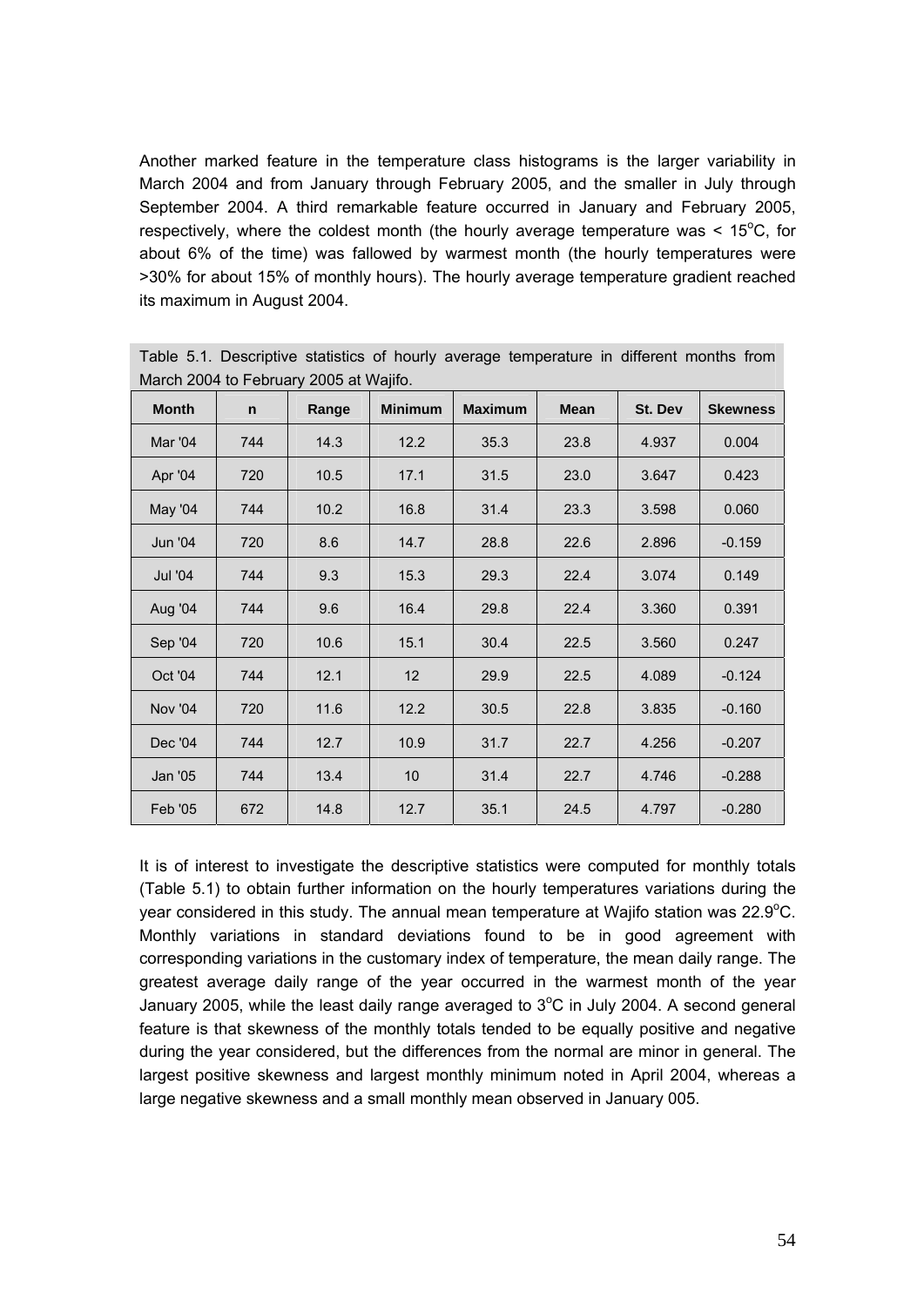

Figure 5.11. Diurnal variability of temperature at Wajifo Station.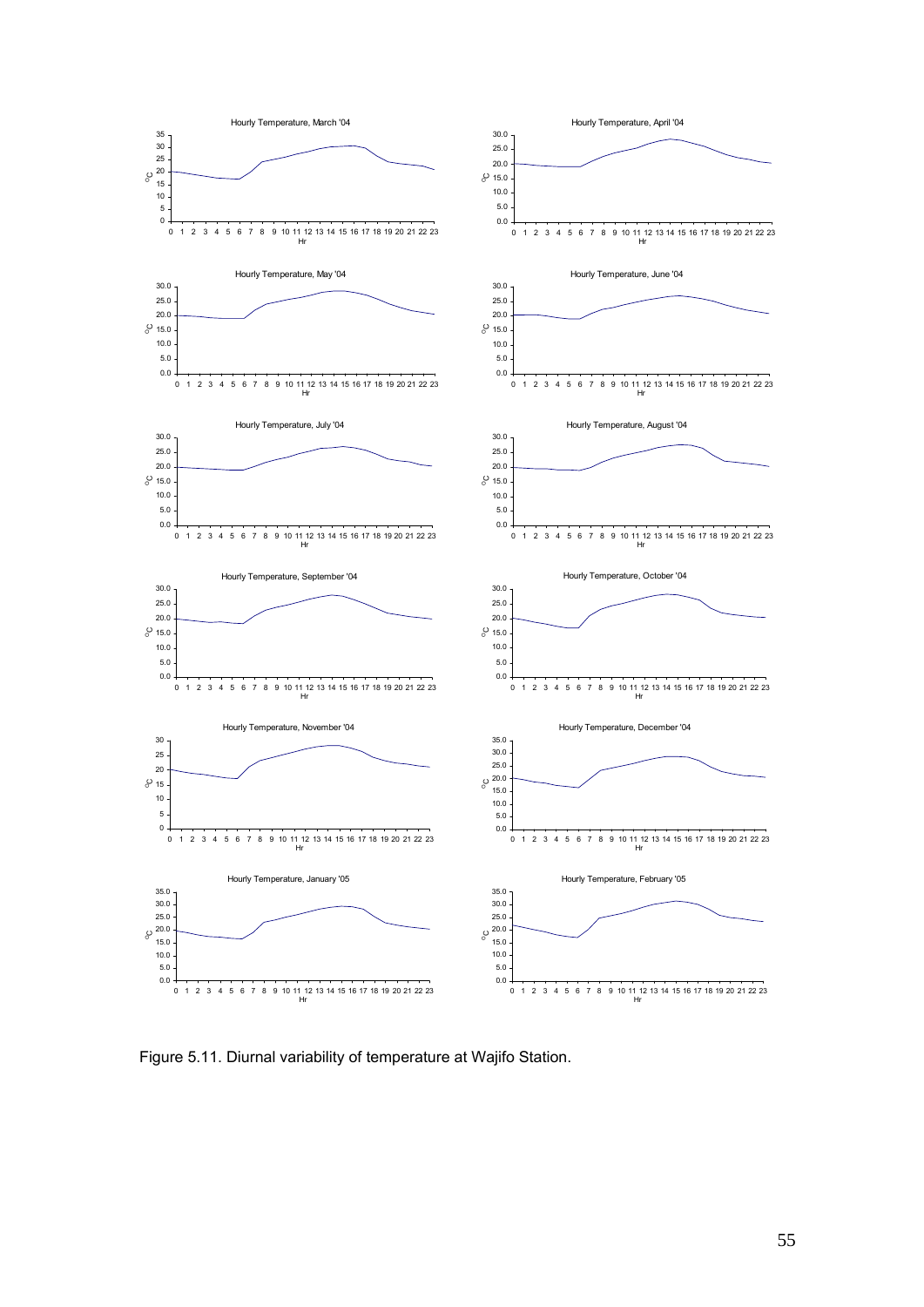#### *5.1.2.1. Diurnal variability of temperature*

As an indicator of human comfort, and also for purpose of applied climatology, it is important to know what percentage of the time various temperature are exceeded (at the earth's surface) during particular months at a given location (Spreen, 1956). Next in Figure 5.11 are shown the average values of air temperature, by hour of the day, for each month separately. The average 24 hourly values of a month are obtained as simple arithmetic means of the particular hours of an entire month. The resulting monthly averages over individual hours appear to be much more smoothened than would be expected from the hourly averages of daily observation considered alone. Nonetheless, close inspection of individual graphs shows systematic changes of the hourly variation of mean temperature. From 0600 to 0800 LST, rapid rise on the average appeared in all months, except from June through August 2004. Notice that maximum rise from 0600 to 0800 LST by  $7.6^{\circ}$ C noted for February 2005, minimum rise by  $2.6^{\circ}$ C for July 2004. The average traces show the temperature maximum oscillating during the period from 1400 to 1600 LST. In general, regular increase in temperature observed from 0800 LST to the period of maximum temperature, followed by a mean temperature drop of less than  $1^{\circ}$ C on the next hour.

### *5.1.2.2. Interdiurnal variability of temperature*

The discussions in the previous section about the range of variability of temperature considered the variations to which the average values are subjected. The task of this section is to investigate the variations from day to day. These are called interdiurnal variability (or IDV), and computed as the difference between either the daily mean or a fixed hour of a day and that of the next day (Conrad, 1947). Increasing temperature from one day to the next is called "warming", decreasing "cooling" (Conrad, 1942). Using these definitions the interdiurnal variability is computed for a daily averages and extremes for a time which lies close to the daily minimum on the one hand and to the daily maximum on the other hand.

Tables 5.2 and 5.3 show the interdiurnal variability of daily average temperature at Wajifo station. The primary modes of the frequency distributions of interdiurnal variability of warming tend to persist in the  $0-1^{\circ}$ C class interval throughout the year. On the other hand, two noticeable exceptions observed for the persistence of the primary modes in the  $0-1^{\circ}C$ class interval of interdiurnal variability of cooling frequency distribution during April and October 2004. Another remarkable fact to be noted is that the variability of cooling is found to exceed warming, except for May and November 2004 where they were nearly equally variable.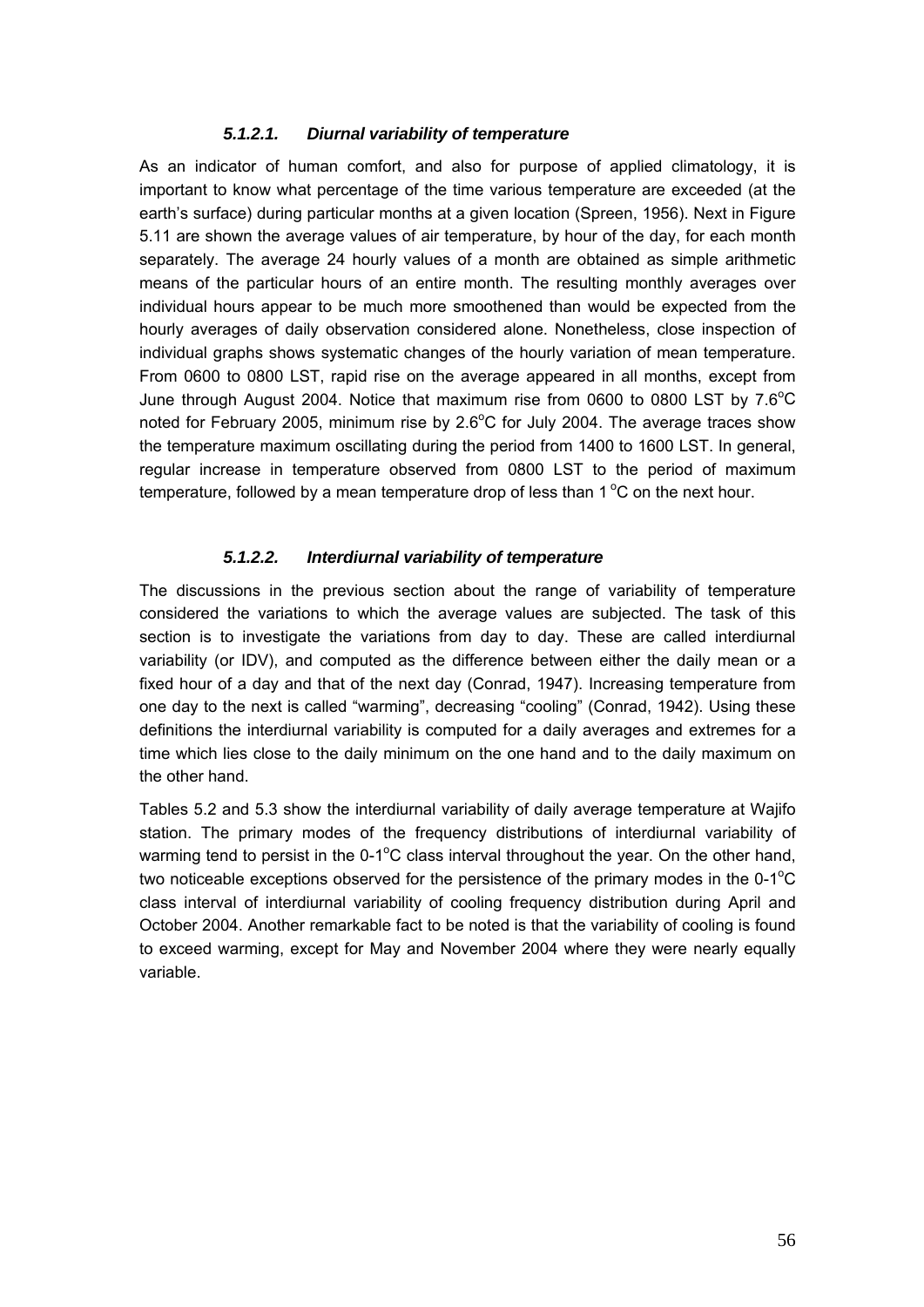| Wajifo     |      |      |             |                   |      |      |                 |      |      |      |                 |      |
|------------|------|------|-------------|-------------------|------|------|-----------------|------|------|------|-----------------|------|
| <b>IDV</b> | Mar  |      | Apr May Jun |                   |      |      | Jul Aug Sep Oct |      | Nov  |      | Dec Jan '05 Feb |      |
| $0-1$      | 72.2 | 66.7 |             | $100.0$ 76.9 62.5 |      |      | 66.7 94.4       | 76.2 | 88.9 | 71.4 | 76.5            | 75.0 |
| $1-2$ 27.8 |      | 33.3 | 00.0        | 15.4              | 37.5 | 26.7 | 05.6            | 19.0 | 11.1 | 28.6 | 17.6            | 25.0 |
| $2 - 3$    | 00.0 | 00.0 |             | 07.7              | 00.0 | 06.6 | 00.0            | 04.8 | 00.0 | 00.0 | 05.9            | 00.0 |
| $3 - 4$    |      |      |             | 00.0              |      | 00.0 |                 | 00.0 |      |      | 00.0            |      |

Table 5.2. Percentage frequency of the various values of daily mean IDV of warming  $(^{\circ}C)$  at

Table 5.3. Percentage frequency of the various values of daily mean IDV of cooling  $(^{\circ}C)$  at

| Wajifo       |      |      |      |      |                    |      |                |      |      |      |                                                |
|--------------|------|------|------|------|--------------------|------|----------------|------|------|------|------------------------------------------------|
| Mar          |      |      |      |      |                    |      |                |      |      |      |                                                |
| 61.5         | 33.4 |      |      | 73.3 |                    | 75.0 |                |      | 82.4 | 78.6 | 75.0                                           |
| $1 - 2$ 15.4 | 50.0 | 00.0 |      |      |                    |      | 50.0           | 08.3 | 17.6 | 14.3 | 16.7                                           |
| $2 - 3$ 07.7 | 08.3 |      | 05.8 | 06.7 | 18.8               | 08.3 | 10.0           | 00.0 | 00.0 | 00.0 | 08.3                                           |
| $3 - 4$ 15.4 |      |      | 00.0 | 00.0 | 00.0               | 00.0 | 00.0           |      |      | 07.1 | 00.0                                           |
| $4 - 5$ 00.0 | 00.0 |      |      |      |                    |      |                |      |      | 00.0 |                                                |
|              |      | 08.3 |      |      | 100.0 82.4<br>11.8 | 68.8 | 20.0 12.5 16.7 | 40.0 | 91.7 |      | Apr May Jun Jul Aug Sep Oct Nov Dec Jan 05 Feb |

Next Tables 5.4 through 5.7 present frequencies of differences from day to day close to hours of extremes. The primary modes of frequency distributions of warming in the  $0-1$ <sup>o</sup>C and  $1-2^{\circ}$ C class intervals are nearly equally important at 0600 LST, 0-1 $^{\circ}$ C being dominant at 1500 LST except for June and February when  $1-2$ <sup>o</sup>C class interval was more significant. The dominant mode for cooling throughout the year is in the  $0-1^{\circ}C$  class interval, except in April and August 2004, when  $1-2$ <sup>o</sup>C class interval was more important. The interdiurnal variability of warming and cooling are nearly the same at 0600 LST. At 1500 hrs day to day difference of warming and cooling found to be higher from March through April 2004, July through September 2004 and February 2005. The greatest interdiurnal variability of daily average warming was  $2.3^{\circ}$ C, while cooling was  $3.5^{\circ}$ C; at 0600 LST the corresponding values for cooling and warming, respectively, were  $4.7^{\circ}$ C and  $6.1^{\circ}$ C, and at 1500 LST greatest warming  $7.8^{\circ}$ C and cooling was  $6.6^{\circ}$ C. Thus the observed ranges of interdiurnal variability are smaller for cooling than warming.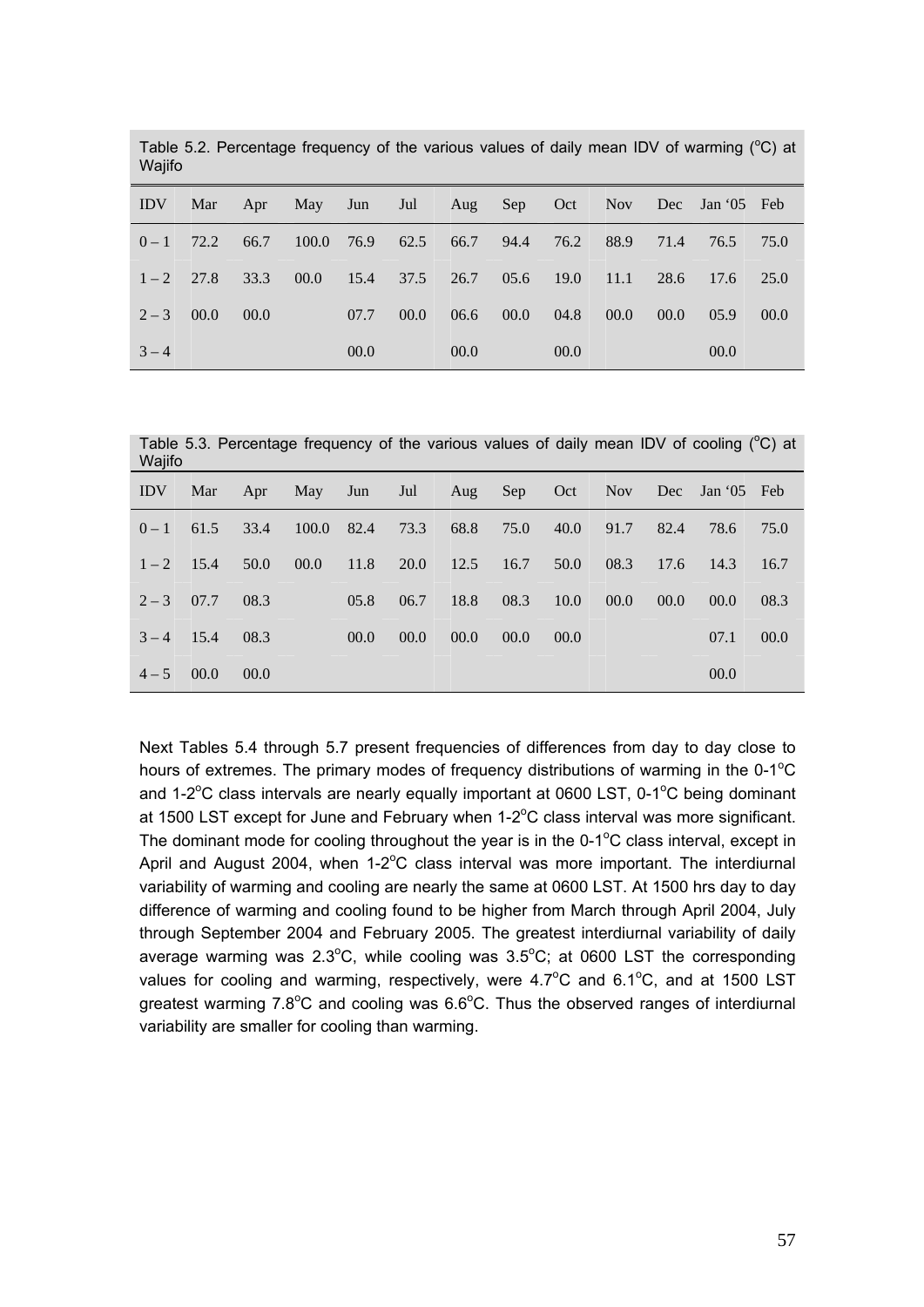| <b>VV</b> d <sub>III</sub> U |      |      |      |      |      |                 |      |      |      |      |             |      |
|------------------------------|------|------|------|------|------|-----------------|------|------|------|------|-------------|------|
| <b>IDV</b>                   | Mar  | Apr  | May  | Jun  |      | Jul Aug Sep Oct |      |      | Nov  | Dec  | Jan '05 Feb |      |
| $0 - 1$                      | 60.0 | 37.5 | 35.7 | 20.0 | 43.8 | 46.2            | 46.6 | 53.8 | 50.0 | 25.0 | 41.2        | 33.3 |
| $1 - 2$                      | 13.3 | 37.5 | 57.1 | 33.3 | 31.2 | 38.5            | 26.7 | 15.4 | 06.2 | 33.3 | 23.5        | 33.3 |
| $2 - 3$                      | 00.0 | 18.8 | 07.2 | 20.0 | 25.0 | 00.0            | 26.7 | 23.1 | 31.3 | 16.7 | 23.5        | 33.3 |
| $3 - 4$                      | 13.3 | 06.2 | 00.0 | 20.0 | 00.0 | 15.3            | 00.0 | 07.7 | 12.5 | 16.7 | 00.0        | 00.0 |
| $4 - 500.0$                  |      | 00.0 |      | 00.0 |      | 00.0            |      | 00.0 | 00.0 | 08.3 | 05.9        |      |
| $5 - 6$ 06.7                 |      |      |      | 06.7 |      |                 |      |      |      | 00.0 | 05.9        |      |
| $6 - 7$                      | 06.7 |      |      | 00.0 |      |                 |      |      |      |      | 00.0        |      |
| $7 - 8$                      | 00.0 |      |      |      |      |                 |      |      |      |      |             |      |

Table 5.4. Percentage frequency of the various values of 0600 LST IDV of warming  $(^{\circ}C)$  at Wajifo

| Table 5.5. Percentage frequency of the various values of 0600 LST IDV of cooling (°C) at<br>Wajifo |      |      |      |      |      |      |      |      |            |      |             |      |
|----------------------------------------------------------------------------------------------------|------|------|------|------|------|------|------|------|------------|------|-------------|------|
| <b>IDV</b>                                                                                         | Mar  | Apr  | May  | Jun  | Jul  | Aug  | Sep  | Oct  | <b>Nov</b> | Dec  | Jan '05 Feb |      |
| $0 - 1$                                                                                            | 62.5 | 57.1 | 64.7 | 20.0 | 40.0 | 66.6 | 40.0 | 44.4 | 50.0       | 36.8 | 50.0        | 53.8 |
| $1 - 2$                                                                                            | 12.5 | 21.3 | 23.5 | 33.3 | 33.3 | 16.7 | 33.3 | 44.4 | 07.2       | 31.6 | 14.3        | 38.5 |
| $2 - 3$                                                                                            | 06.2 | 07.2 | 05.9 | 33.3 | 06.7 | 16.7 | 26.7 | 05.6 | 35.6       | 26.3 | 07.2        | 00.0 |
| $3 - 4$                                                                                            | 18.8 | 07.2 | 00.0 | 13.4 | 20.0 | 00.0 | 00.0 | 05.6 | 07.2       | 05.3 | 21.3        | 07.7 |
| $4 - 5$                                                                                            | 00.0 | 07.2 | 05.9 | 00.0 | 00.0 |      |      | 00.0 | 00.0       | 00.0 | 07.2        | 00.0 |
| $5 - 6$                                                                                            |      | 00.0 | 00.0 |      |      |      |      |      |            |      | 00.0        |      |

The annual marches of the average and extreme values for daily average, 0600 and 1500 LST are to be seen separately for warming and cooling in Table 5.8. Within one year period, the greatest warming was 7.8 $^{\circ}$ C and the greatest cooling was 6.6 $^{\circ}$ C. Overall, the variability was somewhat higher at 1500 LST than in the early morning. There seems slightly marked annual march of the interdiurnal variability at 1500 LST, with a high maximum in July through September and a deep minimum in November through January. Lack of marked annual march of the interdiurnal variability at 0500 LST and for daily averages is explained by the shortness of the period of only one year. It is remarkable to note that warmings are slightly greater than coolings from day to day at 0600 LST, while this relation is the reverse at 1500 LST and for daily averages.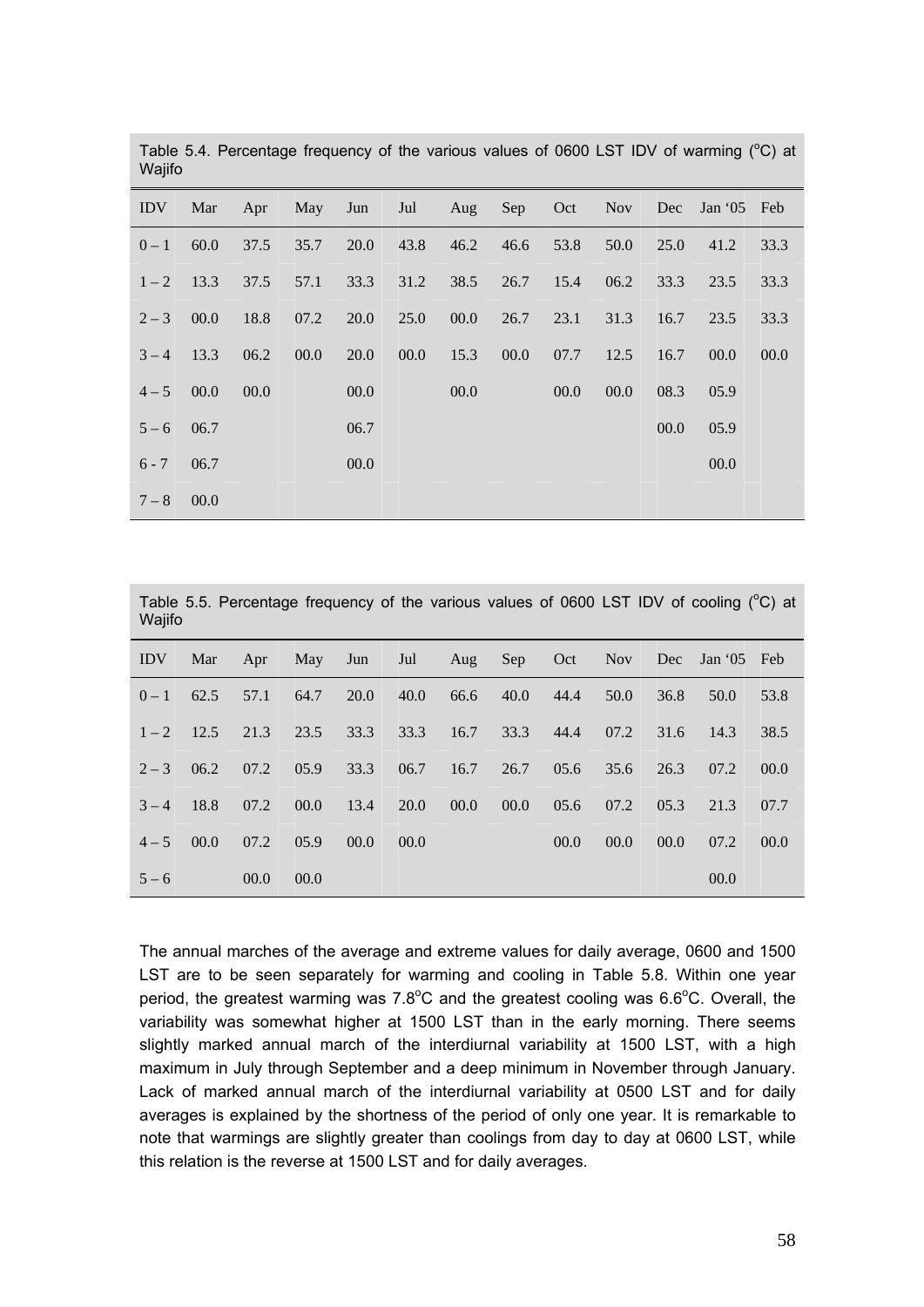| <b>IDV</b> | Mar  |      | Apr May Jun |      |      |      |      |      | Jul Aug Sep Oct Nov Dec |      | Jan '05 Feb |      |
|------------|------|------|-------------|------|------|------|------|------|-------------------------|------|-------------|------|
| $0 - 1$    | 40.0 | 31.3 | 76.5        | 35.7 | 40.0 | 55.5 | 50.0 | 56.3 | 53.8                    | 60.0 | 76.4        | 36.4 |
| $1 - 2$    | 40.0 | 25.0 | 05.9        | 50.0 | 40.0 | 22.1 | 31.3 | 25.0 | 23.1                    | 26.7 | 11.8        | 45.4 |
| $2 - 3$    | 00.0 | 25.0 | 17.6        | 00.0 | 00.0 | 05.6 | 00.0 | 06.2 | 23.1                    | 13.3 | 11.8        | 09.1 |
| $3 - 4$    | 13.3 | 12.5 | 00.0        | 14.3 | 13.3 | 05.6 | 06.2 | 12.5 | 00.0                    | 00.0 | 00.0        | 00.0 |
| $4 - 5$    | 06.7 | 06.2 |             | 00.0 | 00.0 | 00.0 | 00.0 | 00.0 |                         |      |             | 09.1 |
| $5 - 6$    | 00.0 | 00.0 |             |      | 00.0 | 05.6 | 12.5 |      |                         |      |             | 00.0 |
| $6 - 7$    |      |      |             |      | 00.0 | 05.6 | 00.0 |      |                         |      |             |      |
| $7 - 8$    |      |      |             |      | 06.7 | 00.0 |      |      |                         |      |             |      |
| $8 - 9$    |      |      |             |      | 00.0 |      |      |      |                         |      |             |      |

Table 5.6. Percentage frequency of the various values of 1500 LST IDV of warming  $(^{\circ}C)$  at Wajifo

Table 5.7. Percentage frequency of the various values of 1500 LST IDV of cooling  $(^{\circ}C)$  at Wajifo

| IDV.         |                                                              |         |                             |      |                                                   |      |      |  | Mar Apr May Jun Jul Aug Sep Oct Nov Dec Jan 05 Feb |      |
|--------------|--------------------------------------------------------------|---------|-----------------------------|------|---------------------------------------------------|------|------|--|----------------------------------------------------|------|
|              | $0-1$ 56.3                                                   |         |                             |      | 21.4 71.4 43.8 43.8 30.8 35.7 66.7 47.1 75.0 71.4 |      |      |  |                                                    | 47.1 |
|              | $1-2$ 18.8                                                   |         |                             |      |                                                   |      |      |  | 35.7 07.2 31.2 25.0 46.1 28.6 13.2 41.2 06.2 21.4  | 41.1 |
|              | 2 - 3 06.2 14.3 14.2 18.8 18.8 00.0 07.2 06.7 11.7 18.8 07.2 |         |                             |      |                                                   |      |      |  |                                                    | 00.0 |
|              | $3-4$ 06.2 21.4 07.2 06.2 06.2 07.7 21.3 06.7 00.0 00.0      |         |                             |      |                                                   |      |      |  | 00.0                                               | 05.9 |
|              | $4 - 500.0$                                                  | 07.2    | $00.0$ $00.0$ $06.2$ $07.7$ |      |                                                   | 00.0 | 06.7 |  |                                                    | 00.0 |
|              | $5 - 6$ 00.0                                                 | $-00.0$ |                             | 00.0 | 00.0                                              | 00.0 | 00.0 |  |                                                    | 05.9 |
| $6 - 7$ 12.5 |                                                              |         |                             |      | 07.7                                              | 07.2 |      |  |                                                    | 00.0 |
| $7 - 8$ 00.0 |                                                              |         |                             |      | 00.0                                              | 00.0 |      |  |                                                    |      |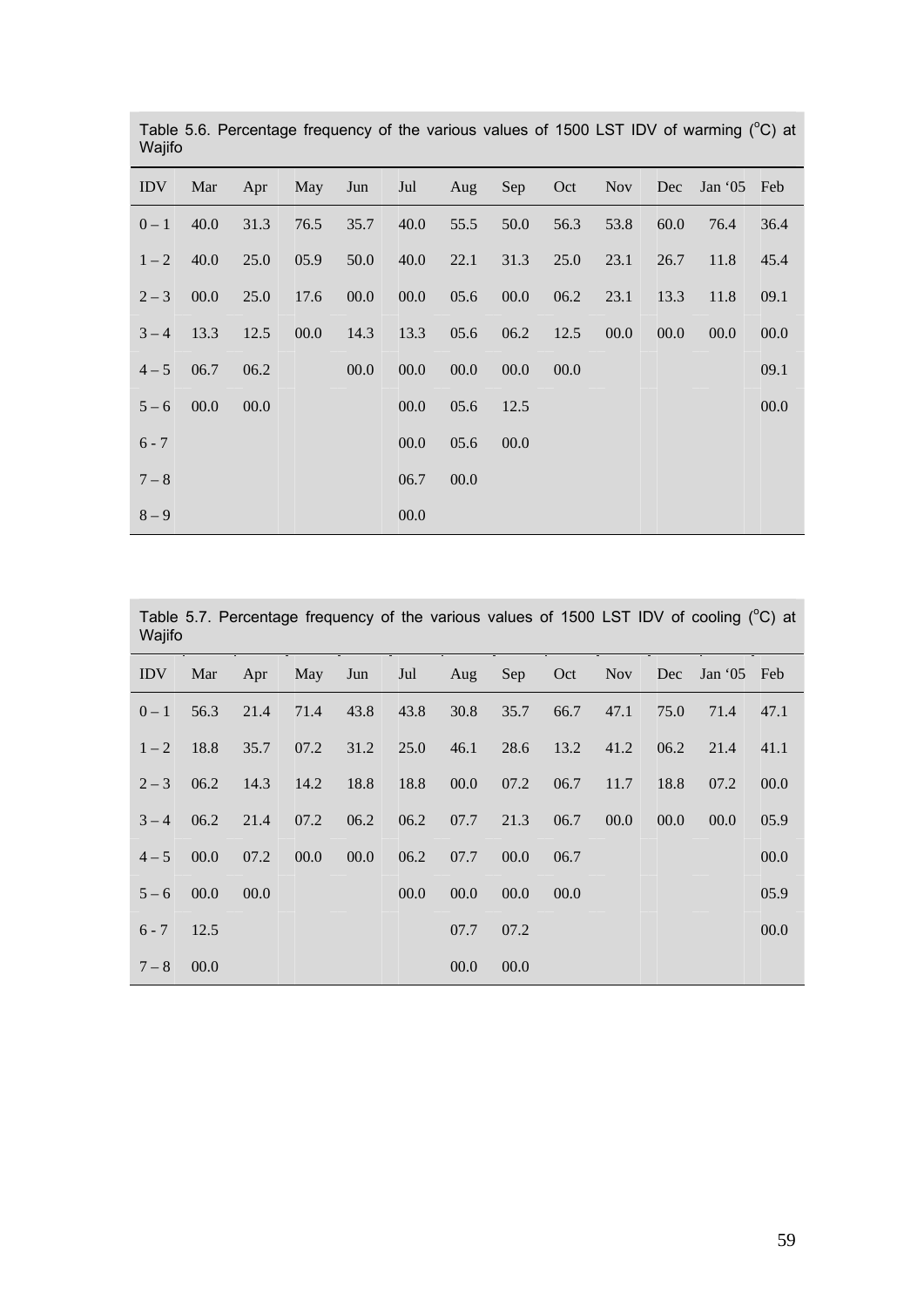| Table 5.8. Interdiurnal variability of temperature, °C, at Wajifo |         |                |          |         |         |         |         |                |          |         |         |         |
|-------------------------------------------------------------------|---------|----------------|----------|---------|---------|---------|---------|----------------|----------|---------|---------|---------|
|                                                                   |         |                | Warmings |         |         |         |         |                | Coolings |         |         |         |
| Month                                                             |         | Average values |          |         | Maxima  |         |         | Average values |          |         | Maxima  |         |
|                                                                   | Daily   | 0600 hr        | 1500 hr  | Daily   | 0600 hr | 1500 hr | Daily   | 0600 hr        | 1500 hr  | Daily   | 0600 hr | 1500 hr |
| Mar                                                               | $0.8\,$ | 1.6            | 1.5      | $1.7\,$ | 6.1     | 4.7     | $1.1\,$ | 1.3            | 1.7      | 3.4     | 3.7     | 6.4     |
| Apr                                                               | 0.8     | 1.3            | $1.8\,$  | 1.8     | 3.2     | 4.0     | 1.3     | 1.4            | 2.1      | 3.5     | 4.5     | 4.9     |
| May                                                               | 0.4     | 1.1            | 0.9      | 0.9     | 2.4     | 2.2     | 0.5     | $1.0\,$        | $1.0\,$  | 1.0     | 4.6     | 3.3     |
| Jun                                                               | $0.8\,$ | 2.2            | 1.3      | 2.2     | 5.1     | 3.5     | 0.6     | 1.9            | 1.4      | 2.2     | 3.9     | 3.5     |
| $\mathrm{Jul}$                                                    | 0.7     | $1.3\,$        | $1.7\,$  | 1.6     | $2.9\,$ | 7.8     | $0.8\,$ | 1.6            | 1.4      | 2.2     | 3.5     | 4.7     |
| Aug                                                               | 1.0     | 1.3            | 1.5      | 2.0     | 3.1     | 6.1     | 0.9     | 1.0            | $2.0\,$  | 2.7     | 2.9     | 6.5     |
| Sep                                                               | 0.6     | 1.3            | 1.6      | $1.1\,$ | 2.9     | 5.4     | 0.9     | 1.3            | $2.0\,$  | $2.4\,$ | 2.4     | 6.6     |
| Oct                                                               | 0.6     | 1.4            | $1.2\,$  | 2.1     | 3.7     | 3.8     | $1.2\,$ | 1.1            | 1.1      | 2.1     | 3.2     | 4.5     |
| <b>Nov</b>                                                        | 0.4     | 1.4            | $1.2\,$  | 1.7     | 3.8     | 2.8     | $0.7\,$ | 1.6            | $1.0\,$  | 1.9     | 3.3     | 2.6     |
| Dec                                                               | 0.7     | $2.0\,$        | $1.0\,$  | 1.9     | 4.6     | 3.3     | 0.7     | 1.5            | $1.0\,$  | 1.9     | 3.6     | 3.0     |
| Jan                                                               | 0.6     | $1.7\,$        | $0.8\,$  | 2.3     | 5.6     | 2.1     | 0.6     | $1.8\,$        | $0.8\,$  | 3.4     | 4.7     | 2.9     |
| Feb                                                               | 0.7     | 1.5            | 1.6      | $1.8\,$ | 2.9     | 4.8     | $0.8\,$ | $1.2\,$        | 1.3      | 2.0     | 3.2     | 5.3     |
|                                                                   |         |                |          |         |         |         |         |                |          |         |         |         |
| Yearly                                                            | 0.7     | 1.5            | 1.3      | 1.8     | 3.9     | 4.2     | 0.8     | 1.4            | 1.4      | 2.4     | 3.6     | 4.5     |

### **5.1.3. Atmospheric pressure oscillation**

The atmospheric pressure at any place is found to exhibit certain periodicities if averages are taken over a sufficiently long period of time. The best known of these periods are the diurnal, the semi-diurnal and the annual (Spar, 1950). In this section we shall consider one year records of surface observations of atmospheric pressure taken at 5-minute intervals at Wajifo station. Thus the basic data analysed here can hardly be regarded as adequate to represent the general atmospheric pressure oscillation.

In Figure 5.12 are shown monthly atmospheric pressure variations from which the mean has been eliminated. It is seen that the oscillations about the mean are stationary and the amplitude of the diurnal oscillation of the atmospheric pressure varies between 3.5 and 20.2 mb. It appears obvious at first sight that the fluctuations are mainly diurnal and semidiurnal, and larger amplitudes do not seem to occur more than a few days in the year considered in this study. The maximum hourly average atmospheric pressure value of about 891 mb was observed in September 2004, and the minimum value of about 873 mb was occurred in April 2004 and January 2005. The least and most extremes, respectively,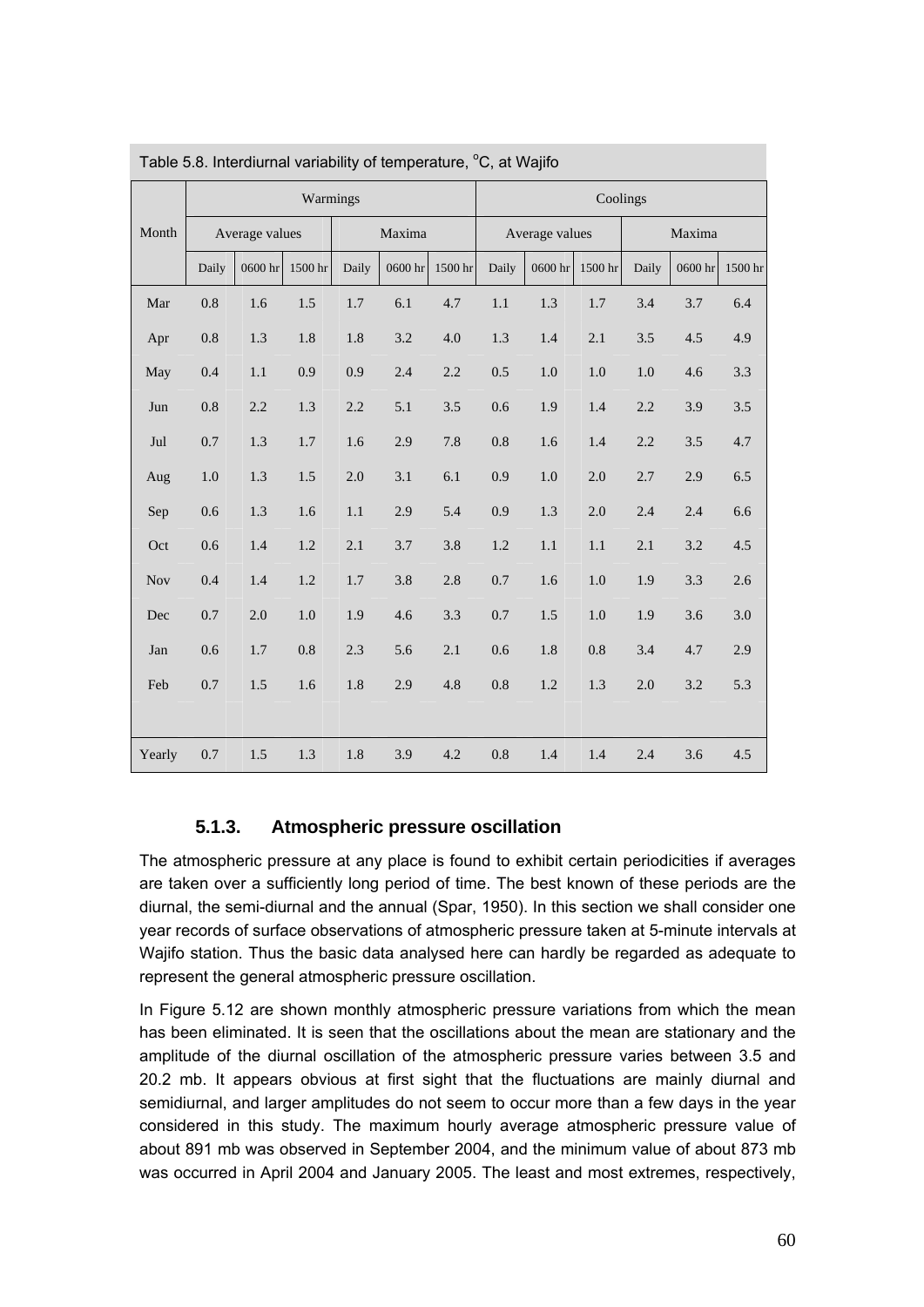were observed in the consecutive months May and June 2004. The lowest pressure was occurred in August, and the highest was observed in June. The total pressure range observed during each month was found to be nearly the same for most portion of the year. The observed large pressure changes occurred over different time intervals. For, example, pressure change of 22 mb in November 2004 occurred after only 2 days. On the other hand in May, the minimum monthly change occurred after 9 and 15 days. On 1 January 2005, the maximum pressure was 988 mb, the highest over 1-year period, 13 days later the pressure had fallen by 118 mb to 871mb.



Figure 5.12. Atmospheric pressure oscillations from monthly mean at Wajifo Station.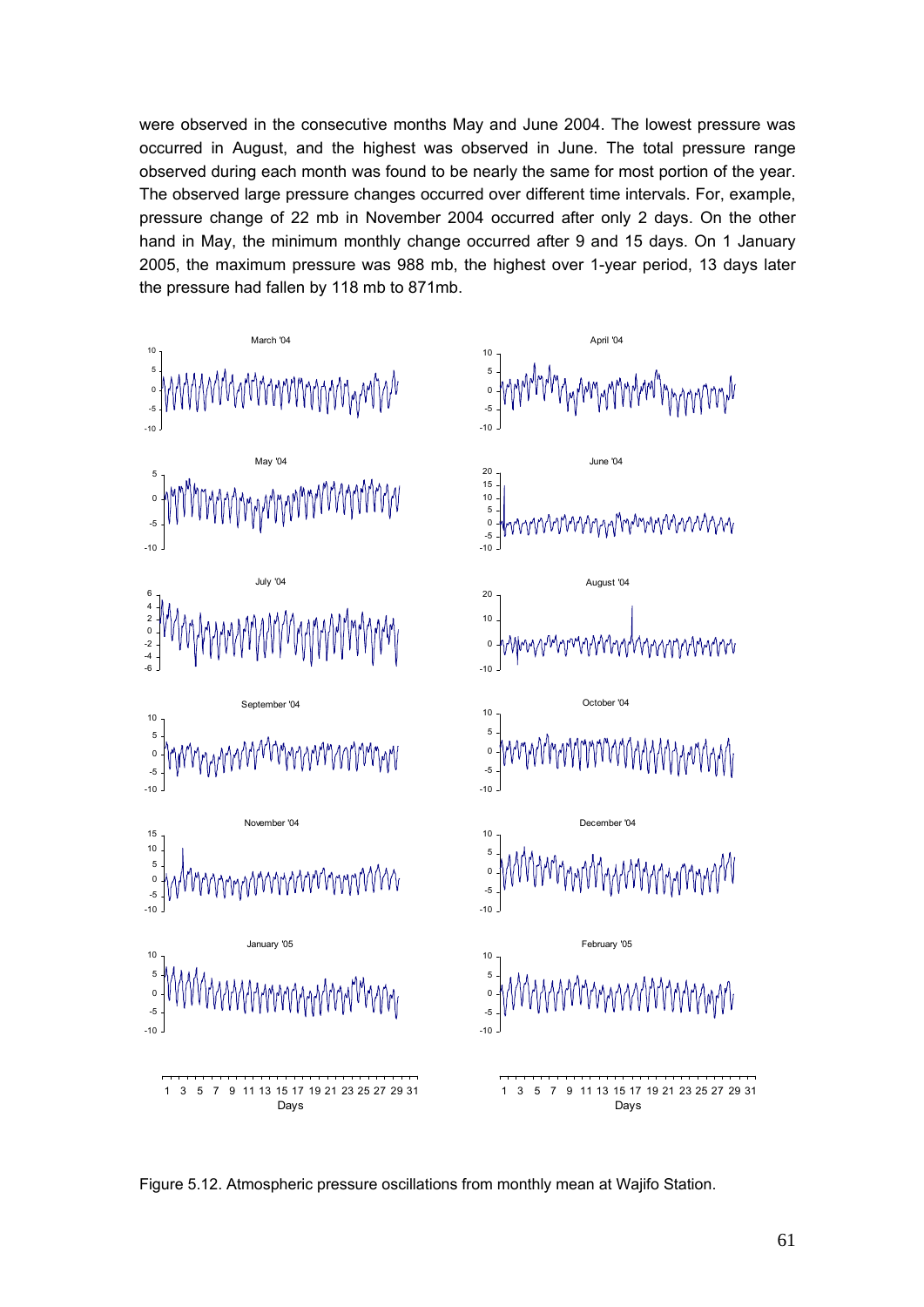| Time             | Mar '04        | Apr       | May         | Jun       | Jul        | Aug       | Sep              | Oct       | <b>Nov</b> | Dec        | Jan '05             | Feb         |
|------------------|----------------|-----------|-------------|-----------|------------|-----------|------------------|-----------|------------|------------|---------------------|-------------|
| $00\,$           | 1.30           | 1.20      | 1.24        | 0.90      | $0.82^{*}$ | 0.85      | 0.95             | 1.21      | 1.29       | 1.04       | $1.16*$             | $0.92\,$    |
| 01               | 1.03           | 0.78      | 0.88        | 0.63      | 0.65       | 0.58      | 0.78             | 0.98      | 1.10       | $0.91***$  | 1.07                | 0.85        |
| 02               | $0.93**$       | $0.53***$ | $0.60^{**}$ | $0.46***$ | $0.55***$  | $0.48***$ | $0.67**$         | $0.98***$ | $1.03***$  | 0.92       | $1.00**$            | $0.78^{**}$ |
| 03               | 1.12           | 0.57      | 0.70        | 0.52      | 0.66       | 0.52      | 0.83             | 1.19      | 1.16       | 1.03       | 1.15                | 1.03        |
| 04               | 1.60           | 0.91      | 1.03        | 0.84      | 0.99       | 0.88      | 1.21             | 1.58      | 1.54       | 1.48       | 1.65                | 1.58        |
| 05               | 2.18           | 1.39      | 1.57        | 1.42      | 1.51       | 1.38      | 1.66             | 2.17      | 2.15       | 2.16       | 2.31                | 2.33        |
| 06               | 2.84           | 1.90      | 2.13        | 2.04      | 2.02       | 1.83      | 2.27             | $2.89*$   | $2.82*$    | 2.91       | 3.00                | 3.13        |
| 07               | $3.19*$        | 2.33      | $2.28*$     | $2.33*$   | 2.41       | 2.26      | $2.46^{\degree}$ | 2.71      | 2.67       | $3.06*$    | $3.41$ <sup>*</sup> | $3.52^*$    |
| ${\bf 08}$       | 2.56           | $2.37*$   | 2.03        | 2.28      | $2.43*$    | 2.37      | 2.25             | 2.14      | 2.35       | 2.34       | 2.64                | 2.55        |
| 09               | 2.25           | 2.09      | 1.85        | 2.19      | 2.27       | $2.80^*$  | 2.05             | 1.89      | 1.87       | 1.92       | 2.21                | 2.35        |
| 10               | 1.70           | 1.64      | 1.34        | 1.78      | 1.89       | 1.96      | 1.56             | 1.25      | 1.26       | 1.28       | 1.65                | 1.87        |
| 11               | 0.67           | 0.79      | 0.64        | 1.03      | 1.07       | 1.24      | 0.66             | 0.20      | 0.24       | 0.27       | 0.64                | 0.92        |
| 12               | $-0.56$        | $-0.46$   | $-0.39$     | 0.04      | 0.14       | 0.23      | $-0.58$          | $-1.08$   | $-1.10$    | $-0.95$    | $-0.64$             | $-0.37$     |
| 13               | $-1.85$        | $-1.89$   | $-1.63$     | $-0.78$   | $-0.98$    | $-0.98$   | $-2.04$          | $-2.38$   | $-2.42$    | $-2.19$    | $-1.99$             | $-1.77$     |
| 14               | $-3.09$        | $-3.16$   | $-2.80$     | $-1.55$   | $-2.04$    | $-2.19$   | $-3.26$          | $-3.47$   | $-3.54$    | $-3.36$    | $-3.28$             | $-3.06$     |
| 15               | $-3.99$        | $-3.89**$ | $-3.69$     | $-3.17$   | $-3.03$    | $-3.25$   | $-3.80**$        | $-4.17**$ | $-4.22$    | $-4.13$    | $-4.17$             | $-4.08$     |
| 16               | $-4.42$ **     | $-3.86$   | $-3.91**$   | $-3.64**$ | $-3.59**$  | $-3.83**$ | $-3.74$          | $-4.15$   | $-4.27**$  | $-4.28$ ** | $-4.48$ **          | $-4.47**$   |
| 17               | $-4.23$        | $-3.27$   | $-3.32$     | $-3.41$   | $-3.40$    | $-3.65$   | $-3.12$          | $-3.55$   | $-3.58$    | $-3.71$    | $-4.17$             | $-4.24$     |
| 18               | $-3.24$        | $-2.30$   | $-2.41$     | $-2.73$   | $-2.66$    | $-2.80$   | $-2.22$          | $-2.34$   | $-2.41$    | $-2.56$    | $-3.06$             | $-3.31$     |
| 19               | $-1.81$        | $-1.16$   | $-1.28$     | $-1.80$   | $-1.80$    | $-1.66$   | $-1.11$          | $-1.12$   | $-1.04$    | $-1.18$    | $-1.71$             | $-1.92$     |
| 20               | $-0.66$        | $-0.17$   | $-0.23$     | $-0.88$   | $-0.96$    | $-0.82$   | $-0.18$          | $-0.10$   | 0.02       | 0.00       | $-0.57$             | $-0.69$     |
| $21\,$           | 0.25           | 0.78      | 0.69        | 0.00      | $-0.17$    | 0.10      | 0.58             | 0.71      | 0.74       | 0.78       | 0.40                | 0.27        |
| 22               | 0.91           | 1.39      | 1.21        | 0.58      | 0.45       | 0.76      | 1.05             | 1.15      | 1.09       | $1.10\,$   | 0.83                | $0.86\,$    |
| 23               | $1.32*$        | $1.46*$   | $1.46*$     | $0.93*$   | 0.79       | $0.94*$   | $1.07*$          | $1.31*$   | $1.27*$    | $1.16*$    | 0.93                | $0.97*$     |
| Mean<br>pressure | monthly 873.31 | 873.69    | 874.09      | 876.32    | 874.76     | 875.15    | 873.99           | 874.25    | 873.58     | 873.18     | 873.58              | 872.33      |

Table 5.9. Mean monthly pressure (mb) and departures from the mean monthly pressures. \* denotes maxima of Diurnal Variation of Mean Pressure (DVMP), \*\* denotes minima of DVMP. Time is in Local Standard Time (LST)

#### *5.1.3.1. Daily variation of mean atmospheric pressure*

Table 5.9 shows month-to-month changes of the daily variation of mean pressure. The data were organized in the form of 1-hr mean pressures for each individual month of the study period. Hourly means are centred at the start of the hour. To obtain a grand mean for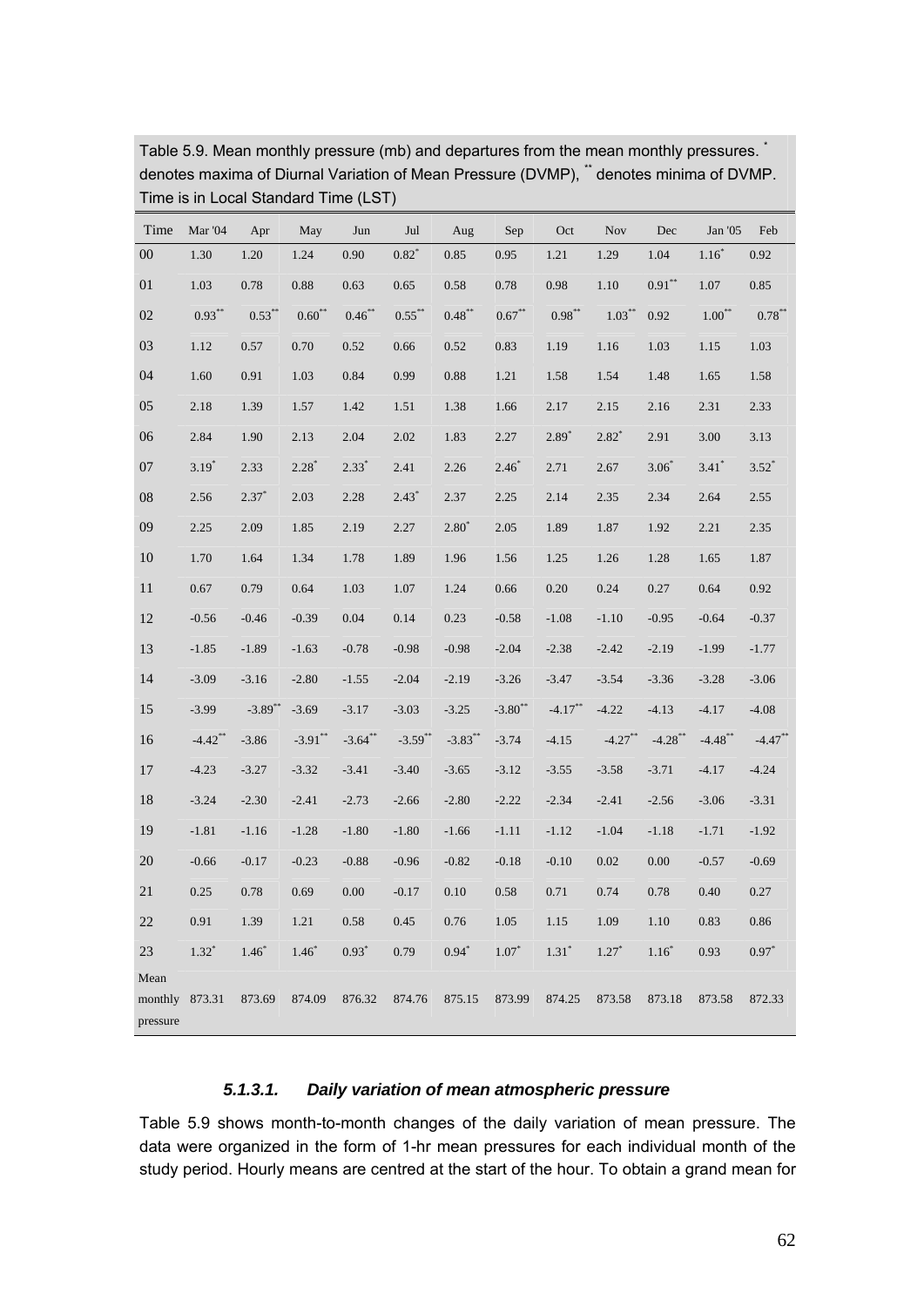a particular hour and particular month, say 0000 LST local time for March, each of the particular hourly means of the days was added together and divided by the total number of days in the month.

The times of maxima and minima wander, in apparently nearly systematic fashion, from hour to hour during the course of the year. A detailed examination of the data shows that double structure appeared in all months, February 2005 showing larger departure from the mean monthly pressures. The morning primary maxima appeared between 0600 and 0900 LST: at 0600 LST in two months, at 0700 LST in seven months, at 0800 LST in two months and only in one month at 0900 LST. Afternoon primary minima found at 1500 LST in three months and at 1600 LST during the rest 9 months. Secondary maxima in the evening occurred at 2300 LST in nine months, at 0000 LST during the remaining three months. All months, except December, displayed the secondary minima at 0200 LST.

# **5.2. Sedimentology**

# **5.2.1. Sediment distribution**

Four major units of surficial sediment deposits of Lake Abaya were recognized: (1) siltysand; (2) clayey-sandy-silt; (3) sandy-silty-clay; and (4) silty-clay. These divisions are based on in situ visual inspection of the fresh samples and are used in this study. Most of the sediments of Lake Abaya consist of silty clay; pure sand rarely lies at the mouth of main rivers near shore; yet most sand also contains silt and clay in significant amount. A comprehensive map of sediment distribution constructed based on visual description of sediment samples is shown in Figure 5.14. The distribution pattern is basically simple with a natural sorting of sediment units reflecting the different energy-regimes of the lake. Figure 5.14 demonstrates the courser nature of sediments near the mouth of the major rivers as well as exposed shallow regions parallel to the shorelines. The nearshore sediments are characterized by the high sand contents.

The general bathymetry of the lake is shown in Figure 5.13. The main basins are generally slop gently or flat bottomed and the shore areas usually have steep slope. The north basin is relatively more flat-bottomed and shallower with maximum observed depth of about 14 m, whereas the maximum water depth measured in the south basin is about 20 m, decreasing towards the east.

In shallow areas, particularly in the northernmost of the lake at Bilate River delta, the sand silt deposit extended southward. Marked increase in the sand population of samples taken near the mouth of major tributaries and the narrow passage between Gidicho Island and east shoreline in the north basin suggests a possible higher energy environment. This shows that the regions displaying the best-sorted sediments confined to nearshore zones, essentially to the mouth of the rivers in association with courser sediment, though some samples from deep and with hilly surrounding topography show a high fine material content. Regions of highest energy in the lake, occurs around the periphery of the lake in the nearshore zone. It is interesting that this zone predominates in the northern and eastern shores of the lake and is absent from regions with hilly surrounding topography.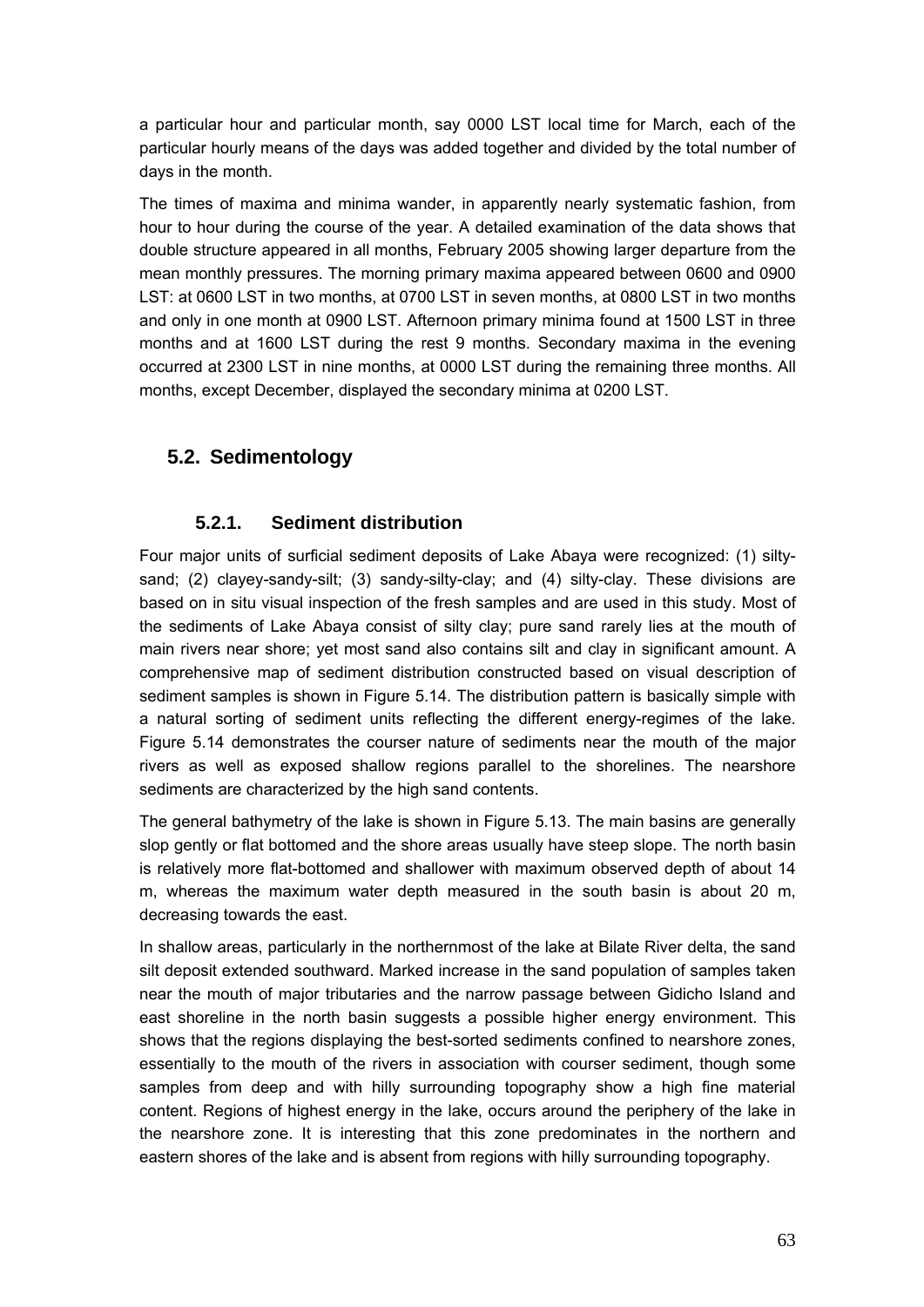

Figure 5.13. Bathymetry map of Lake Abaya.

The bulk of the remainder of the lake is composed of sediment with high fine fraction which indicates the main depositional basin and part of the nearshore zones. The changes occurring in the sediment textural characteristics from a nearshore environment through a zone of mixing associated with decreasing energy to an offshore zone is which the sediments are derived primarily from suspension. These zones representing decreasing energy from nearshore to offshore environment verified by the textural characteristics. The basin sediments are composed of fine grained, soft, sandy-silty-clay, grey black, grey, to reddish brown in colour. Exception is consolidated dark grey between the largest island in the south basin and the east shore and the sheltered zone near west shore in the north basin.

Near the shore line the sediment colour is dark grey to black except the water-sediment interface. A thin oxidized microzone of reddish brown, varying in thickness was observed at the surface of all mud samples. The black grey colour dominates near the east shores of the northern part of the south basin and the north basin, whereas the grey to brown colour is present near the west shore. The reddish brown clay at the most top surface of the recent mud increases towards the centre and south. This increasing reddish brown clay at the top suggests the fine materials derived mainly from suspension are deposited at the low energy zones. The coarsening of the grain sizes can be observed by the decrease of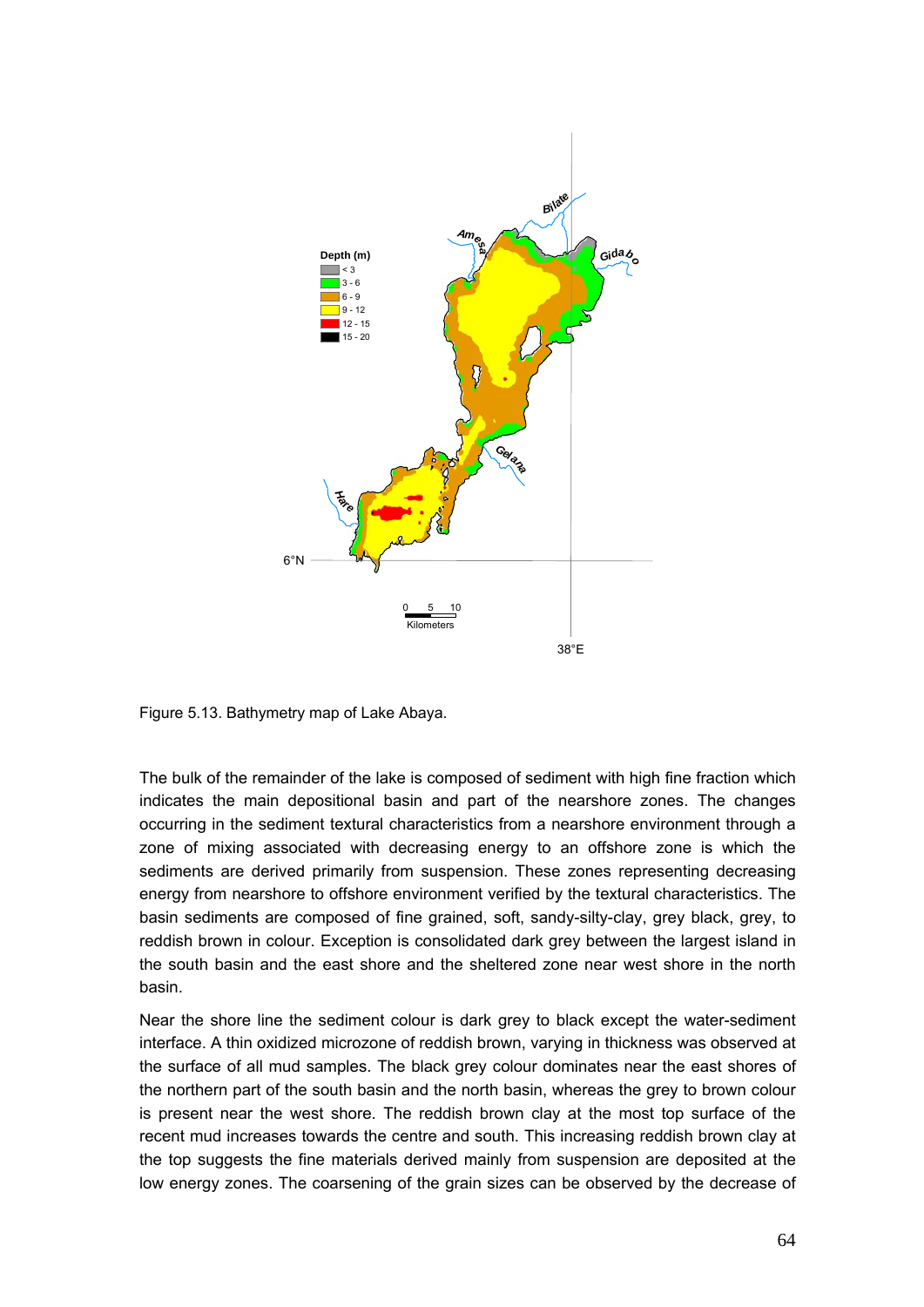the reddish brown at the most top at the water sediment interface and darkening of the underlying light grey and brown to black grey onshore.



Figure 5.14. Surficial sediment distribution in Lake Abaya.

# **5.2.2. Sediment composition**

The sediments of Lake Abaya contain variable amounts of quartz, feldspar (essentially sanidine and andesine), clay minerals, calcite, and organic and carbonate carbons, with possible traces of hematite, magnetite, pyrite and hornblende in some samples. Hematite and magnetite were often detected in several samples. The presence and absence of these different minerals is a clear function of location. This section presents some data on the horizontal heterogeneity of major chemical and mineralogical components of the lake sediments. The detailed mineralogical composition is given in Appendix A.

#### *5.2.2.1. Quartz*

The quartz content is found to be within the range of <1 to 40 percent. With respect to quartz concentrations in surfical sediments, the lake basin may be partitioned geographically (Figure 5.15). Percent content of quartz is high (> 20 percent) in the areas close to the mouths of the major rivers entering the lake in the north basin, except Shope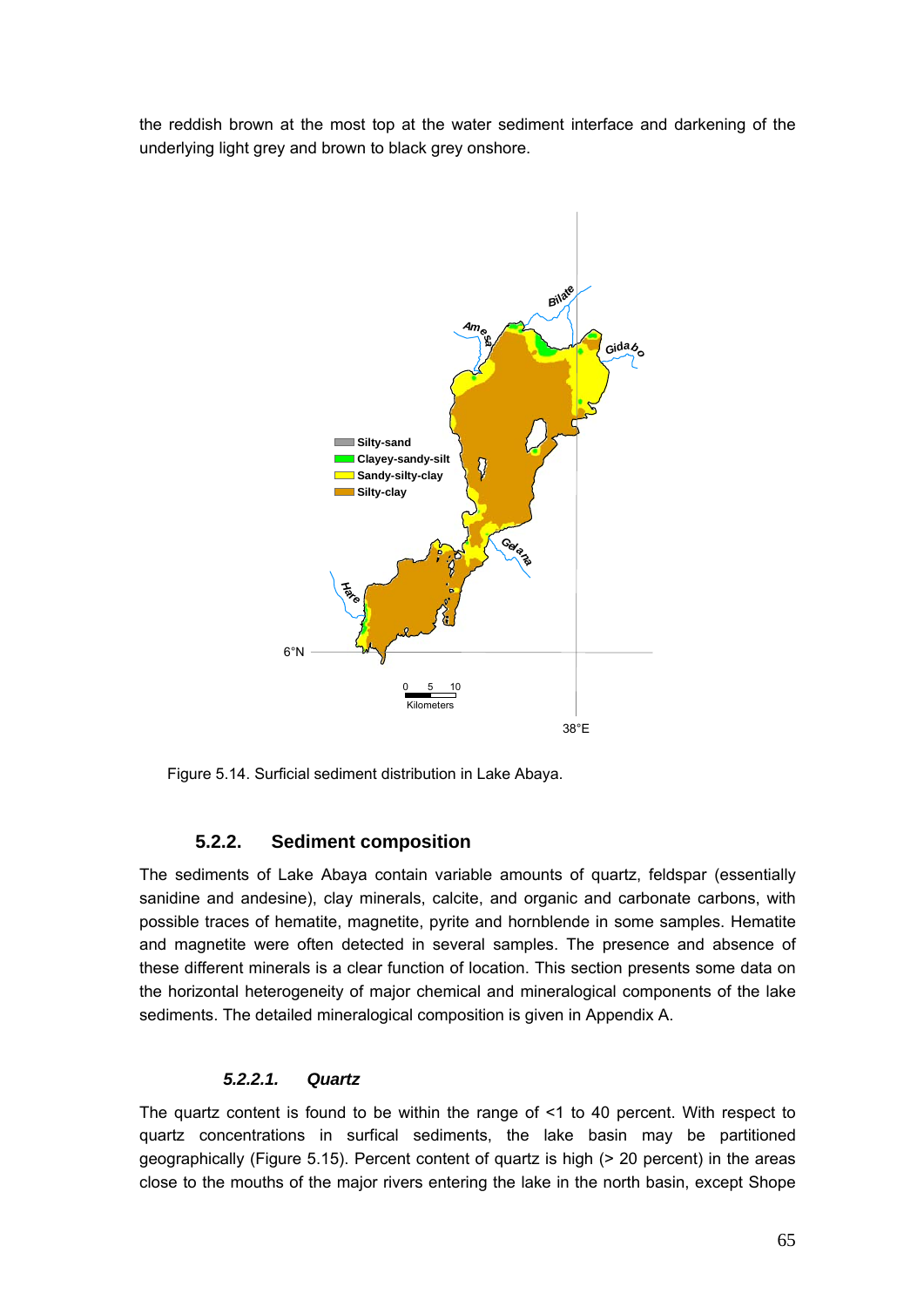River where the quartz fraction settled in the flat flood plain before reaching the lake. Although relative amounts of quartz are not significant in most Lake Abaya sediments, they are nevertheless useful indicators of sedimentation patterns.

The influence of major streams in the distribution of sediment in the north basin is illustrated by the fact that sediments of the quartz fraction carried significant distance from the river mouth by flow current before setting. The general trend for horizontal distribution of quartz minerals is decrease to the centre of the main basins and from north to the south. Samples from the south basin contain quartz within 10 percent. It is interesting to note that the main depositional zone of sediments in the north basin contain quartz content in the range of 5 to 10 percent, whereas the south basin has less than 5 percent in the majority of samples both from onshore and offshore. In general, the quartz content of surficial sediments show decreasing tendency towards to the south. Thus, considering the quartz population in Lake Abaya, it is convenient to define the north end as the area of high concentration and the south end as the area of low concentration.



Figure 5.15. Quartz distribution in surfacial sediments of Lake Abaya.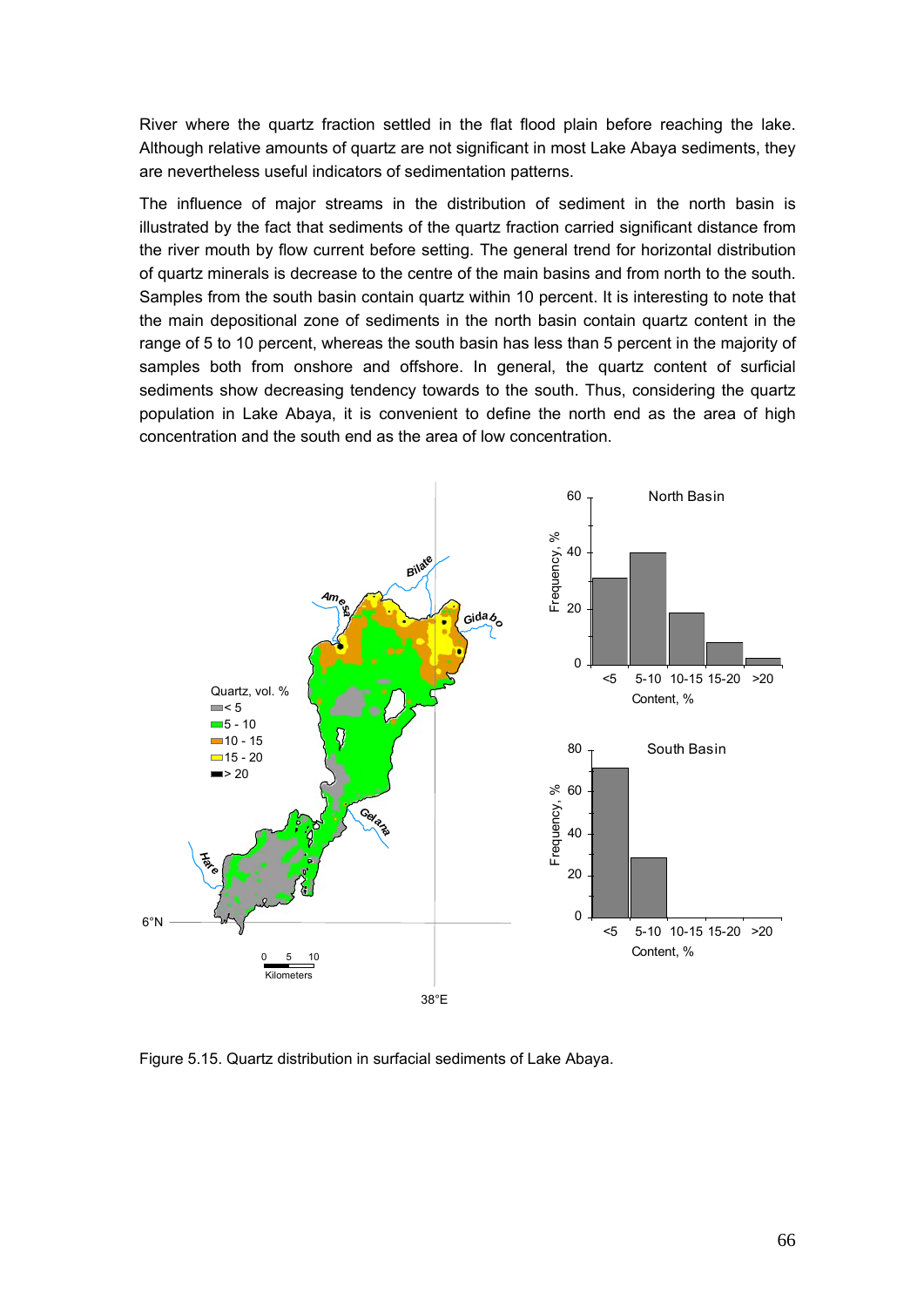#### *5.2.2.2. Feldspar*

One of the most abundant constituent minerals in Lake Abaya sediments is feldspar. All surficial sediments collected from Lake Abaya contain feldspar. However, there is considerable variability (Figure 5.16): relatively high concentrations associated with nearshore sediments and with stream deltas where the winnowing (erosion) action of waves or currents is not effective in preventing deposition of feldspar rich inputs. Thus, distribution of feldspar followed nearly similar patterns in both north and south basins. Lake Abaya sediments contain substantial quantities of feldspar ranging from 3 to 76 percent (overall mean total feldspar of about 28 percent).

Highest feldspar contents (more than 60 percent) are observed along the west and north shorelines near the mouths of major tributaries and the lower feldspar contents occur around the centre of the main basins. The distribution structure at the area of the narrow connection of the north and south basins at the bottleneck parallels that of the nearshore zones. It is important to note that samples taken from the station close to the shoreline but within the influence of cliffs or hilly surrounds have lower feldspar content. The general feldspar concentration is less than 20 percent in the main basin, distribution in the north basin being slightly more variable than in the south basin.



Figure 5.16. Distribution of feldspar in surficial sediments of Lake Abaya.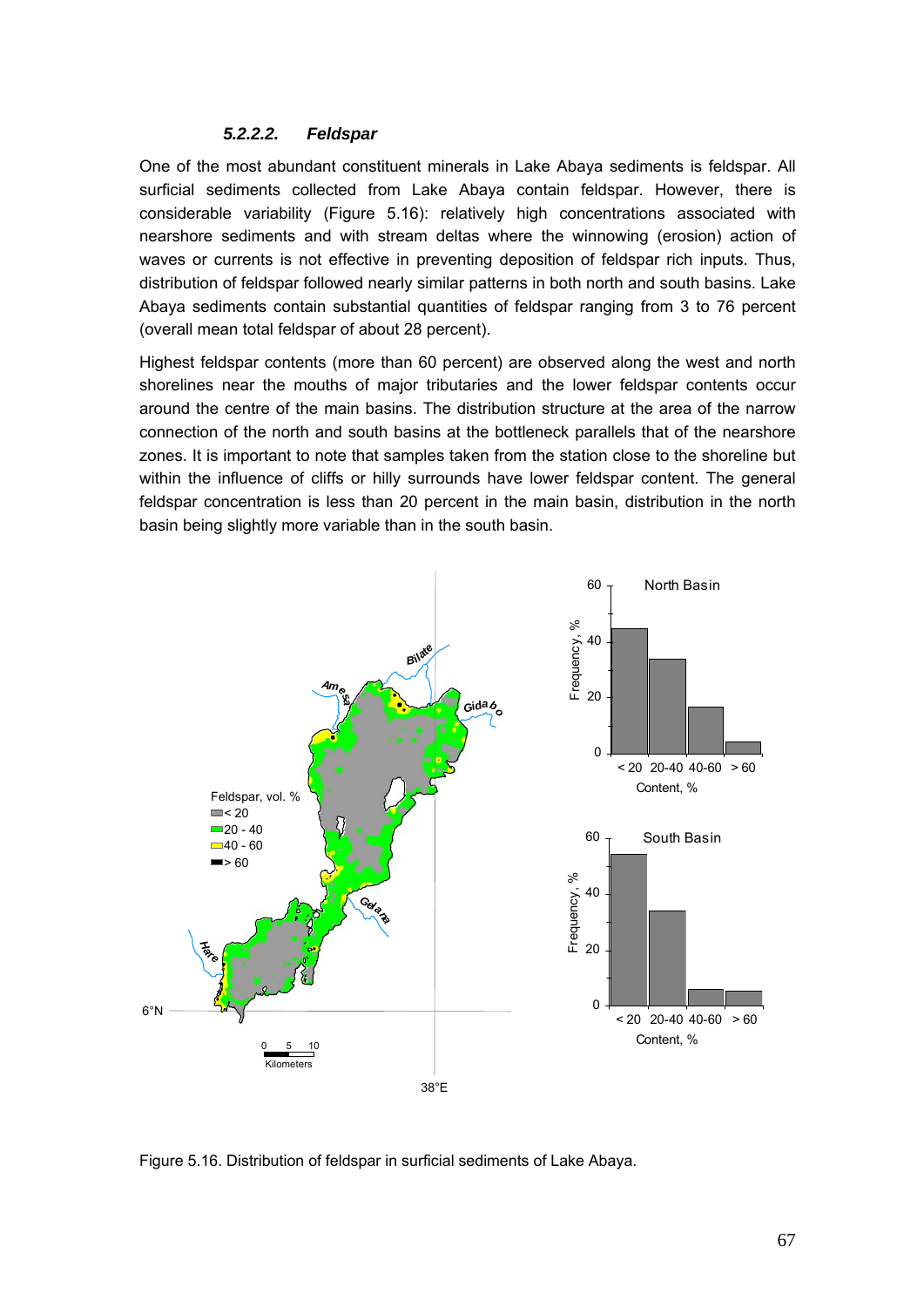#### *5.2.2.3. Clay*

Total clay minerals distribution in surficial sediments of Lake Abaya is shown in Figure 5.17. Clay minerals are the most abundant mineral fractions in Lake Abaya sediments. Total clay minerals at each sampling site were calculated by subtracting quartz, total feldspar, calcite, organic matter and other traces, if any, of hematite, magnetite, pyrite and hornblende from the total sediments. Organic matter was computed from organic carbon using a factor of 1.72 (Schoettle and Friedman, 1973). Clay content computed from quartz, carbonate, and organic carbon, however, is probably a more precise method which is more desirable for the interpretation of geochemical data (Thomas, 1968).



Figure 5.17. Distribution of clay in surficial sediments of Lake Abaya.

Clay mineral content ranges from 6 to 96 percent with a mean of 61 percent. Relatively low concentration of clay minerals is associated with nearshore sediments and stream deltas where the winnowing action of waves or currents is effective enough in preventing deposition of fines. Sediments with less than 25 percent of clay (hence mostly sandy) are restricted to the west shoreline and northernmost part close to the mouth of major rivers (Figure 5.17). Clay minerals show the expected general distribution pattern, with relatively low values in nearshore sediments increasing to maximum concentration at the centres of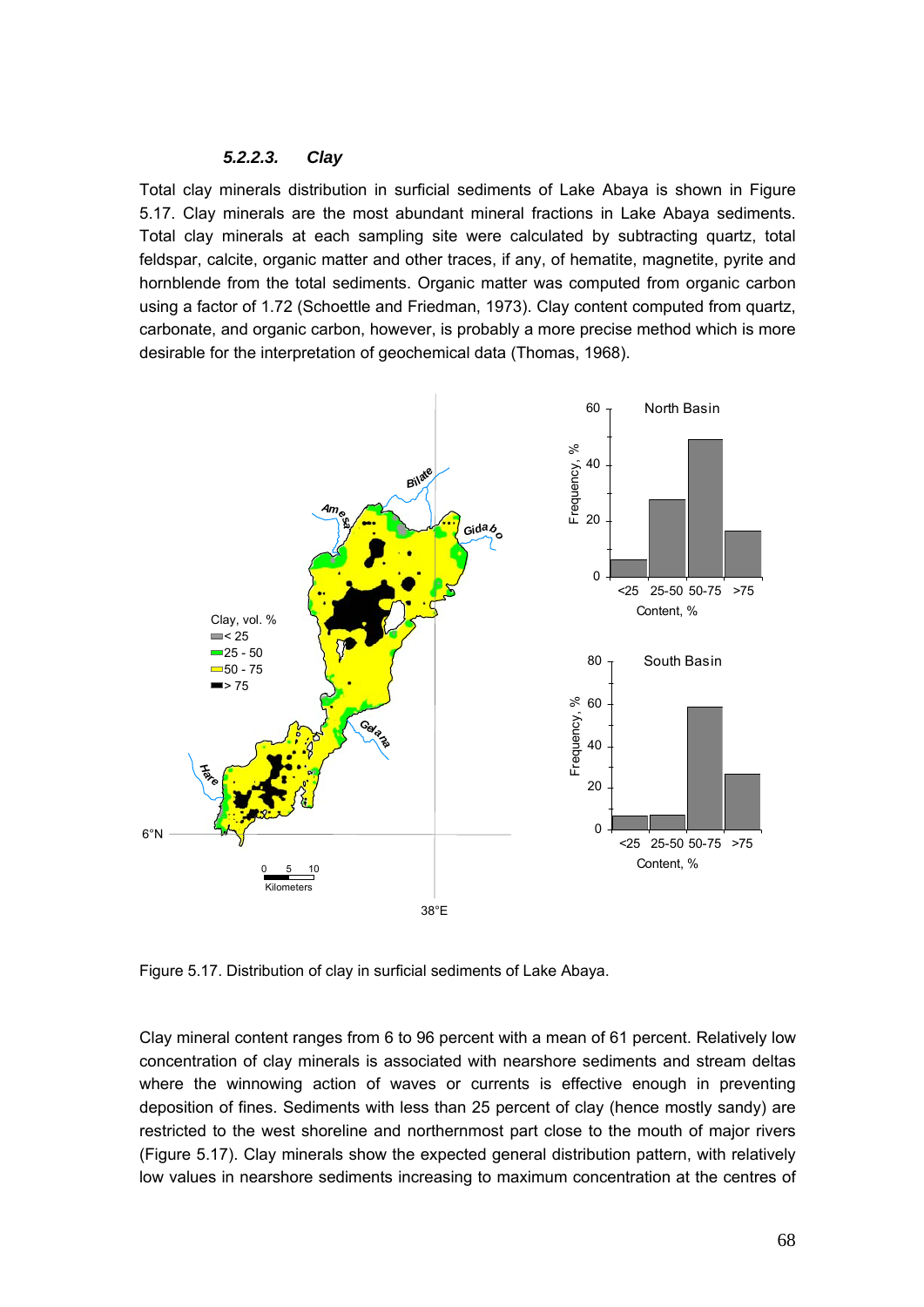the main basins. Further noticeable patterns in clay distribution are: (1) increasing clay concentration in the nearshore sediments collected from stations surrounded by cliffs or hills; (2) generally low clay concentration at the narrow bottleneck transition and narrow passage between the largest Gidicho Island and east shore; and (3) southward increasing tendency.

#### *5.2.2.4. Calcite*

The calcite distribution in Lake Abaya is shown in Figure 5.18. Most samples contain only small quantities of calcite, and its amount ranges from less than 1 to 24 percent. Similar distribution patterns are observed in the north and south basins. Calcite is relatively more abundant in the shoreline than in the main basins sediment samples of both north and south basins. No general trend is observable, but higher calcite values occur around narrow passages such as the area of bottleneck connection and to the east of Gidicho Island. Similar amounts of calcite values observed in the west shoreline of south basin.



Figure 5.18. Distribution of calcite in surficial sediments of Lake Abaya.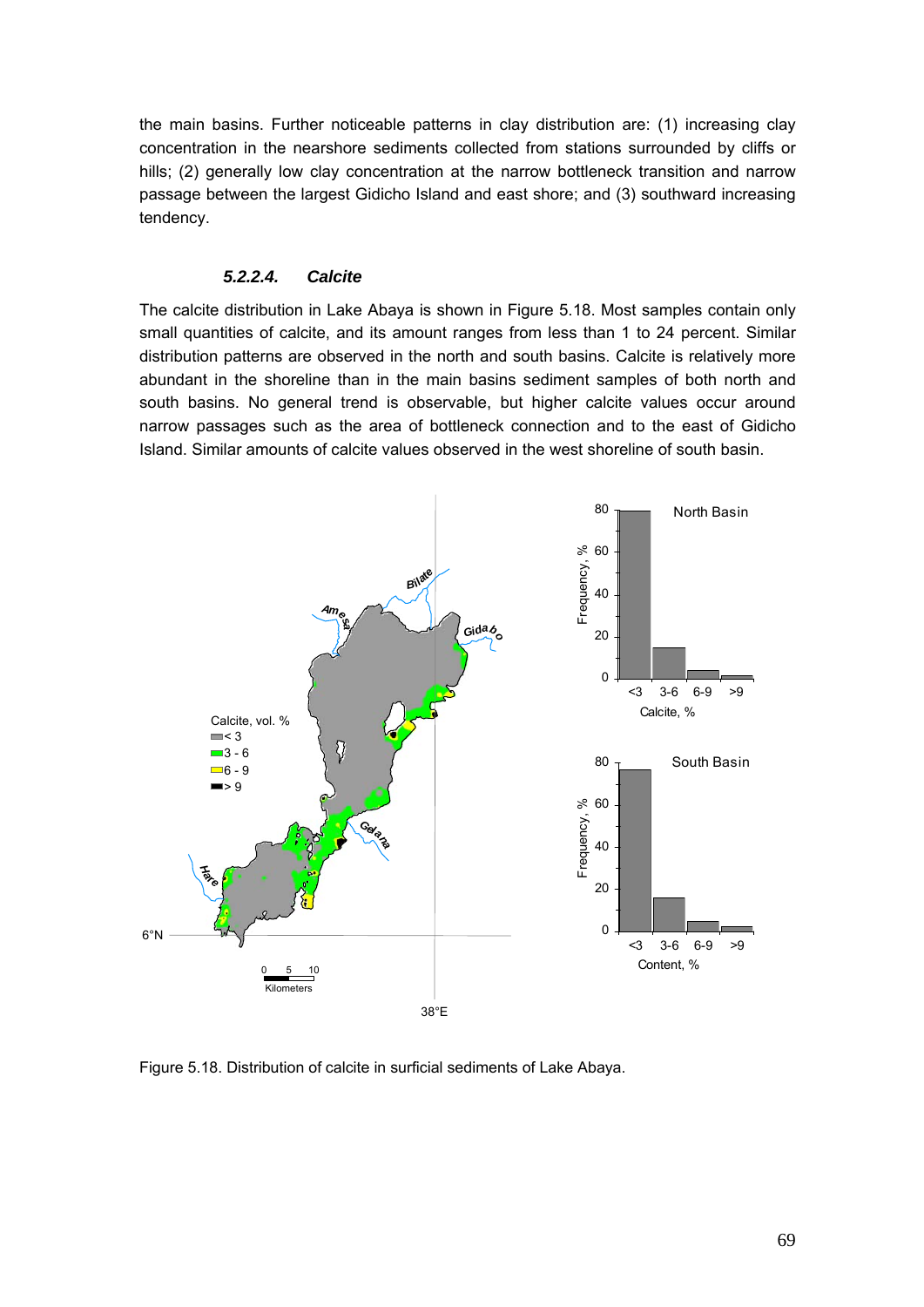#### *5.2.2.5. Organic carbon*

The organic carbon distribution in surficial sediments is shown in Figure. 5.19. Organic carbon is generally low throughout the lake ranging from less than 1 to 16 percent. Few values of organic carbon exceed 3 percent and most of them contain between 0.5 and 1.0 percent in both south and north basins. The highest organic carbon content was observed in the delta of Gelana River. Organic mater is more evenly distributed in the main basin and high organic carbon contents are confined to nearshore zones. It is readily observed from organic carbon distribution (Figure 5.19) that organic muds settled more rapidly close to the input points. A decline in organic carbon to the west is observed around the area of narrow bottleneck transition. Sediments from the western part of the narrow transition were mostly depleted of organic carbon. A marked difference is apparent between the organic sediment distribution in the sediment samples from deltas of the eastern and western major tributaries. Sediment samples from the deltas of eastern major tributaries showed higher relative abundance of organic carbon. Similar amounts were observed in the northern part of the south basin.



Fig. 5.19. Distribution of organic carbon in surficial sediments of Lake Abaya.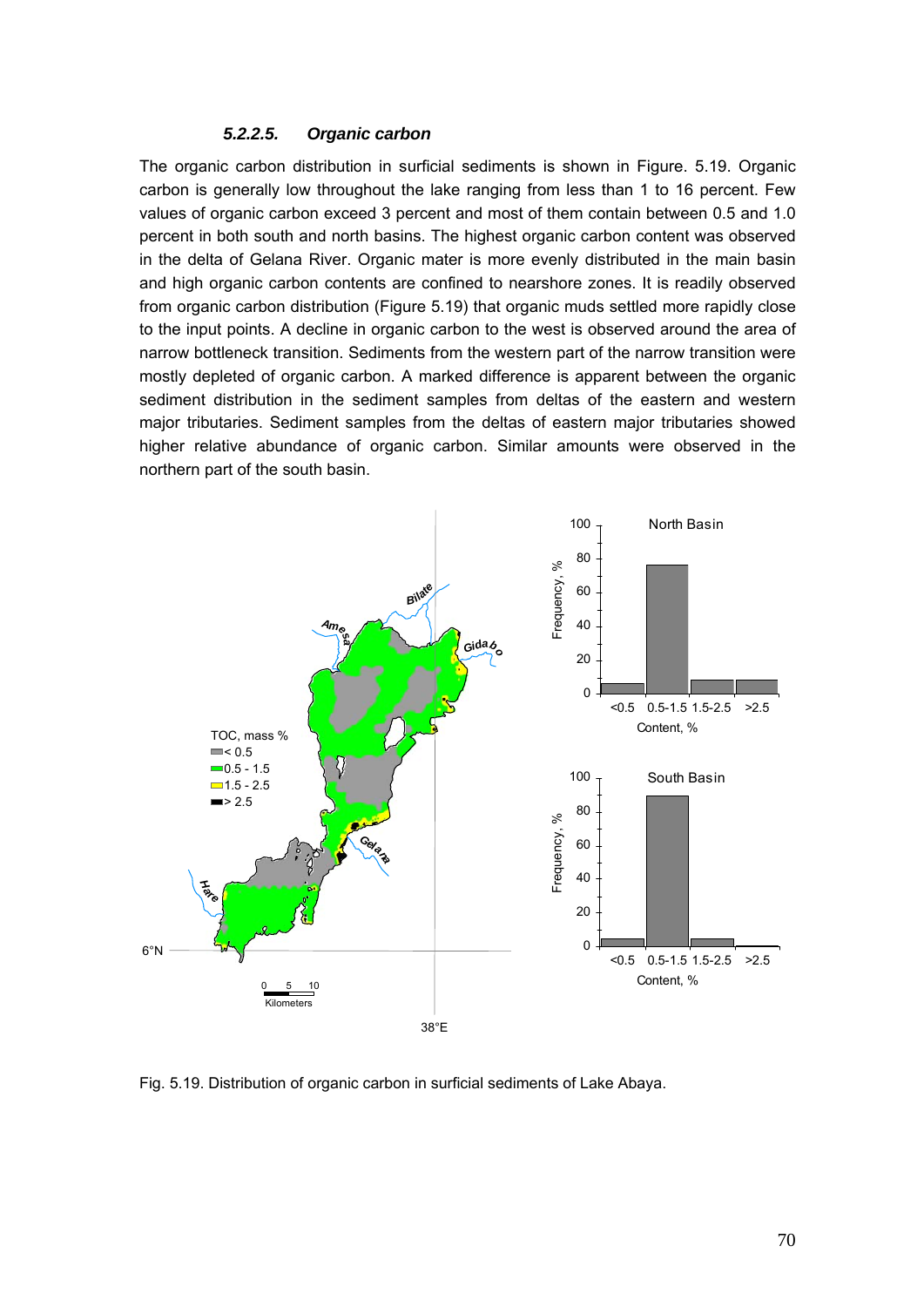#### *5.2.2.6. Carbonate carbon*

The distribution of carbonate carbon in the surficial sediments of Lake Abaya is presented in Figure 5.20. Carbonate carbon is generally low throughout the lake ranging from 0 to 3 percent. No general trends observable but higher carbonate carbon values occur along the eastern shoreline and in the bottle neck connection in the middle. Few values of carbon exceed 1 percent and most of the sediments in Lake Abaya contain less than 0.5 percent carbonate carbon. The sediments of the narrows have increased carbonate carbon. From x-ray diffraction results, all the carbonates appear to be in the form of calcium carbonate with no siderite or dolomite resulting parallel distribution pattern with calcite.



Fig. 5.20. Distribution of carbonate carbon in surficial sediments of Lake Abaya.

#### *5.2.2.7. Trace minerals*

Trace minerals detected by X-ray diffraction are principally hematite, magnetite, pyrite and hornblende. Widespread traces of hematite occurred in surficial sediments of Lake Abaya (Figure 5.21). The general distribution pattern shows increasing tendency southward. The amount of hematite observed in the north basin is mainly less than 2 percent with occasional occurrence between 2 – 4 percent. It is observed that hematite is an important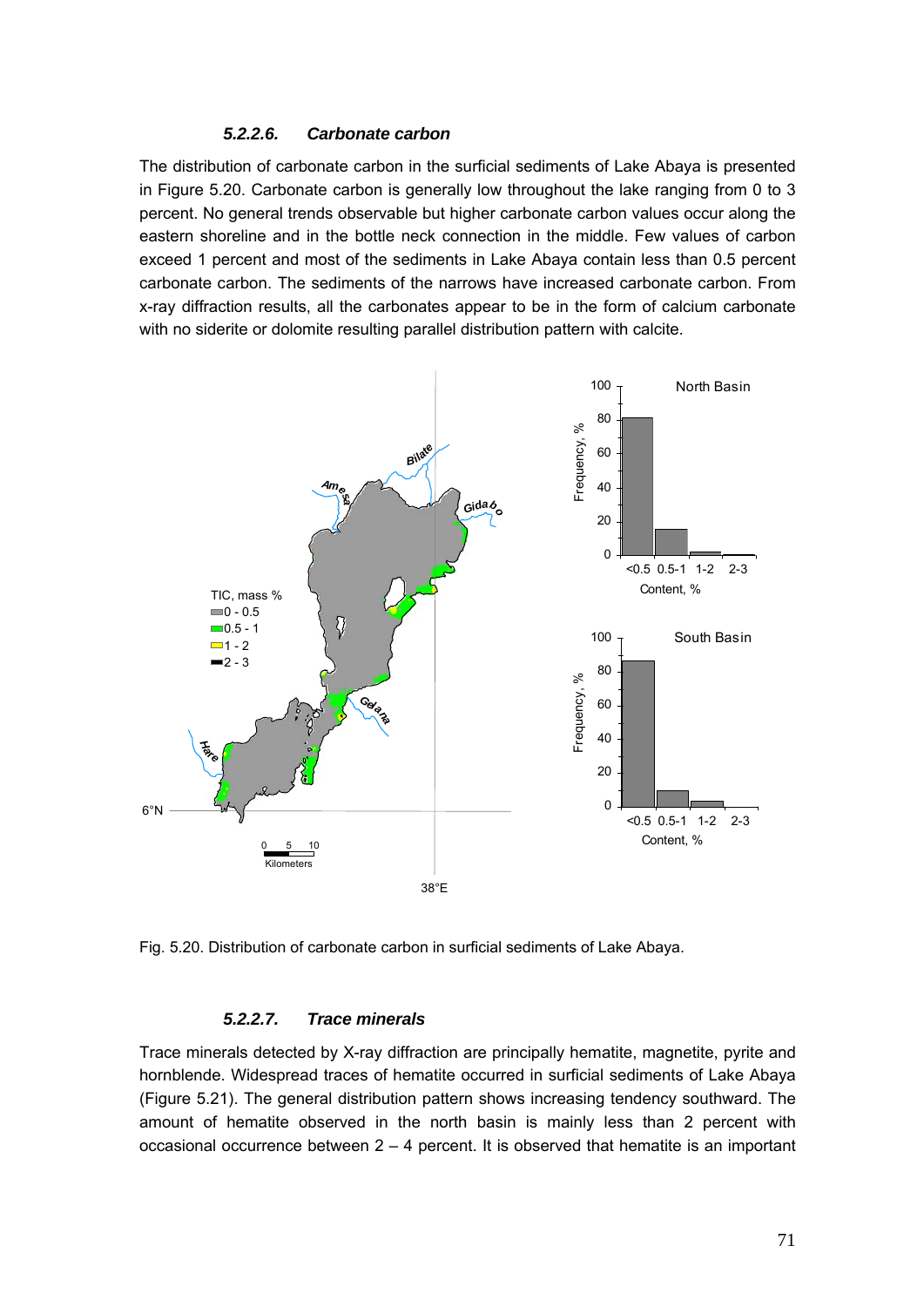![](_page_30_Figure_0.jpeg)

constituent of samples from south basin. The distribution in the south basin does not have obvious pattern except increase towards the centre of the basin.

Figure 5.21. Distribution of hematite in surficial sediments of Lake Abaya.

The distribution of magnetite in the surficial sediments of Lake Abaya is presented in Figure 5.22. This distribution, however, is quite variable over the lake basin; increasing tendency towards the mouth of main streams in the western side is evident. It is interesting to note that the maximum concentration is observed in the deepest sampling site in the south basin. Similarly, increasing concentration in the north basin was observed around the deepest zone. Another feature of magnetite distribution is that most of the samples from south basin are found to have magnetite than the counterpart samples from the north basin.

The pattern of spatial variability for concentration of pyrite has some similarity with that of hornblende. Both minerals detected rarely and showed no obvious trend in both south and north basins. Pyrite was detected in more samples from the south basin than from the north basin. The concentration of hornblende also exhibited similar but less pronounced patterns. Larger concentration of pyrite and hornblende are found in the south basin surficial sediments than in surficial sediments of the north basin. The largest pyrite was found near the Hare and Amesa deltas. Like pyrite, the largest concentration of hornblende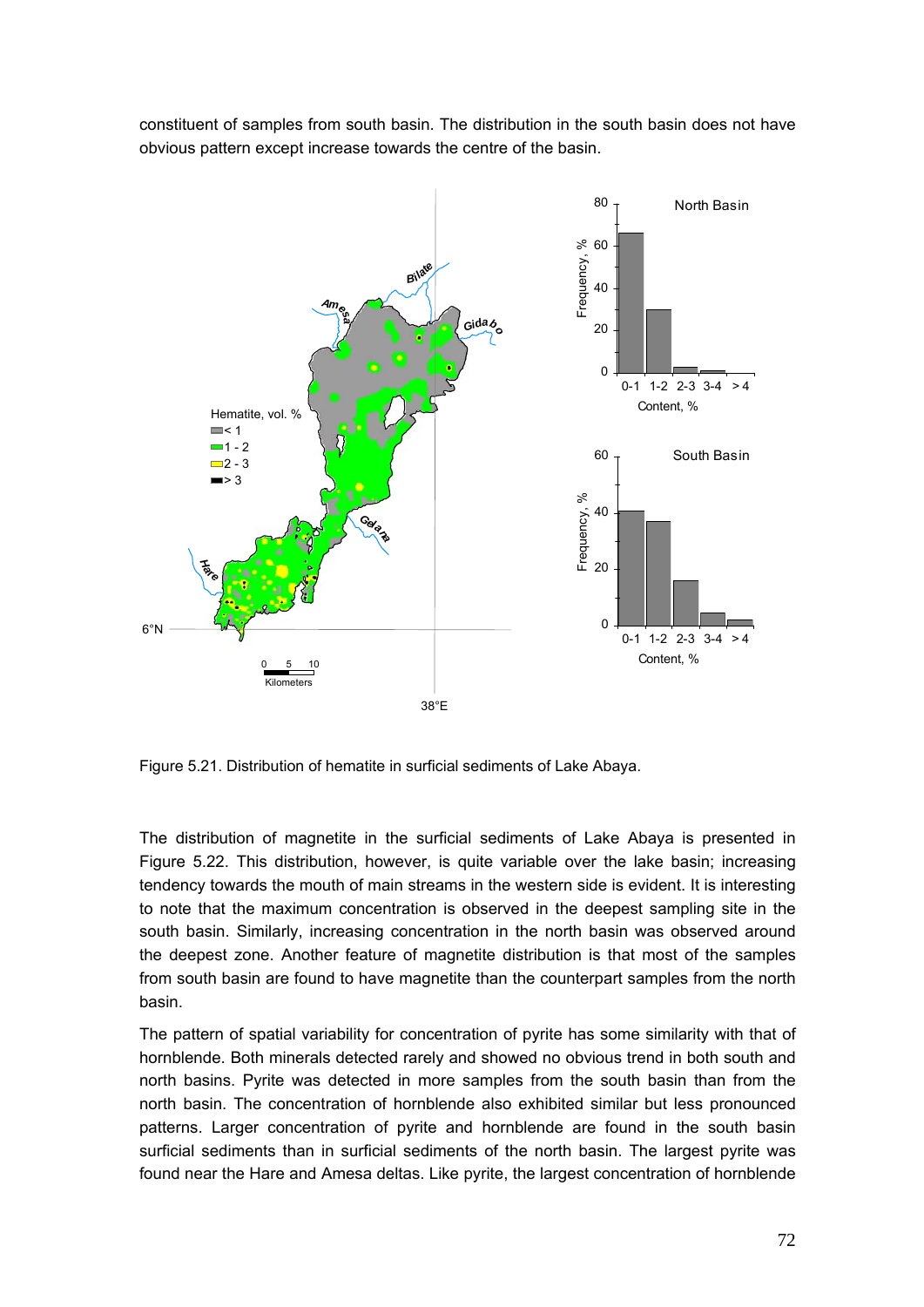was also found in the Hare Delta. On the other hand, pyrite concentrations were substantially smaller (less than 5 percent) than hornblende concentration (5 to 13 percent).

![](_page_31_Figure_1.jpeg)

Figure 5.22. Distribution of magnetite in surficial sediments of Lake Abaya.

### **5.2.3. Interrelationships between variables**

A correlation coefficient matrix summarizing the relationships between variables (minerals, water depth) is given in Table 5.10. With 706 samples used in the analysis, a correlation coefficient greater than 0.091 is significant at the 1 percent confidence interval. The expected high degree of relationship between water depth and clay content is obvious from Table 5.10. A comparison of bathymetric contours with the distribution of clay minerals shows that the deeper parts in both basins of the lake are underlain by clay, whereas the shallower parts bottomed by silty sands. Exceptions to this fact are the sheltered near shore regions where reduced circulation by wind allows clay size material to deposit. Clay and feldspar show strong but inverse relationship indicating that high clay content is associated with low feldspar content. It is further demonstrated that feldspar has strong but inverse (or indirect) relationship with depth.

Examination of Table 5.10 shows that with increasing water depth there is a decrease in feldspar, quartz, calcite and organic carbon. Another obvious relationship in Table 5.10 is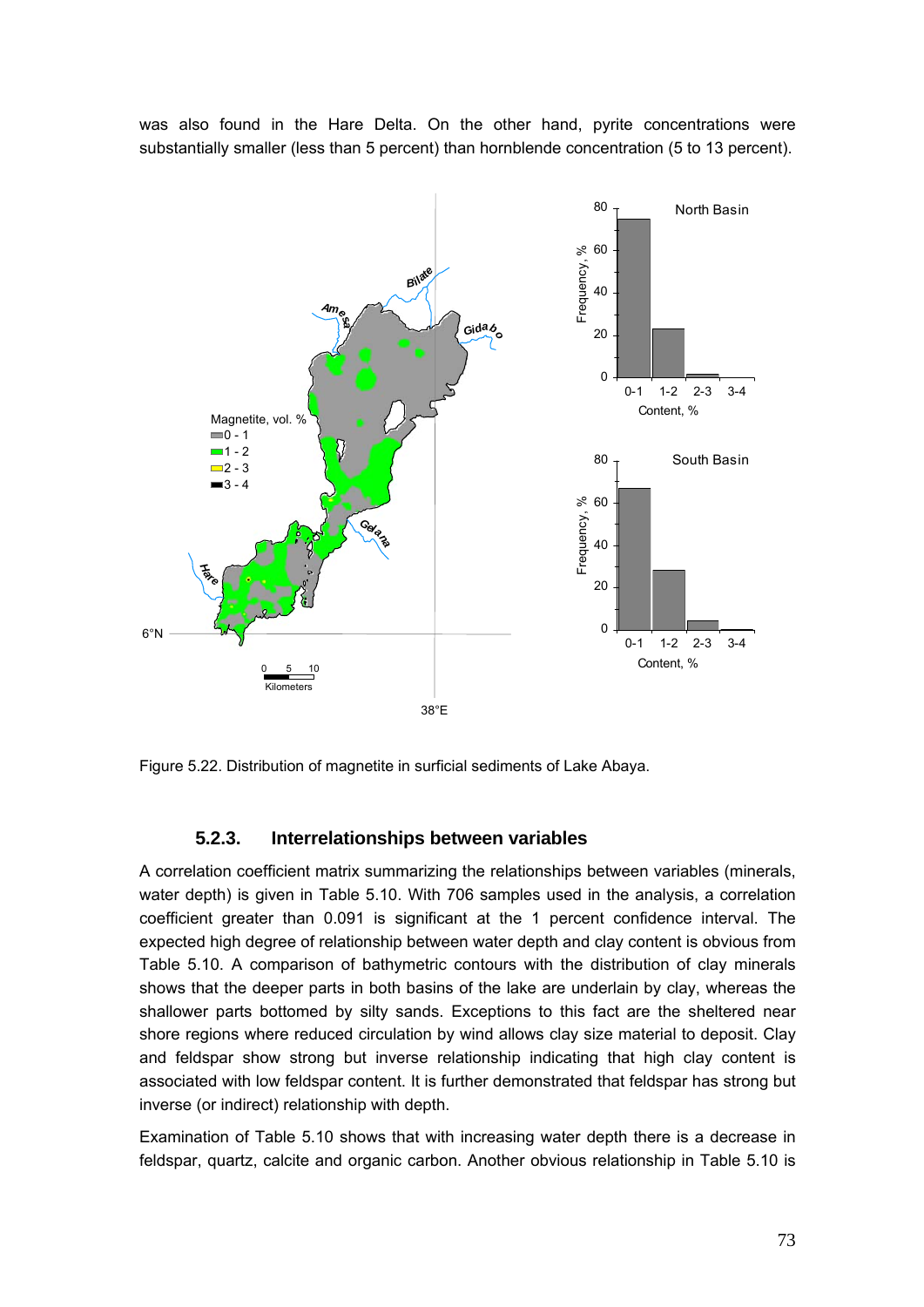direct relationship between calcite and carbonate carbon, as expected. Clay correlated inversely with quartz and calcite.

Organic carbon contents show inverse correlations to depth as discussed previously and direct correlation to calcite, and poor but significant yet inverse correlation to clay. A comparison of lake bottom morphology with organic carbon content and sediment colour shows that interrelationship exists between these variables. The thin sediment deposits of reddish-brown colour at sediment water interface in the shallow parts of the lake are darkgrey to black. In the deeper parts of the lake, sediment colours change to light grey to reddish-brown and the organic carbon content is low.

| Table 5.10. Correlation coefficient Matrix |         |         |          |         |          |           |         |                   |               |                   |  |  |  |
|--------------------------------------------|---------|---------|----------|---------|----------|-----------|---------|-------------------|---------------|-------------------|--|--|--|
|                                            | Quartz  | Calcite | Feldspar | Clay    | Hematite | Magnetite | Pyrite  | <b>dornblende</b> | $\frac{C}{1}$ | Organic<br>Carbon |  |  |  |
| Depth                                      | $-.366$ | $-.280$ | $-.651$  | .688    | .206     | .045      | $-.155$ | $-.018$           | $-.285$       | $-.317$           |  |  |  |
| Quartz                                     |         | $-.129$ | .048     | $-.240$ | $-.161$  | $-.247$   | $-.108$ | $-.071$           | $-.139$       | $-.080$           |  |  |  |
| Calcite                                    |         |         | .208     | $-.336$ | .026     | .091      | .150    | .112              | .922          | .267              |  |  |  |
| Feldspar                                   |         |         |          | $-.942$ | .027     | .253      | .222    | .168              | .221          | .106              |  |  |  |
| Clay                                       |         |         |          |         | $-.041$  | $-.229$   | $-.286$ | $-.319$           | $-.324$       | $-.224$           |  |  |  |
| Hematite                                   |         |         |          |         |          | .217      | .028    | .018              | .032          | $-.058$           |  |  |  |
| Magnetite                                  |         |         |          |         |          |           | .099    | .129              | .046          | .020              |  |  |  |
| Pyrite                                     |         |         |          |         |          |           |         | .219              | .183          | .125              |  |  |  |
| Hornblende                                 |         |         |          |         |          |           |         |                   | .081          | .064              |  |  |  |
| <b>TIC</b>                                 |         |         |          |         |          |           |         |                   |               | .196              |  |  |  |

Samples from the deltas of the major tributaries contain variable mixtures of clay, quartz, feldspar and calcite and various minerals detected in traces (Figure 5.23). Samples from Amesa, Gidabo and Bilate River mouths have in total higher quartz contents than mouths of others. Traces of pyrite are observed in samples from Amesa and Hare deltas. Feldspar concentrations are highest along the western shoreline; while clay mineral contents are highest in the north and east rivers deltas. Along a transect from west to east there is no clear trend except a more marked increase or decrease of major minerals near shore zones.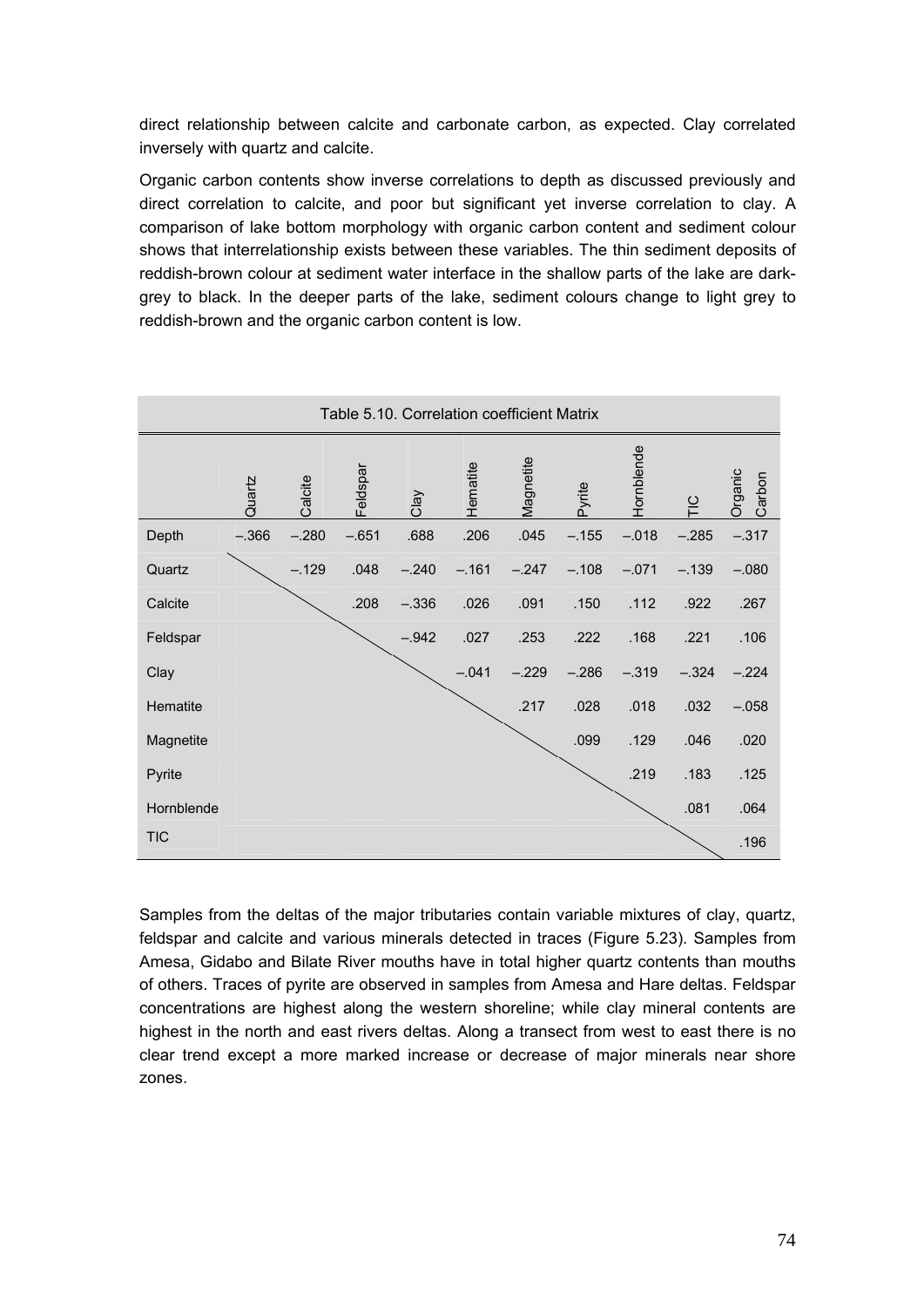![](_page_33_Figure_0.jpeg)

Figure 5.23. Average mineral compositions at deltas of major tributaries.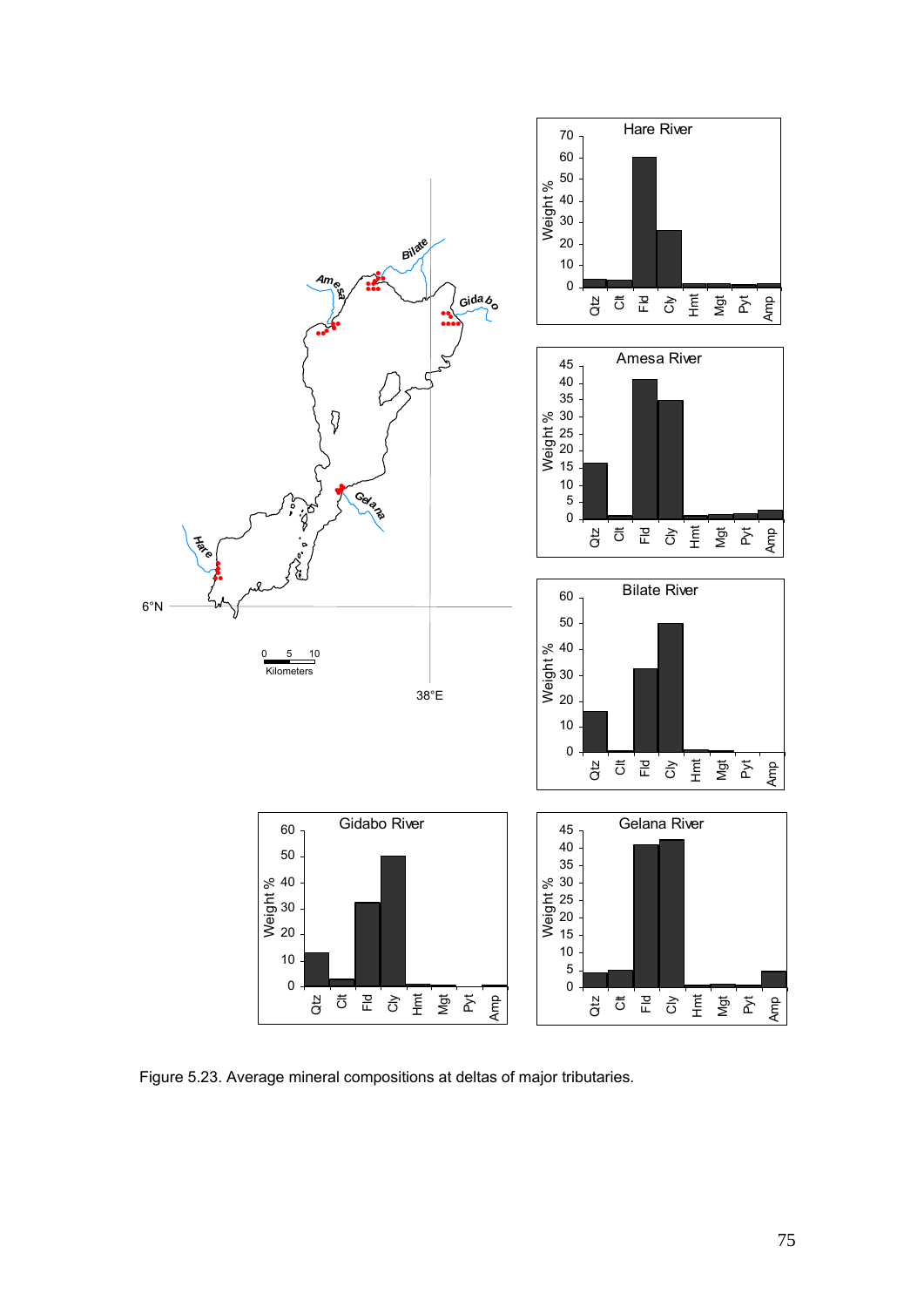## **5.2.4. Cluster analysis**

A cluster analysis, using the Ward method, resulted in six groups of sediment samples that differed primarily with respect to their relative mineralogical compositions (Figures 5.24). The main differences between the groups are reflected in the mean percent of the sediment samples (Figure 5.25). The number of samples included in the clusters range between 40 and 239, with minimum and maximum numbers corresponding to clusters 6 and 3, respectively. Feldspar and clay are generally characterized as the most variable minerals across the clusters. All samples included in Cluster 2 from North Basin have above average quartz content. Majority of samples rich in quartz are included in clusters 1 and 2, whereas those rich in calcite, feldspar and hornblende are included in clusters 5 and 6. These samples are located in the deltas of tributaries, while such samples are absent from the central part of the lake basin. By contrast, clusters 3 and 4 mainly occur in samples from the central basin, or are generally characterized by highest values of clay and lowest values of feldspar, quartz, calcite and hornblende.

![](_page_34_Figure_2.jpeg)

Figure 5.24 Clusters of sediment samples distinguished on the bases of relative mineralogical contents.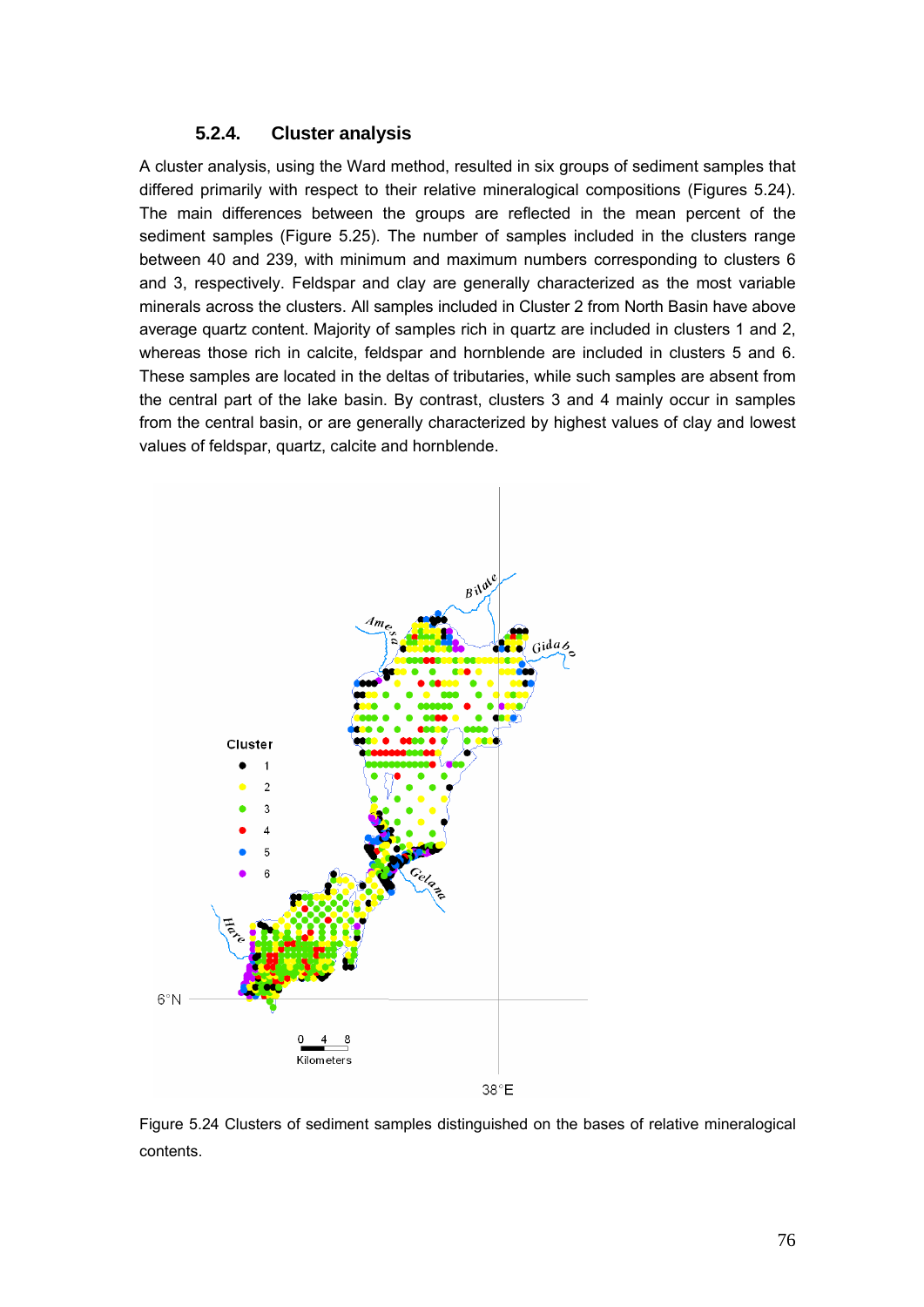![](_page_35_Figure_0.jpeg)

Figure 5.25 Average mineralogical contents of identified clusters.

# **5.3. Water Quality**

## **5.3.1. Water Temperature**

Water temperature at fixed stations in Lake Abaya varied from  $21.9^{\circ}$ C to  $30^{\circ}$ C, with an overall average of  $24.1^{\circ}C$  ( $n = 571$ ). The minimum water temperature at all fixed monitoring stations observed in late June and July 2004 field sessions when stations were visited at different times between 1000 and 1700 local standard time (LST), whereas the maximum temperature measured near-surface in various months when the stations were monitored in the afternoons (Figures B1, B2 and C1, Appendixes B and C). In fact, the time of sampling of the depth profile did not necessarily capture the daily extremes. Because of the high irradiance and the low river inflow during the study period, the lake water commonly attained temperature  $>20^{\circ}$ C throughout the lake. However, it is more likely that the overall cooler temperature of the lake in June and July 2004 than other months from March through October 2004 was determined by a combination of temperature of inflows as well as climatic factors.

Contour plots of temperature profiles at fixed monitoring stations shown in Figures B1 and B2 displayed at bimonthly and monthly sampling intervals for the stations located in the south and north basins, respectively. It is sown that the temperature vitiations in the water column were small. Further, the well mixed conditions from near surface to near bottom, which prevailed during most of the field sessions, are indicated by the nearly vertical isolines. Thus, given its shallow depth and prevailing diurnal wind structure, the Abaya Lake water exhibited very weak thermal stratification, amounting an average temperature differential of about a quarter of a degree per meter positive upwards.

Temperature variations occurring near-surface were confined to the top layer of about 2m thick (Figures B2 and B3). The near-surface water temperature associated with each of the depth-profile measurements indicates that the lake water was warmer in the afternoon by up to  $5^{\circ}$ C than at 1-m depth when the prevailing wind was light. This was documented by the maximum variation between near surface and 1-m depth observed on 19 May 2004 (Julian day 140) around 1500 LST at station S6 in the north basin when variable winds less than 2 ms<sup>-1</sup> (and more than 70 percent of the 5-min interval records being less than 1 ms<sup>-1</sup>) at Wajifo Weather Station prevailed until the sampling time.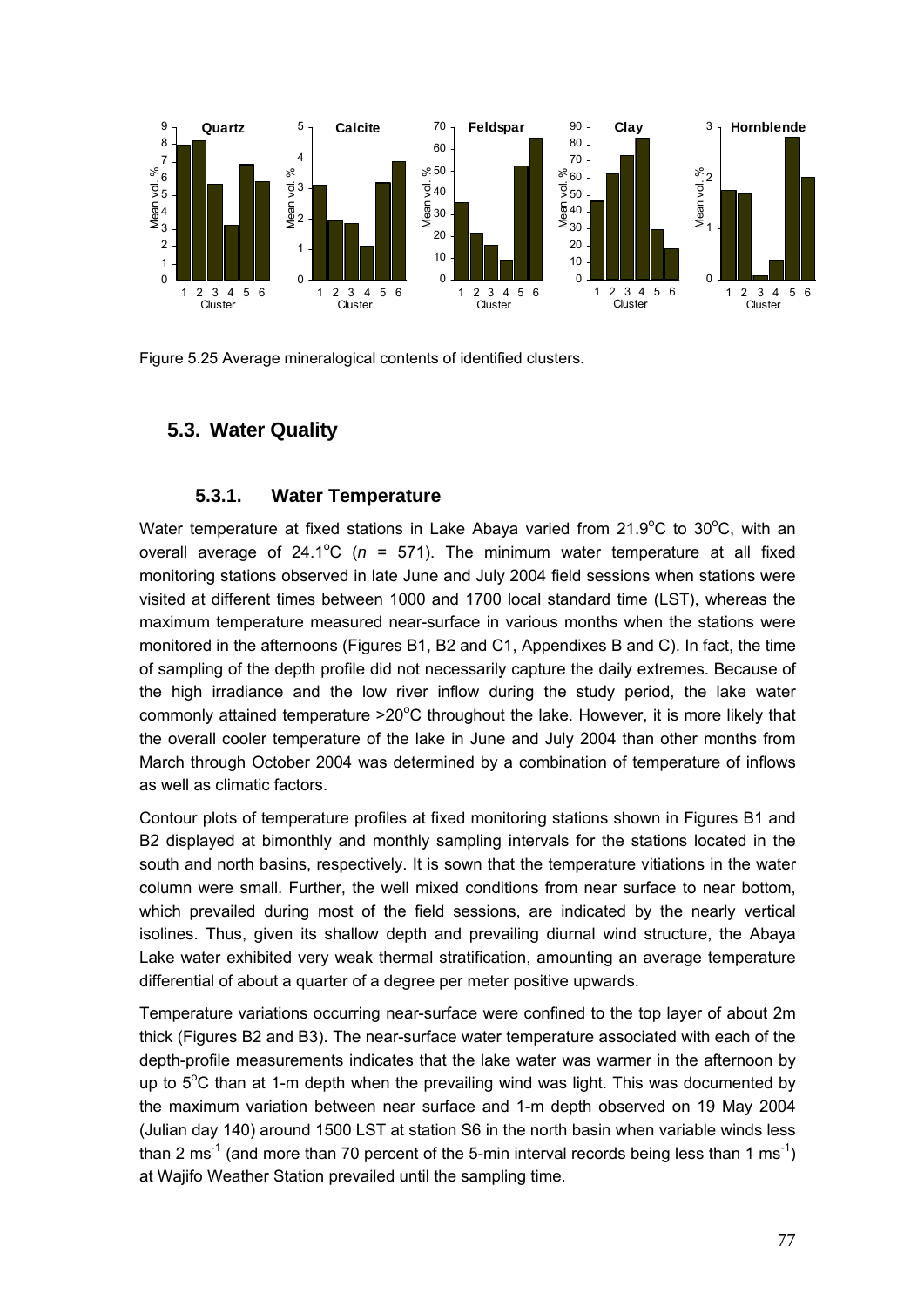To examine the relation between weather and temperature in the lake, the air temperature records at Wajifo Weather Station during sampling dates from the nearest stations S7 and S4 in the north and south basins, respectively, were considered. Since the depth-profiles taken only once during each sampling session were not adequate to examine closely the relation between temperature in the lake and air temperature, 5-minute interval air temperature readings were smoothed with the recent 1-hour records before taking depth profiles. The corresponding average of air temperature records from Wajifo Weather Station were plotted with the average of near-surface and 1-m depth water temperature (Figure 5.24). It is indicated that the fluctuations in the average water temperature nearly parallels the recent 1 hour averages of 5 minute interval air temperature records, water temperature being warmer than air temperature when measurements were taken before noon.

![](_page_36_Figure_1.jpeg)

Figure 5.24. Comparisons of daily average temperature at Wajifo Weather Station and near surface water temperature at nearest fixed stations from south (S4) and north (S7) basins.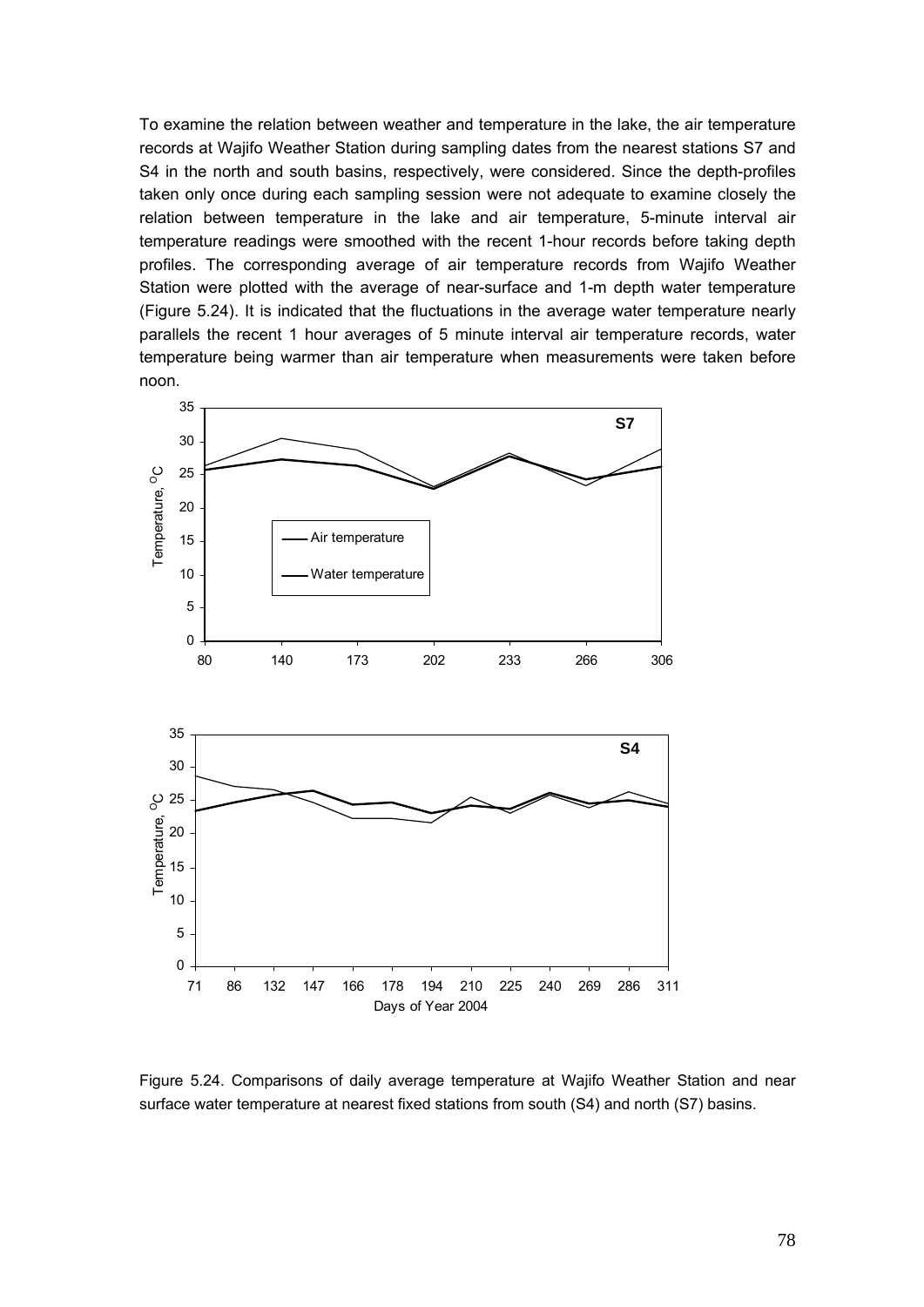The water temperature averaged over the water column at fixed monitoring stations during the sampling days of Year 2004 and the corresponding monthly averages of air temperature records at Wajifo Weather Station were shown in Figure C1. Average temperatures ranged between 22.2 and 27.2 (*n* = 75). In general, temperature in Lake Abaya exhibits weak seasonal signals, the successive bimonthly and monthly averages of depth profiles in the south and north basins, respectively, varying up to  $4.8^{\circ}$ C and  $2.2^{\circ}$ C. Further, nearly similar trend of the monthly averages between fixed monitoring stations were found. On the other hand, the spatial variability of up to about  $5^{\circ}$ C was measured on a given sampling date between about 1000 and about 1600 LST at the same water depth. Such differences that appear to be spatial because of change in value from one station of the lake to another can be temporal due to the time taken to travel between the monitoring sites.

### **5.3.2. pH**

The values of pH at fixed monitoring stations in Lake Abaya ranged from 8.8 to 9.3 (overall mean =  $8.9$ ,  $n = 571$ ). The maximum pH value of  $9.3$  was observed in the north basin on Julian days 79 and 80 at stations S5 and S7. Other stations monitored on the same dates had values of 9.1 and 9.2 at stations S6 and S8, respectively. Thus, when high pH values were observed, it was common to measure them at most of the station in the lake. Bimonthly measurements of pH values exceeded 9.0 only on Julian day 147 (around the end of May) field session in the south basin. The lowest values of pH observed at stations close to the mouth of major tributaries. The depth profile data shown in Figures B7 and B8 indicate that vertically homogenous pH value occurred mostly, or that condition near the surface can be different from other measurements by 0.1 unit increment occasionally. Further, horizontal spatial structure on a given sampling session is virtually absent.

The monthly and bimonthly measurements at fixed monitoring stations were analysed for the frequency distribution of pH values. Results for March through October 2004 demonstrated that an excursion into pH value greater than 9 units was a relatively rare event (about 7 % when all stations and depths combined). Another remarkable feature of the profile data is the geographical dependence of the frequency distribution pH values. The pH value of the largest percentage of the data (more than 80%) were observed to be not greater than 8.9 at stations situated close to the mouths of the major tributaries.

### **5.3.3. Conductivity**

Water conductivity at fixed monitoring stations in Lake Abaya ranged from 861 to 1162 μScm<sup>-1</sup> (overall mean = 1124 μScm<sup>-1</sup>,  $n = 571$ ). The minimum conductivity was observed at station S2 on Julian day 286 (around mid of October), whereas the maximum conductivity observed at station S4 on Julian day 240 (around end of August). Except for one field session mentioned above, conductivity at station S2 was found to be high  $(>1110 \text{ uScm}^{-1})$ . Conductivity in the south basin stations generally exceeded those of the stations in the north basin. During the study period, conductivity differentials of the depth profiles at fixed stations amount about 40–296  $\mu$ Scm<sup>-1</sup> in the south basin, and about 30–119  $\mu$ Scm<sup>-1</sup> in the north basin. There is no clear seasonal signal in conductivity at fixed stations other than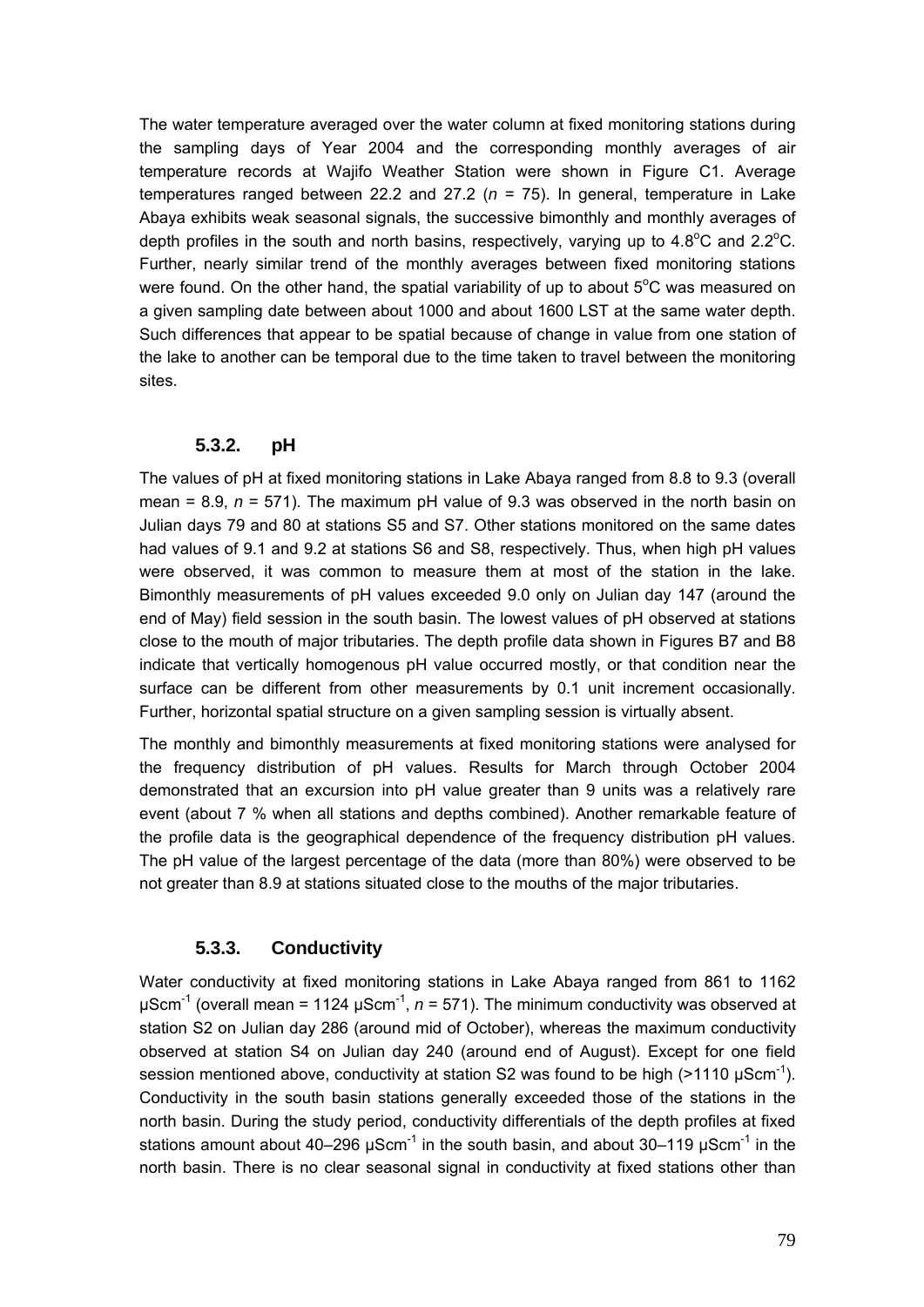specific and marked decline at stations close to the mouth of main tributaries. Conductivity near surface displayed lower values at stations S1 and S2 in the south basin during Julian day 286 sampling event (Figure B3).

The depth profiles structure of conductivity at fixed stations shown in Figures B3 and B4 are obscured because there is such relative constancy or noisy character in conductivity. Overall, the higher frequency (> 90 percent) of water conductivity was greater than 1100  $\mu$ Scm<sup>-1</sup>. It is shown in Figure C2 that the average conductivity distribution is predominantly a north-to-south gradient of increasing conductivity. Time related variation of the average conductivity at fixed stations in the north basin showed gradually increasing trend, whereas stations in the south basin exhibited initially high levels decreasing until Julian day 132 (around mid May), gradually increasing until Julian day 269 (around end of September, then gradually decreasing (Figure C2).

# **5.3.4. Dissolved Oxygen**

Dissolved oxygen in water column at fixed monitoring sites was found to be in the range of 5.4 - 7.9 mg.L<sup>-1</sup> (mean = 6.8 mg.L<sup>-1</sup>,  $n = 571$ ). An overall analysis of the depth profile reveals that a large percentage of the data (about 75 percent) is made up of concentration of dissolved oxygen (DO) greater than 6.5 mg.L<sup>-1</sup>, and concentrations less than 6.5 mg.L<sup>-1</sup> did not appear before Julian day 240 (around end of August) at site S1, or even not before October at other stations (Figures B5 and B6). The minimum value of DO was observed at station S2 on Julian day 286 (around mid October) near surface and at station S9 on Julian day 306 at 0.5m and 1m depths above the lake bed, whereas the highest value obtained on Julian day 71 (March) at station S3. In general, the content of dissolved oxygen fluctuated mostly ( $> 90$  percent) in the range of 6-8 mg. L<sup>-1</sup> in the depth-profile dataset, and occurrences of dissolved oxygen values less than 6 mg. $L^{-1}$  were rare during the study period.

The vertical stratification is rare and slight as shown in Figures B5 and B6, the maximum gradient amounting on the order of 0.1 ppm/m increasing uniformly upward. In general, vertical variation in dissolved oxygen was insignificant; and a relatively slight stratification in DO observed in deep water. Even little variations in the vertical structure of DO are found to be confined to the top 1 m layer of the water body. There is no apparent correlation with depth in stratification, although low DO events occur primarily in the measurements at depth. Occasional profiles show uniform DO throughout the depth. General trend of slightly declining DO concentration occurred starting July, 2004.

Figure C3 shows mean values for dissolved oxygen obtained from depth profiles measured once at each site during regular field sessions around between 0830 and 1500 LST in the south basin and around between 0930 and 1730 LST in the north basin. Mean dissolved oxygen of each sampling event was found to generally high throughout all fixed sites. There was slightly different time-related variation of DO between south and north basins. In the south basin, initially high levels decreased until Julian day 132, increased on Julian day 147 and staid nearly constant at that level until Julian day 194, then decreased gradually. On the other hand, the north basin average DO values stayed constant until Julian day 173, then gradually decreased at constant rate in the remaining sampling sessions. The mean of overall profile data at each fixed station also indicates that average dissolved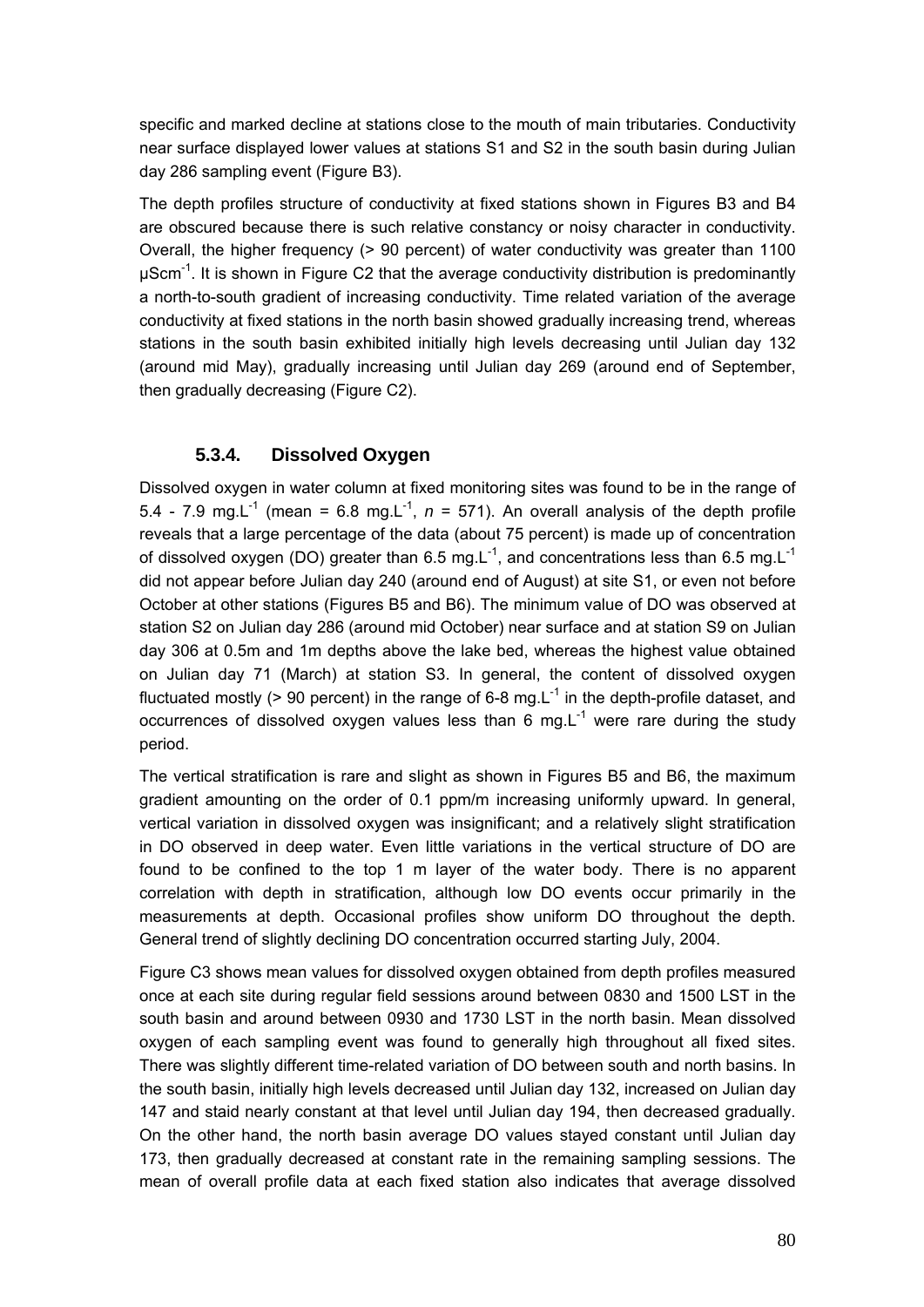oxygen concentrations at fixed monitoring sites are uniformly high (Figure C3). Exception to this is the average of two measurements taken at station S9 which showed slightly lower dissolved oxygen mean.

### **5.3.5. Suspended solids**

Water column profile of total suspended solids (TSS) concentrations in Lake Abaya at fixed monitoring sites observed to have great variability in the range  $4 - 404$  mg. L<sup>-1</sup> (overall mean = 77 mg. $L^{-1}$ ,  $n = 327$ ) during the study period. The average concentration of the TSS from the south basin was 50 mg.L<sup>-1</sup>,  $n = 208$ , and from the north basin 123 mg.L<sup>-1</sup>,  $n = 119$ , whereas the maximum concentrations were 181 mg. $L^{-1}$  and 404 mg. $L^{-1}$  for the stations in the south and north basins, respectively.

Suspended solids in Lake Abaya have a close geographical association with regions of inflow and stations remote from river inputs. The depth profile dataset revealed that the maximum total suspended concentration was observed at station S9, whereas the minimum concentration was observed at station S6 at a depth of 1m above the lake bed. Overall, TSS concentrations were higher at stations close to major tributaries, as expected. On the other hand, maximum range of station values observed at stations S2 and S7 in the south and north basins, respectively, whereas the minimum ranges of station values found at station S9 in the north basin and station S4 in the south basin.

Stratification in TSS is usually noisy, especially at stations located in the deeper central parts (Figures B9 and B10). Few samples taken from fixed sites S8 and S9 in the north basin displayed higher, but nearly homogenous TSS concentrations. This is no doubt due to the riverine inflow containing high proportion of fine grained particulates. It is important to note that significant concentrations of TSS found in samples taken from various depths at stations situated far away from main tributaries and central parts of the lake. This suggests that fine sediments that easily maintain in suspension account for most of the material carried by the river and are largely transported as suspended sediment.

The most remarkable feature of TSS observed during this study is more frequent occurrence of low TSS concentrations near the bed than near water surface at deeper sites. Figure 5.25 presents comparisons of TSS concentrations found at three depths (near surface, at 2 m water depth, and at 1m above the bottom) on sampling days of Year 2004. The highest frequency (about 67 percent of sampling sessions) of occurrence of higher TSS concentration near surface than near bed were found at deep and central station in the south basin (S4). At the same site, samples taken from 2m depth had more frequent (about 73 percent) occurrence of higher concentrations than samples taken 1m above the lake bed. In the central part of the north basin, stations S5 and S6 had equal frequency (50 percent) of occurrence of higher TSS concentrations near surface than near the bed.

Averages of depth profiles indicate the relative importance of inputs from different main tributaries (Figure C4). Graphs corresponding to stations in the south basin show erratic and complicated changes of bimonthly variations in average TSS concentrations. It is interesting to note that the general trend at station S5 in the north basin parallels the averages of stations S6 and S7 upstream. Because station S7 is mainly influenced by Amessa River input, other main tributaries have a modifying effect to station S5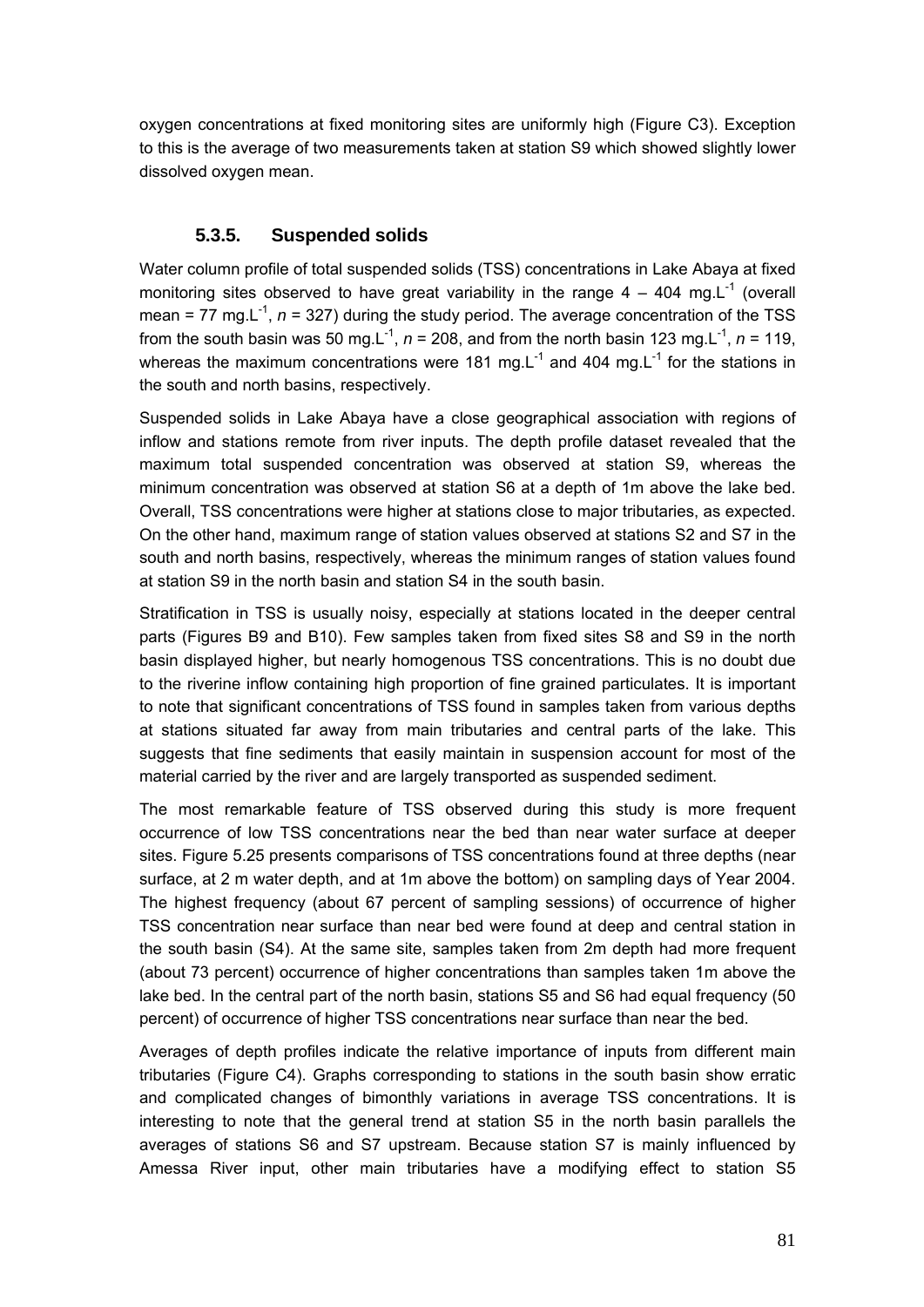downstream. Further, the declining trend during the initial bimonthly sampling sessions at station S4 in the south basin nearly parallels the general trend of the nearest monthly sampling station S5 in the nearest sampling date in the north basin.

![](_page_40_Figure_1.jpeg)

Figure 5.25. Comparisons of total suspended solids concentrations at three depths during sampling days of Year 2004.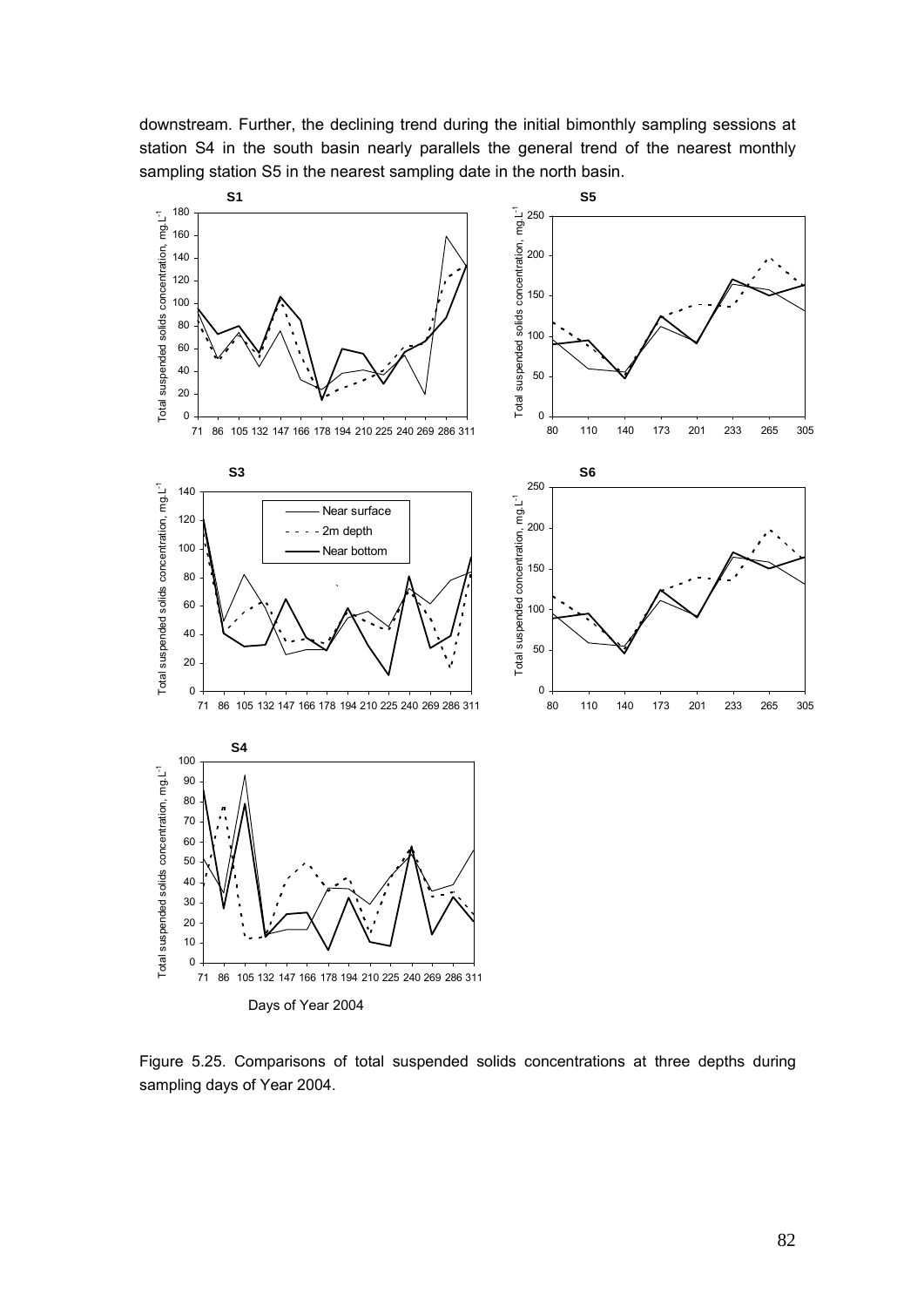## **5.3.6. Dissolved solids**

Total dissolved solids (TDS) concentrations obtained from some water samples taken from fixed monitoring sites in Lake Abaya range 618 – 1206 mg. L<sup>-1</sup> (mean = 872 mg. L<sup>-1</sup>,  $n =$ 193). The maximum and minimum TDS concentrations depth profiles were observed in October 2004 during different field sessions at stations S4 and S9 in the south and north basins, respectively. Like TSS concentrations, no obvious vertical stratification was observed, and occurrences of higher TDS near surface than near lake bed were also common (Figures B11 and B12). The range of the TDS concentrations at fixed stations showed maximum values at S4 and S6 in the north and south basins, respectively, whereas the corresponding minimum values were found at stations S1 in the south end of the lake and at station S8 at the north end and close to the mouth of the largest tributary.

Mean TDS concentrations at fixed stations show that monthly data from north basin were more variable between sampling sessions than bimonthly data from the south basin (Figure C5). A close look at the mean data structure revealed nearly uniformly constant mean TDS concentration appeared from Julian day 132 through 225 at station S1, whereas gradually decreasing trend observed in other fixed sites in the south basin during the same time period. Exception to this is TDS starting to increase at stations S3 and S4 after sampling session on Julian day 194. This trend is followed by uniformly increasing trend in all fixed sampling sites, reaching the maximum values of about 1116 mg. $L^{-1}$  at station S2, and 1190 mg. $L^{-1}$  at station S4 during the rest of the sampling sessions. Although there is no systematic variation between sampling sites in the north basin, the general variation between sessions followed similar fashion. Another spatial structure of the TDS concentration was that overall averages are higher at stations situated far away from the mouths of major tributaries.

![](_page_41_Figure_3.jpeg)

Figure 5.26. Average Secchi depth transparency (±SD) at fixed monitoring stations (see Figure 4.4).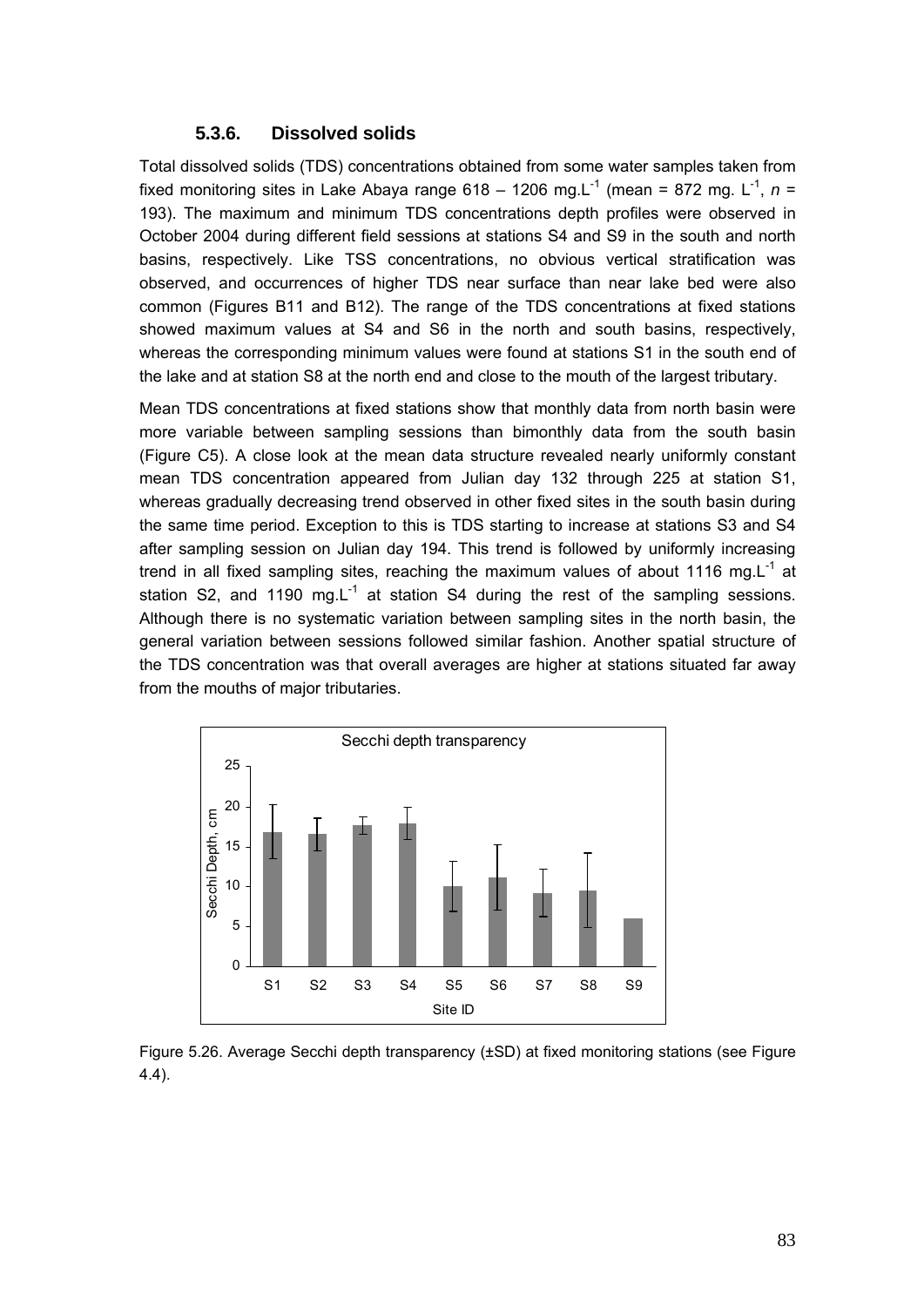#### **5.3.7. Secchi depth distributions**

Water transparency (Secchi) at fixed monitoring stations in Lake Abaya was found to be extremely low with Secchi disk depth average of 15 cm (range 5–20 cm, *n* = 71). The maximum transparency was observed at station S4 situated at the central part of the south basin, whereas the minimum Secchi value was measured at station S8 close to the mouth of the largest tributary. However, the difference in Secchi disk readings between shallow sites, which are close to the river mouths and shorelines, and central deep parts of the lake during sampling dates has been less than 5 cm. Exception is significantly lower transparency further south, at station S1. Overall data structure of the routine measurements at fixed monitoring stations is that there has been little variations between sampling sessions and no significant trend in the south basin, whereas the north basin showed decreasing transparency with time. It is clear from Figure 5.26 that station mean values in displayed increasing transparency from single measurement taken from station S9 in the northeast to stations S3 and S4 in the south basin (mean Secchi 18 cm, *n* = 12).

![](_page_42_Figure_2.jpeg)

Figure 5.27. (a) Secchi depth measuring sites location, and (b) spatial distribution of Secchi Disk Transparency.

The mean Secchi values at fixed monitoring sites were combined with single measurements taken from some sediment sampling locations (Figure 5.27a) to estimate the mean spatial distribution of water transparency (Figure 5.27b). Comparison of individual Secchi values with their 'site mean' for the survey period indicates that most of the measurements vary within 3 cm above or below the site mean value. Thus, the visual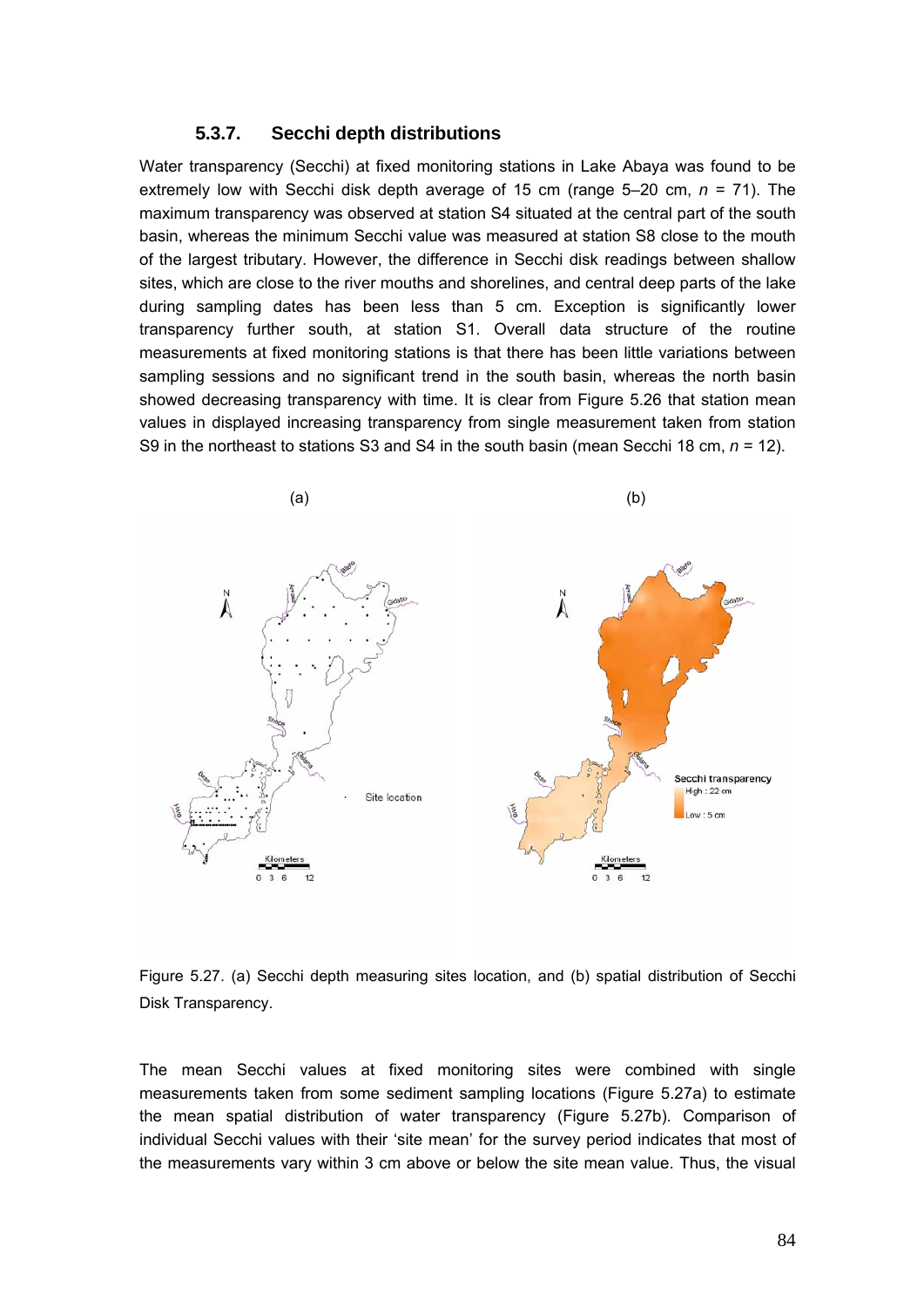impression given in Figure 5.27b, and derived from combined dataset, provides good estimate of the spatial variation of transparency throughout the lake. Figure 5.27b shows that there is a clear increasing transparency to the central parts and southwards overall. Figure 5.27b also revealed that there was better clarity at the northwest in the north basin close to the cliff and hilly surrounding boundary.

# **5.3.8. Interrelationship between quality parameters**

To observe statistical differences of water quality parameters between fixed stations, an independent samples two-tailed t-test at a significance level of 0.05 was used to determine if the water column was homogenous for each parameter (Table 5.10). Of the six quality parameters, only water temperature showed significant differences between near surface and near bottom at stations S3 and S4 in the south basin as well as when all stations combined.

|  | Table 5.10. T-test Comparing Near Surface versus Near Bottom Water Quality |  |  |  |  |
|--|----------------------------------------------------------------------------|--|--|--|--|
|  | Parameters at Each Fixed Stations and All Stations Combined.               |  |  |  |  |

| <b>PARAMETER</b>               | S <sub>1</sub> | S <sub>3</sub> | S <sub>4</sub> | S <sub>5</sub> | S <sub>6</sub> | S7    | <b>All Stations</b> |
|--------------------------------|----------------|----------------|----------------|----------------|----------------|-------|---------------------|
| Temperature                    | 0.094          | 0.018          | 0.031          | 0.102          | 0.057          | 0.115 | 0.000               |
| <b>Electrical Conductivity</b> | 0.603          | 0.646          | 0.452          | 0.818          | 0.640          | 0.870 | 0.990               |
| pH                             | 0.331          | 0.764          | 0.898          | 0.929          | 0.921          | 0.954 | 0.608               |
| Dissolved Oxygen               | 0.421          | 0.254          | 0.105          | 0.473          | 0.466          | 0.577 | 0.169               |
| <b>Total Suspended Solids</b>  | 0.530          | 0.352          | 0.333          | 0.711          | 0.761          | 0.968 | 0.964               |
| <b>Total Dissolved Solids</b>  | 0.701          | 0.700          | 0.885          | 0.895          | 0.846          | 0.729 | 0.928               |

| Table 5.11. One-Way ANOVA for Depth Profiles Combines at Stations |         |                    |  |  |  |
|-------------------------------------------------------------------|---------|--------------------|--|--|--|
| <b>PARAMETER</b>                                                  | F Value | Significance Level |  |  |  |
| Temperature                                                       | 9.808   | 0.000              |  |  |  |
| <b>Electrical Conductivity</b>                                    | 26.909  | 0.000              |  |  |  |
| pH                                                                | 7.778   | 0.000              |  |  |  |
| Dissolved Oxygen                                                  | 1.839   | 0.104              |  |  |  |
| <b>Total Suspended Solids</b>                                     | 65.683  | 0.000              |  |  |  |
| TDS                                                               | 1.392   | 0.229              |  |  |  |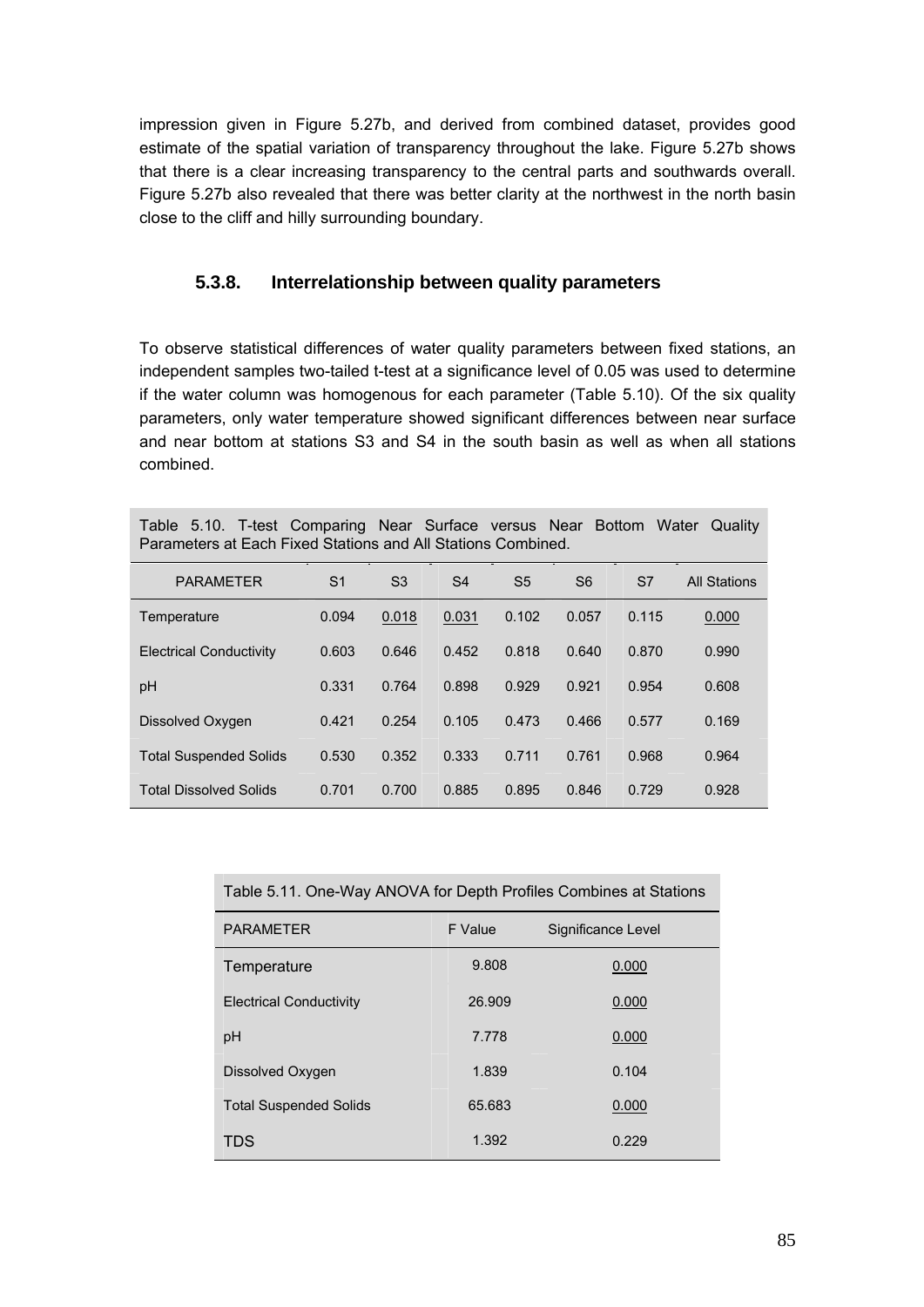| <b>PARAMETER</b>               | S1 v. S3 |       |       |       |       | S1 v. S4 S1 v. S5 S1 v. S6 S1 v. S7 S3 v. S4 S3 v. S5 S3 v. S6 |       |       |
|--------------------------------|----------|-------|-------|-------|-------|----------------------------------------------------------------|-------|-------|
| Temperature                    | 0.966    | 0.936 | 0.015 | 0.001 | 0.157 | 1.000                                                          | 0.074 | 0.004 |
| <b>Electrical Conductivity</b> | 0.026    | 0.001 | 0.010 | 0.026 | 0.046 | 0.991                                                          | 0.000 | 0.000 |
| pH                             | 0.999    | 0.956 | 0.001 | 0.876 | 0.895 | 0.997                                                          | 0.000 | 0.579 |
| Dissolved Oxygen               | 0.215    | 0.911 | 0.637 | 0.194 | 1.000 | 0.542                                                          | 0.992 | 1.000 |
| <b>Total Suspended Solids</b>  | 0.502    | 0.000 | 0.000 | 0.998 | 0.000 | 0.020                                                          | 0.000 | 0.200 |
| <b>Total Dissolved Solids</b>  | 1.000    | 0.717 | 1.000 | 0.975 | 0.882 | 0.584                                                          | 1.000 | 0.953 |
|                                |          |       |       |       |       |                                                                |       |       |
| <b>PARAMETER</b>               | S3 v. S7 |       |       |       |       | S4 v. S5 S4 v. S6 S4 v. S7 S5 v. S6 S5 v. S7 S6 v. S7          |       |       |
| Temperature                    | 0.018    | 0.034 | 0.001 | 0.007 | 0.983 | 0.000                                                          | 0.000 |       |
| <b>Electrical Conductivity</b> | 0.000    | 0.000 | 0.000 | 0.000 | 0.997 | 1.000                                                          | 0.999 |       |
| pH                             | 0.968    | 0.000 | 0.199 | 0.995 | 0.024 | 0.000                                                          | 0.326 |       |
| Dissolved Oxygen               | 0.641    | 0.497 | 0.497 | 0.997 | 0.983 | 0.919                                                          | 0.596 |       |
| <b>Total Suspended Solids</b>  | 0.000    | 0.000 | 0.000 | 0.000 | 0.000 | 0.000                                                          | 0.000 |       |
| <b>Total Dissolved Solids</b>  | 0.882    | 0.992 | 0.992 | 0.266 | 0.967 | 0.904                                                          | 0.559 |       |

Table 5.12. Matrix of Tukey HSD Multiple Comparisons Probabilities.

A one-way ANOVA was used to assess differences between quality parameters among different fixed sampling stations (Table 5.11). Results of one-way ANOVA revealed that only DO and TSS did not differ significantly  $(P > 0.05)$  from each other. Tukey's multiple comparison test was used to detect significant differences in the parameters among the fixed monitoring sites considered (Table 5.12). Comparisons between sites in the south basin (S1 versus S3) and (S3 versus S4) showed the least number of differences (one), while S1 and S4 in the south basin versus S5 in the north basin showed the greatest number of difference (four).

A summary of the relationship between depth-profiles of water quality parameters measured at fixed sampling stations is given in the Pearson Correlation coefficient matrix in Table 5.13. With 571 in situ measurements of water quality parameters, 327 total suspended sediment and 200 total dissolved solids concentration values, water temperature correlated antipathetically, whereas electrical conductivity and total dissolved solids correlated sympathetically with depth. This relationship is an expression of decreasing temperature and increasing salinity with depth, as expected. On the other hand, total suspended solids correlated antipathetically with depth, describing decrease in total suspended solids with depth. This could be attributed to high proportion of fine clay